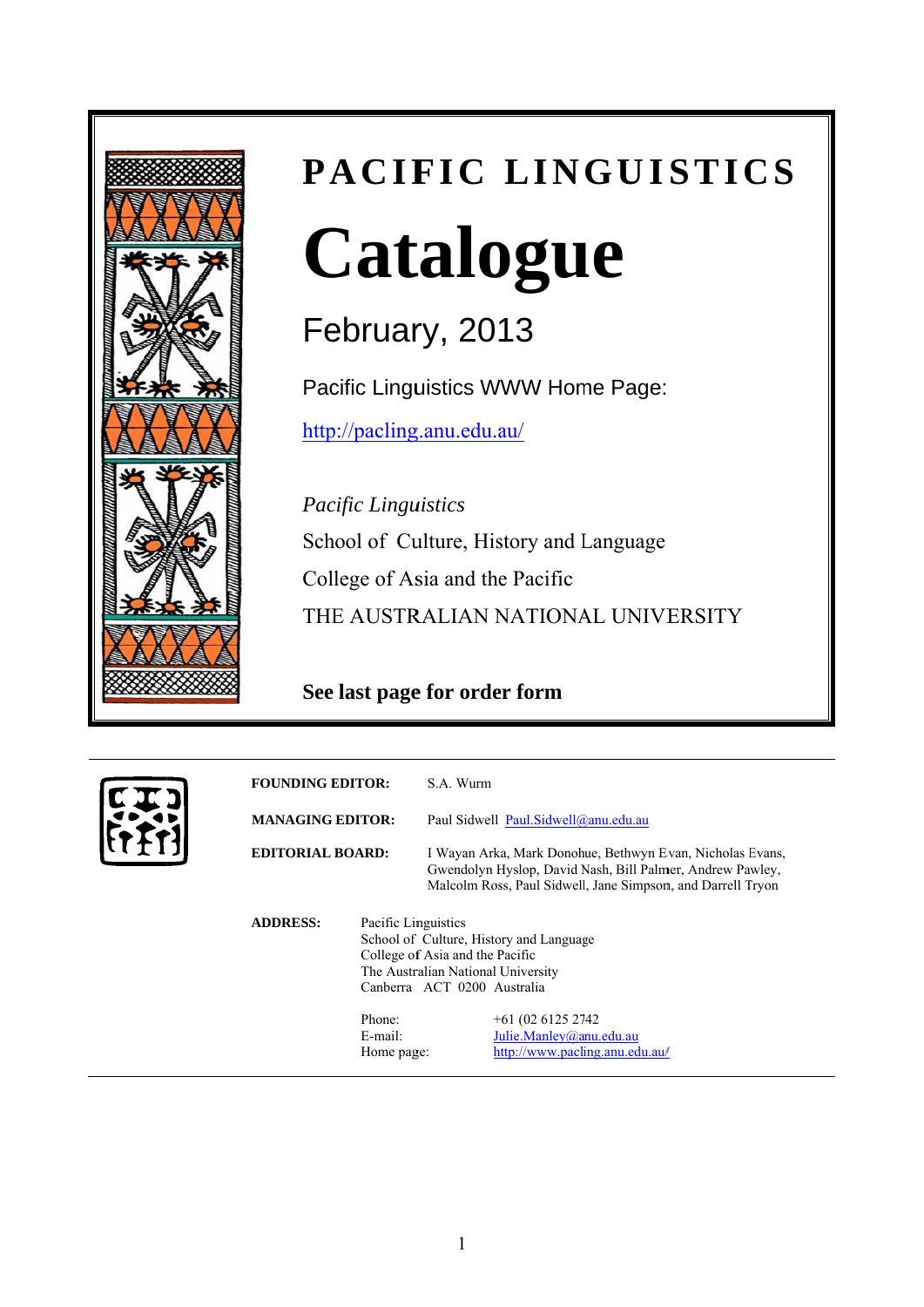# **Pacific Linguistics Books Online**

http://www.pacling.anu.edu.au/

#### **Austoasiatic Studies:**

#### **PL E-8 Papers from ICAAL4: Mon-Khmer Studies Journal, Special Issue No. 2**

Edited by Sophana Srichampa & Paul Sidwell

This is the first of two volumes of papers from the forth International Conference on Austroasiatic Linguistics (ICAAL4), which was held at the Research Institute for Language and Culture of Asia, Salaya campus of Mahidol University (Thailand) 29-30 October 2009. Participants were invited to present talks related the meeting theme of 'An Austroasiatic Family Reunion', and some 70 papers were read over the two days of the meeting. Participants came from a wide range of Asian countries including Thailand, Malaysia, Vietnam, Laos, Myanmar, India, Bangladesh, Nepal, Singapore and China, as well as western nations.

Published by: SIL International, Dallas, USA

Mahidol University at Salaya, Thailand / Pacific Linguistics, Canberra, Australia ISBN 9780858836419

#### PL E-7 SEALS XIV Volume 2 Papers from the 14th annual meeting of the Southeast **Asian Linguistics Society 2004**

#### Edited by Wilaiwan Khanittanan and Paul Sidwell

The Fourteenth Annual Meeting of the Southeast Asian Linguistics Society was held in Bangkok , Thailand , May 19-21, 2004. The meeting was hosted by the Department of Linguistics (Faculty of Liberal Arts) of Thammasat University , with assistance from the Commission on Higher Education. The schedule included 105 presentations and seven plenary sessions, characterized under 21 sub-fields of linguistics.

 In this ssecond of two volume to emerge from the meeting there are 21 papers covering such diverse topics as syntax, phonology, language planning, text analysis, language teaching and historical linguistics. Languages discussed include Chamoru, Cham, Hlai, Iu-Mienh, Mandarin, Central Philippine, Malay, Thai, and Tai of Assam.

#### **Not available in printed form.**

2008 ISBN 9780858835931 (pdf) PDF File viii + 109 pp.

#### PL E-6 SEALS XVI: Papers from the 16<sup>th</sup> annual meeting of the Southeast Asian **Linguistics Society, 2006**

#### Edited by Paul Sidwell & Uri Tadmor

The sixteenth annual meeting of the Southeast Asian Linguistics Society was held on 20-21 September 2006 in Jakarta, Indonesia. The meeting was jointly sponsored by the Institute of Language and Culture Studies at Atma Jaya University, and the Jakarta Field Station of the Department of Linguistics, Max Planck Institute for Evolutionary Anthropology (Leipzig, Germany). The program included 36 papers, of which a dozen appear in this volume. Languages discussed are: Allang, Amis, Fataluku, Javanese, K'cho, Kavalan, West Coast Bajau, Malay, Paiwan, Thai, and Vietnamese; and sub-fields including grammaticalization, pragmatics, phonetics, sociolinguistics, and syntax.

This historic volume, marking 16 years of achievement, is the last in this series. From 2008 onwards papers presented at the SEALS annual meetings will appear in JSEALS (Journal of the Southeast Asian Linguistics Society), a peer-reviewed e-journal that will be distributed freely by the Society (at www.jseals.org) and Pacific Linguistics (www.pacling.anu.edu.au/).

#### **Not available in printed form.**

2008 ISBN 9780858835863 (pdf) PDF File viii + 159 pp.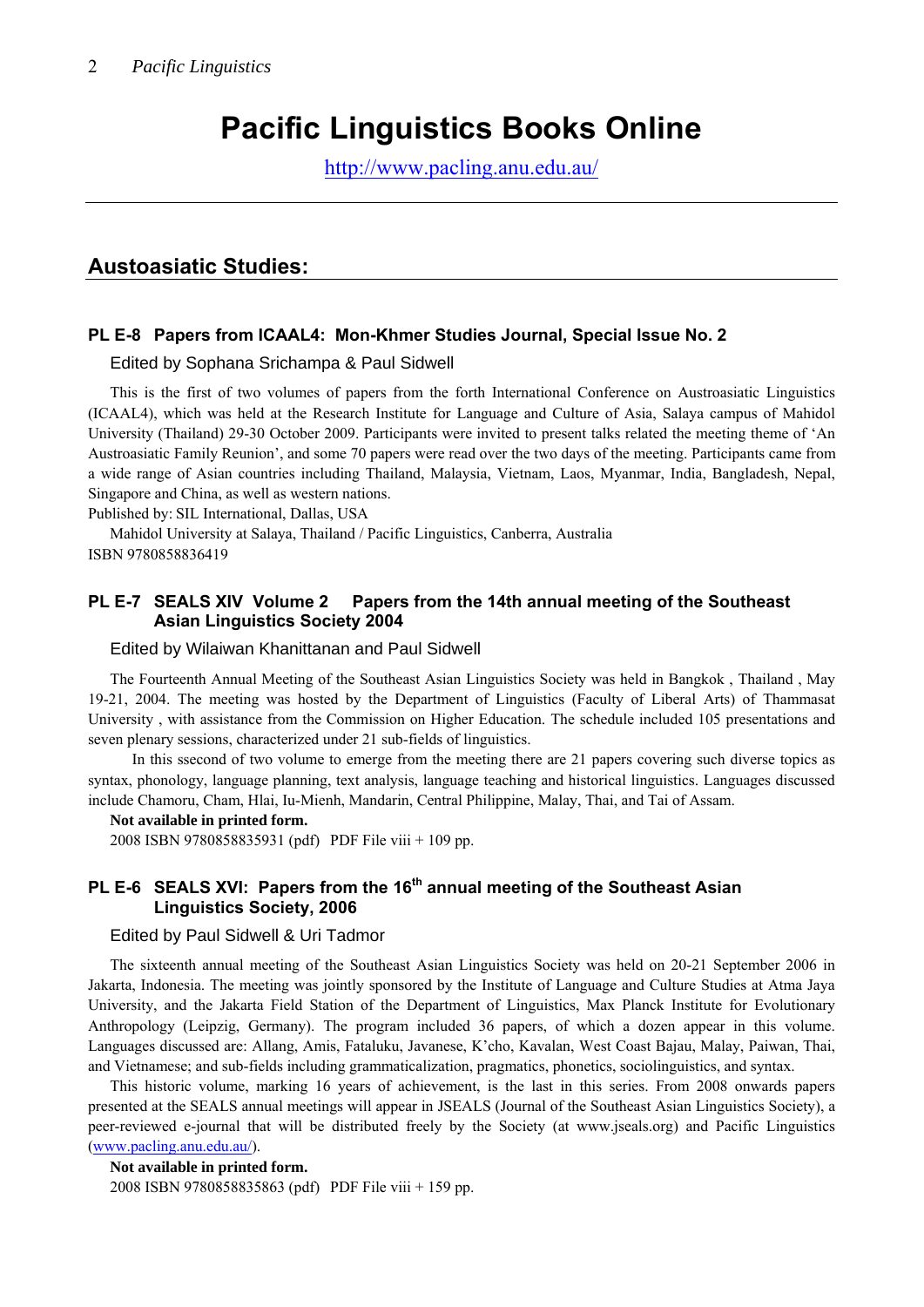#### **PL E-5 SEALS XIV Volume 1 Papers from the 14th annual meeting of the Southeast Asian Linguistics Society 2004**

#### edited by Wilaiwan Khanittanan, and Paul Sidwell

The Fourteenth Annual Meeting of the Southeast Asian Linguistics Society was held in Bangkok , Thailand , May 19-21, 2004. The meeting was hosted by the Department of Linguistics (Faculty of Liberal Arts) of Thammasat University , with assistance from the Commission on Higher Education. The schedule included 105 presentations and seven plenary sessions, characterized under 21 sub-fields of linguistics.

In this first of two volume to emerge from the meeting there are 21 papers covering such diverse topics as syntax, phonology, language planning, text analysis, language teaching and historical linguistics. Languages discussed include Chamoru, Cham, Hlai, Iu-Mienh, Mandarin, Central Philippine, Malay, Thai, and Tai of Assam.

#### **Not available in printed form.**

2008 ISBN 9780858835856 (pdf) PDF File viii + 267 pp.

#### PL E-4 SEALS XII: Papers from the 12<sup>th</sup> annual meeting of the Southeast Asian Linguistics **Society, 2002**

#### edited by Ratree Wayland, John Hartmann and Paul Sidwell

The 12th annual meeting of the Southeast Asian Linguistic Society (SEALS XII) was held at Northern Illinois University in De Kalb, Illinois on May 15-17, 2002, with support from the Henry R. Luce Foundation and the Center for Southeast Asian Studies at Northern Illinois University. There were 28 presentations, from which 13 papers appear in this volume. Languages discussed in these pages include: Vietnamese, Lao, Thai, Khmer, Zhuang, Chin (Lai), Jru' (Laven), Tsat, Gam-Tai, Ge-Yang, Chamic, Austronesian, Bahnaric and Katuic.

2007 ISBN ISBN 9780858835788 PDF File ix + 156 pp.

#### **PL E-3 SEALS XIII: papers from the 13th meeting of the Southeast Asian Linguistics Society (2003)**

#### Edited by Iwasaki Shoichi, Andrew Simpson, Karen Adams and Paul Sidwell

The 13th annual meeting of the Southeast Asian Linguistics Society (SEALSXIII) was held at the University of California , Los Angeles (UCLA), May 2-4, 2003. A total of 33 papers were read, of which 23 are presented here. These papers reflect studies in various linguistic sub-disciplines, and discuss SEAsian languages from 5 different families: Austronesian: Balinese, Indonesian, Malagasy, Malay, Pendau; Mienic; Mon-Khmer: Khmer, Pacoh; Sino-Tibetan: Anong, Bisu, Dolakha Newar, Lai, Pyen; Tai-Kadai: Thai, Proto-Be-Tai.

2007 ISBN 9780858835764 PDF File xii + 295 pp.

#### **PL E-2 SEALS VIII: papers from the 8th annual meeting of the Southeast Asian Linguistics Society, 1998**

#### Edited by Mark Alves, Paul Sidwell and David Gil

The 8th annual meeting of the Southeast Asian Linguistics Society (SEALS VIII) was held in Kuala Lumpur, Malaysia , 20-22 July 1998. The meeting was organised by David Gil with the assistance of the Department of Audiology and Speech Sciences at the Universiti Kebangsaam Malaysia . Of the papers offered to the meeting, 15 are presented here. The papers reflect studies in various linguistic sub-disciplines, and discuss a number of SEAsian languages, including: Bonggi, Hokkien, Lai, Malay (Modern and Classical), M'nong, Proto-Austronesian, Raglai and Vietnamese.

2007 ISBN 9780858835757 PDF File xi + 208 pp.

#### **PL E-1 SEALS XV: papers from the 15th meeting of the Southeast Asian Linguistics Society**

#### Paul Sidwell (editor)

The 15th annual meeting of the Southeast Asian Linguistics Society (SEALSXV) was held at the Australian National University, from April 20-22, 2005. Of the papers offered to the meeting, 16 are presented here. They deal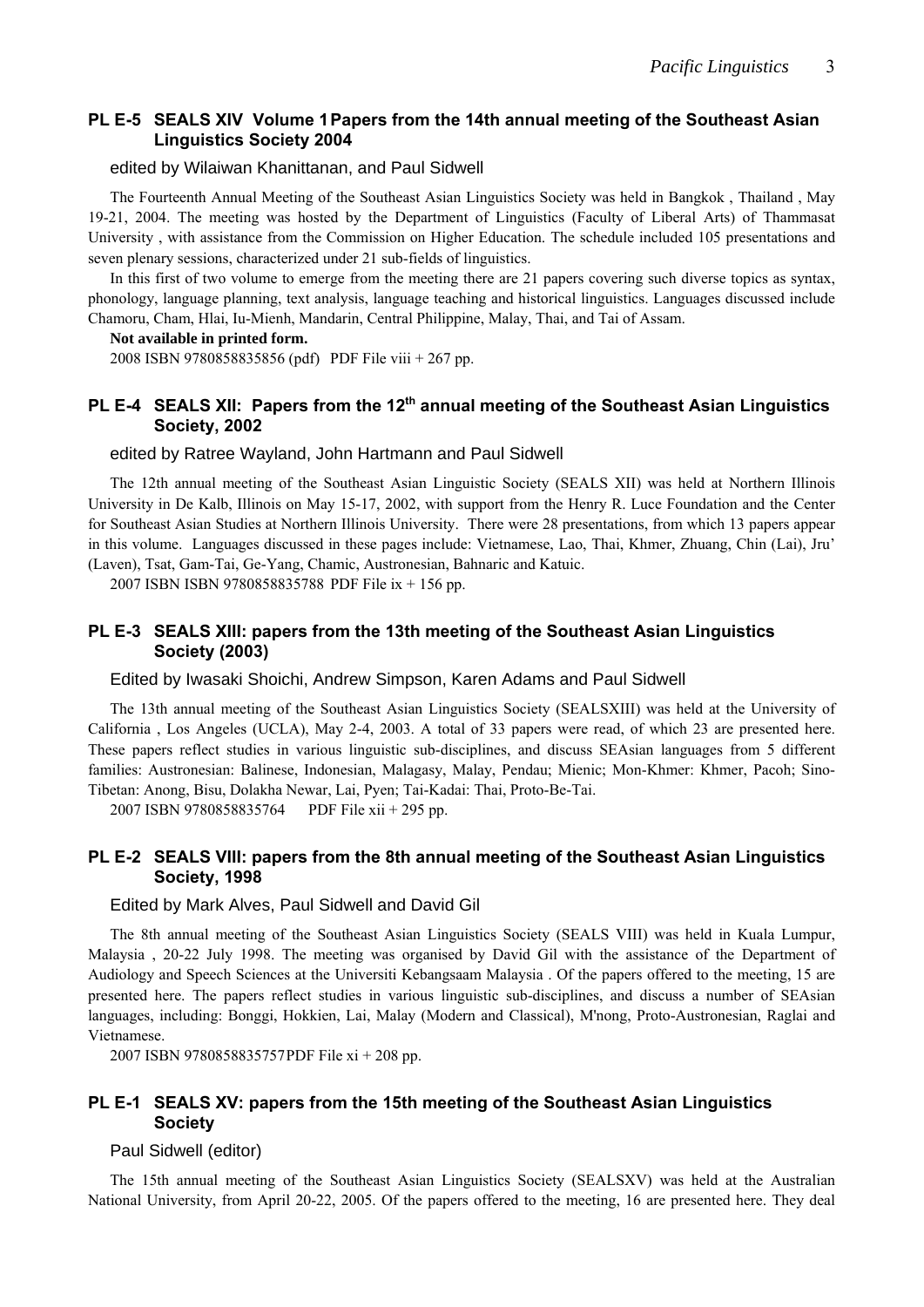with are range of languages and language families: Sinitic: Hakka, Taiwanese; Mon-Khmer: Khmer, Vietnamese and comparative Mon-Khmer issues; Tibeto-Burman: Tani, Turung; Austronesian: Indonesian, Kavalan; Thai; Japanese. The papers are organised under three broad categories: Syntax and Lexicon, Phonology, Comparative Mon-Khmer.

2005 ISBN 085883 563 0 PDF File ix + 204 pp.

**E-1 to E-4 also available as a printed copy: International AUD \$30.00** 

 **Australia \$33.00 including GST** 

**Previous SEALS papers published by Program for Southeast Asian Studies at Arizona State University** 

# **Pacific Linguistics Publications – 2000 to 2012**

#### **Books in Print (or PDF format)**

**Publications are are numbered sequentially from 501 onwards. Older publications were longer divided into Series A, B, C, or D. Australian price includes GST.** 

#### **BOOKS after PL 636 will be published by** De Gruyter Mouton

#### **636 A grammar of Wangkajunga: A language of the Great Sandy Desert of North Western Australia**

#### Barbara Jones

This book is a description of an Australian language from the Great Sandy Desert of north Western Australia. It is a description of a language that has a detailed case system, complex cross-referencing by bound pronouns and a word order that is determined by pragmatics rather than syntax. The description benefits from the lively natural language examples used by the principal language consultant.

By comparisons with other languages of the Western Desert the study highlights some of the features that group the northern Western Desert languages and distinguish them from those in the south. It also draws some comparisons with the northern neighbours of the Western Desert belonging to the Marrngu and Ngumpin groups.

2011 ISBN 9780858836488 438 pp

Prices: Australia AUD \$110.00 (incl. GST) International AUD \$100.00

#### **635 Dupaningan Agta: grammar, vocabulary and texts (Robinson)**

#### Laura Robinson

Dupaningan Agta is an Austronesian language spoken in northeastern Luzon, Philippines by approximately 1400 seminomadic hunter-gatherers belonging to the Negrito ethnic minority. The language is endangered, as it is beginning to lose child speakers. Dupaningan is spoken in some thirty-five scattered communities, both along the Pacific coast (Philippine Sea) and inland, on both sides of the Sierra Madre mountain range.

This work is an overview of the basic grammar of Dupaningan Agta. The author has tried to write it in such a way that it is accessible to any trained linguist, whether versed in Philippine languages or not. Chapter 1 outlines the language situation. Chapter 2 examines the phonology of the language, both historical and synchronic. It outlines the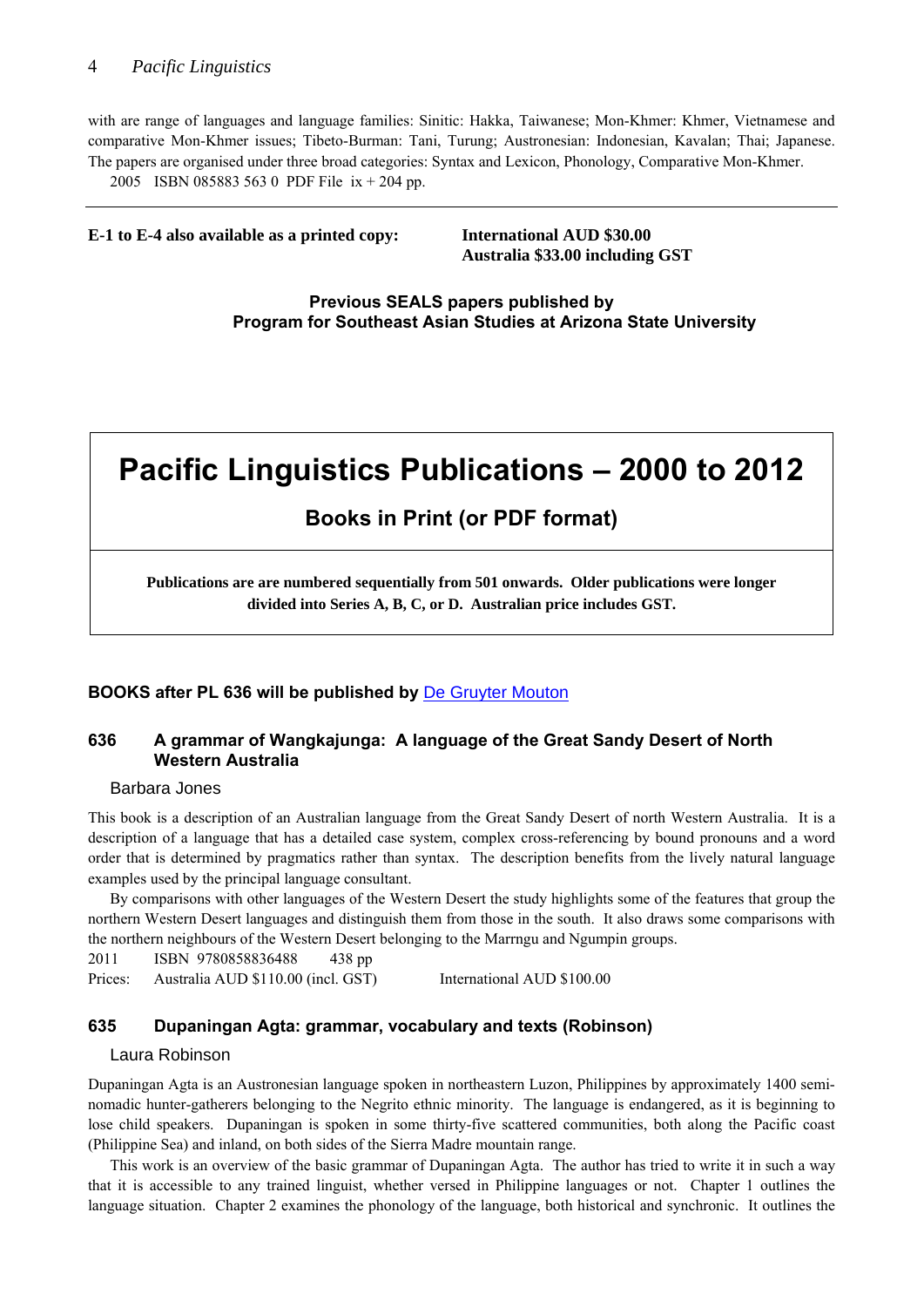most salient phonological changes from Proto-Malayo-Polynesian and shows the reflexes in modern Dupaningan. This chapter also includes a detailed phonological analysis, which begins by discussing the phonemes of the language, then addresses various phonological rules. Chapter 3 treats the Dupaningan noun phrase, discussing case markers, nominalization, pronouns, and adjectives. Chapter 4 is an overview of the verb phrase, and treats the topics of voice, aspect, and adverbs, including the enclitic adverbial particles. Chapter 5 addresses other syntactic issues of the Dupaningan sentence, dealing with word order, existential constructions, question formation, and clause combining. There are three appendices to the grammar: the first, Appendix A, is a short dictionary of Dupaningan vocabulary; the second, Appendix B, is a collection of selected texts in Dupaningan; and the third, Appendix C, is a list of the items of primary data upon which this work is based and which are archived at Pacific and Regional Archive for Digital Sources in Endangered Cultures (PARADISEC).

2011 ISBN 9780858836464

Prices: Australia AUD \$88.00 (incl. GST) International AUD \$80.00

#### **634 Takuu grammar and dictionary Includes CD**

#### Richard Moyle

Takuu is a Polynesian outlier in Papua New Guinea whose community chose to ban Christian churches and missionaries in the 1960s, and which is arguably the last location where traditional Polynesian religion is still openly and extensively practised, as is the associated language. The island's smallness, remoteness and lack of exploitable natural wealth have distanced it from PNG's national economy, and the indigenous language is used by virtually the entire population of around 500. Lack of paid employment opportunities has resulted in the ongoing growth of a large expatriate population scattered throughout the country. A sinking land mass, salination of the gardens and recent devastating tidal surges are combining to jeopardise the long-term viability of residence, and plans are underway to relocate the entire population to Bougainville Island.

This dictionary is the third in an ongoing series of monographs about Takuu, following a bilingual anthology of fables (*Naa kkai Takuu*, 2003) and a musical ethnography (*Songs fro the Second Float*, 2007).

Within the electronic version on the DVD bound into the book are several hundred photographs and video clips illustrating local flora and fauna, topography, material culture, and song and dance performances.

2011 **ISBN 9780858836372** 428 pp

Prices: Australia AUD \$104.50 (incl. GST) International AUD \$95.00

#### **633 Middle Khmer**

#### Philip N. Jenner, edited by Doug Cooper

The book *A dictionary of Middle Khmer* completes the trilogy of A dictionary of pre-Angkorian Khmer and *A dictionary of Angkorian Khmer*. It provides a complete dictionary of words from the Middle Khmer epigraphic corpus of roughly 60 texts, inscribed in the period CE 1433 – 1750. All headwords (which include variant spellings) are given in romanised transliteration and IPA transcription. Extensive etymological notes are provided, with references to modern Khmer and Thai appearing in both transcription and modern vernacular scripts. Definitions are in general accompanied by complete references to the Middle Khmer texts, along with brief translated passages.

2011 ISBN 9780858836396 506 pp

Prices: Australia AUD \$132.00 (incl. GST) International AUD \$120.00

#### **632 The Nyulnyul language of Dampier Land, Western Australia Volume 1: Grammar Volume 2: Texts, wordlists and appendices**

#### William B. McGregor

This book provides a detailed description of Nyulnyul, a Nyulnyulan (non-Pama-Nyungan) language traditionally spoken in the vicinity of Beagle Bay, situated towards the northern end of the Dampier Land peninsula, Western Australia. The language is now to all intents and purposes extinct, and the description is based primarily on recordings made by the present author with the last full speaker of the language, Mary Carmel Charles, in the last two decades of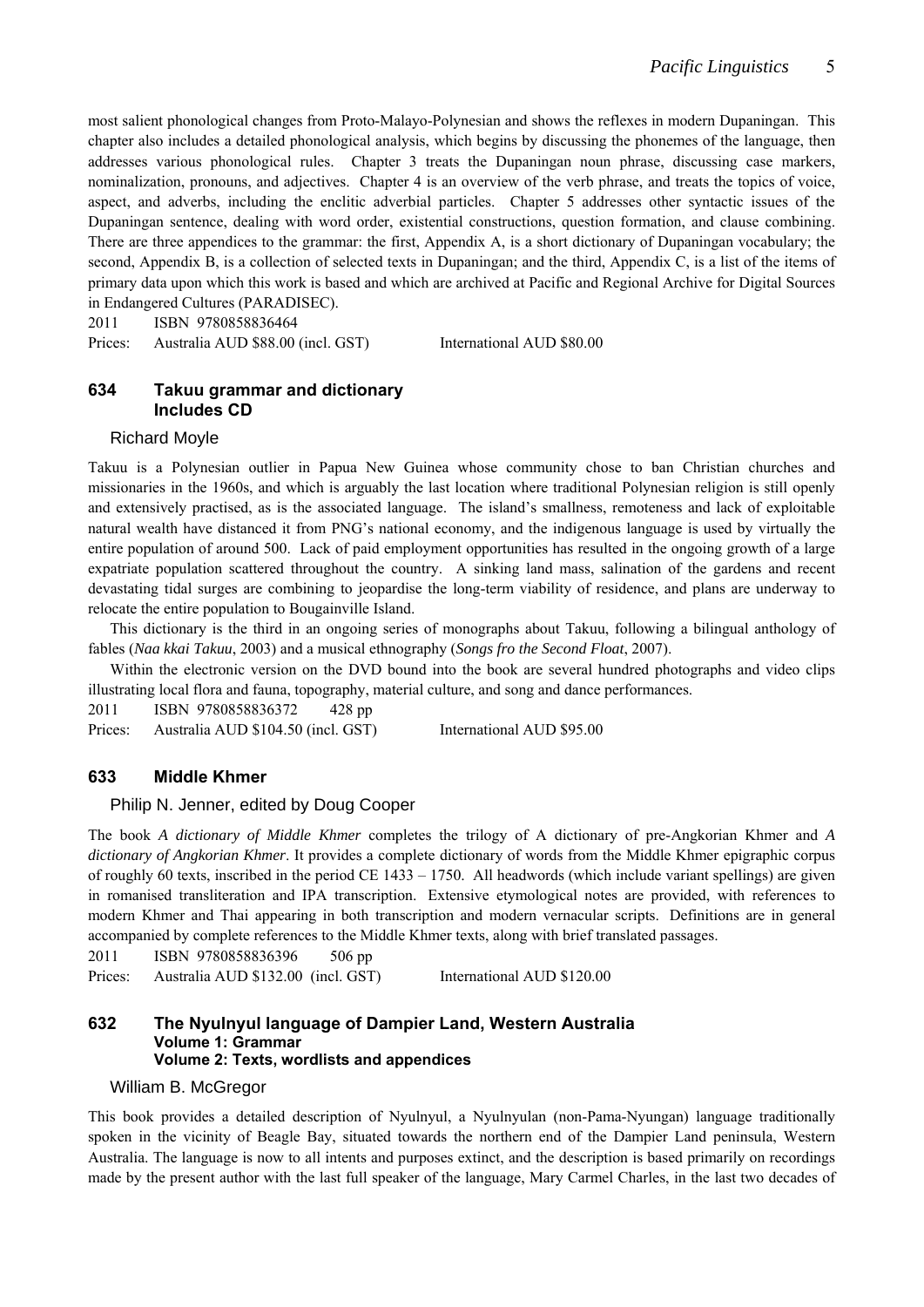the twentieth century. In addition, secondary data recorded by missionary linguists and other amateur linguists from the late nineteenth century to the mid twentieth century was employed to circumvent inadequacies in the modern corpus.

The description comprises two volumes. Volume 1 is a description of the grammar of Nyulnyul, covering in as much detail as possible the phonetics and phonology, morphology and syntax of the language; an introductory chapter situates the language with respect to other Australian languages and its social and historical context. Throughout there is a focus on meaning, on how the grammatical resources of the language are deployed in making meaning.

Volume 2 presents auxiliary information, including a representative sample of texts (including myths, stories about the traditional way of life, and religious liturgy), wordlists (Nyulnyul-English and English-Nyulnyul), a list of bound morphemes, and an overview of previous research on the language.

2011 ISBN 9780858836471

```
Vol 1: 746 pp, Vol 2: 233 pp
```
Prices: Australia AUD \$198.00 (incl. GST) per set International AUD \$180.00 per set

#### **631 A dictionary of Kalam with ethnographic notes (paperback edn for presentation) NOT available**

#### **630 A dictionary of Kalam with ethnographic notes**

#### Andrew Pawley and Ralph Bulmer

#### with the assistance of John Kias, Simon Peter Gi and Ian Saem Majnep

The Kalam people live in the Bismarck and Schrader Ranges in Madang Province, Papua New Guinea. They speak a language belonging to the Trans New Guinea family. This dictionary is one of the major products of a project of anthropological and linguistic research among the Kalam, begun in 1960 under the leadership of Ralph Bulmer, with collaboration between native speakers of Kalam, linguists, anthropologists and specialists in various biological disciplines.

The dictionary is designed to be an ethnographic record, a kind of encyclopaedia of those elements of Kalam culture and society that are codified in language. The central part, the Kalam to English dictionary, provides definitions for about 14,000 distinct lexical units, grouped under about 6000 headwords. Definitions are often supplemented by ethnographic notes. Entries aim to systematically describe Kalam semantic categories and relations, for example, Kalam taxonomies of animals and plants, and kinship and colour categories, which differ markedly from those of European languages. The English-Kalam finder list provides a multi-level index, designed to enable the reader to find relevant entries and groupings of entries in the Kalam–English part, where fuller information is provided.

Three major varieties of Kalam are represented. Two are sharply divergent regional dialects, known as Etp mnm and Ti mnm. The third is Kalam Pandanus language, which people use in the high mountain forest when harvesting mountain pandanus nuts and in certain other special contexts. A substantial grammar sketch is included.

2011 ISBN 9780858836042 823 pp

Prices: Australia AUD \$132.00 (incl. GST) International AUD \$120.00

#### **629 The phonology and verbal system of Awara, a Papuan language of the Finisterre Range, Papua New Guinea**

#### Edward C. Quigley and Susan R. Quigley

This volume consists of revised versions of the authors' University of North Dakota MA theses. Part 1, *Awara Phonology,* describes the Awara phonemic inventory, autosegmental features, morphophonemic processes such as devoicing of consonants intervocalically and voicing of consonants after voiceless top consonants, and the counterfeeding and counterbleeding relationships between various morphophonemic processes.

Part 2, *The Awara Verbal System,* describes verbal morphology, serial verb constructions, clause chaining, and subordination. Included are the reasons for distinguishing the 'reference' clause from the 'finite' clause in the switchreference system, and for distinguishing the concepts of subordination and dependency.

2011 **ISBN 9780858836303** 283 pp.

Prices: Australia AUD \$66.00 (incl. GST) International AUD \$60.00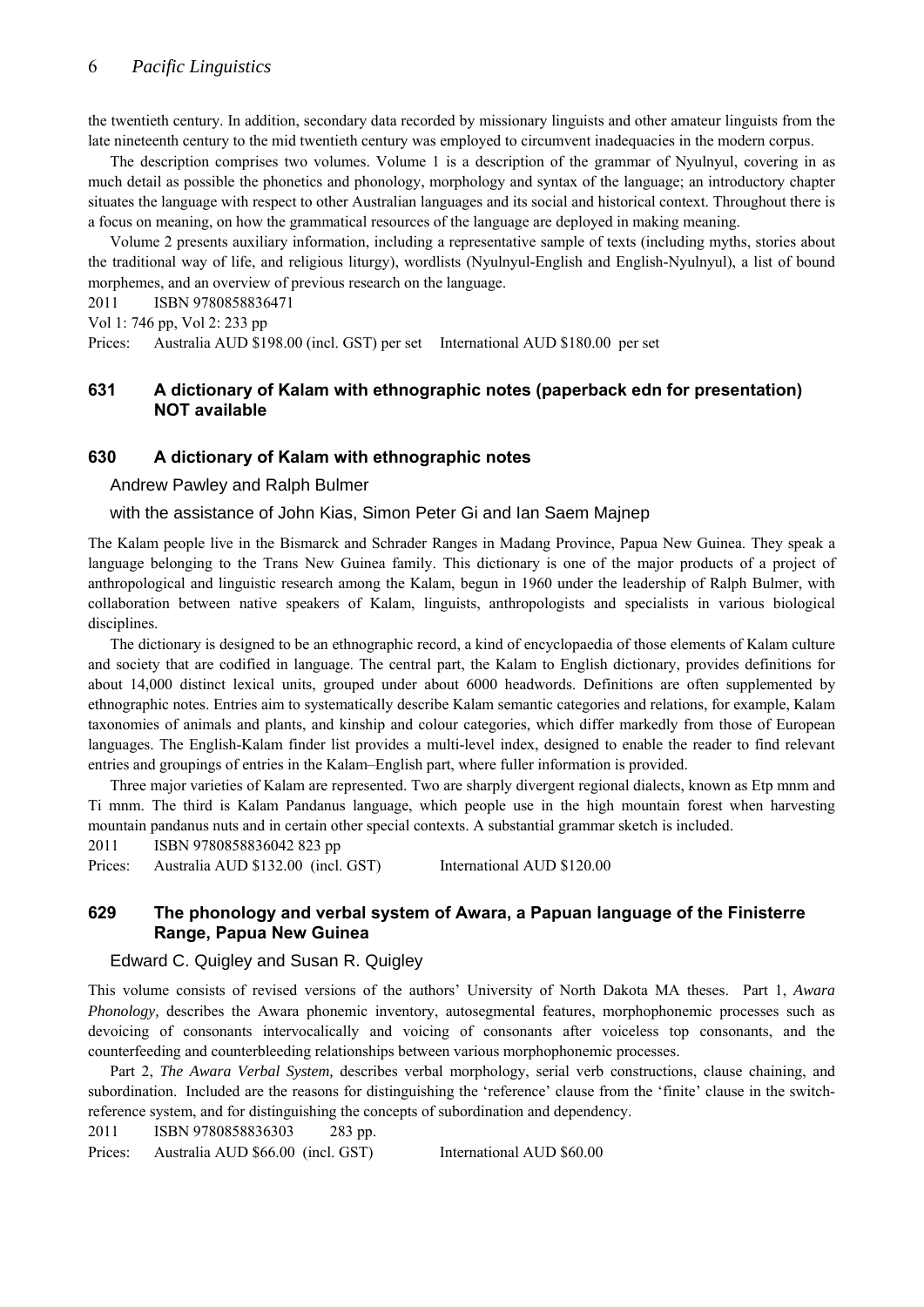#### **628 The Mathi group of languages**

#### Barry J. Blake, Luise Hercus, Stephen Morey and Edward Ryan

This book presents a re-examination of Mathi-Mathi, first described by Luise Hercus in 1969, in the light of historical sources for several closely related languages – Wati Wati (as spoken at Swan Hill, and including the PuRa-PuRa variety), Letji-Letji (spoken on the Victorian side of the Murray River around Mildura), and the Wati-Wati variety spoken at Piangil, which is perhaps the same as Weki-Weki. Mathi-Mathi was one of the three Victorian languages that Luise Hercus was able to describe in some detail in the 1960s, thanks to the considerable knowledge of Jack Long. All the sources for all of these languages are presented in the volume, together with analysis that brings out as many of the linguistic features as can be adduced.

Barry Blake has been working on Australian languages since the 1960s, publishing grammars of several Queensland languages, as well as accounts based on 19th century records of several Victorian languages including Woiwurrung and Bunganditj.

2011 ISBN 9780858836358 345 pp Prices: Australia AUD \$82.50 (incl. GST) International AUD \$75.00

#### **627 Dynamics of human diversity: the case of mainland Southeast Asia**

#### edited by N. J. Enfield

Human diversity is the central problem of all the fields of anthropology. Our languages, our genetics, our material cultures, our social organization: these are woven together by the ancient processes of change and diversification that produce the rich diversity we see today. What are these processes and how do they work? Can we know what life was like 10,000 years ago, and how it came to be the way it is today?

*Dynamics of human diversity* looks at these questions with a focus on one of the most fascinating sites of human diversity worldwide: mainland Southeast Asia (MSEA). In this book, experts on MSEA from across the disciplines of anthropology—linguistics, social anthropology, human biology, genetics, archaeology—bring together the latest empirical, methodological, and theoretical advances. Special attention is paid to two case studies of human diversity in MSEA: the Aslian peoples of Peninsular Malaysia, and the origin and diversification of the Austroasiatic languages. These, along with other chapters, show how new techniques for data collection and analysis are radically transforming what we know—and can know—about the past, and about the dynamic processes of human diversification.

The chapters of this book raise challenges for some common assumptions about the dynamics of diversity, especially for the idea that the key event in MSEA was a wave of agricultural colonization by 'demic diffusion'. New evidence and analysis reviewed here suggests alternatives. By a scenario of population continuity, early resident populations of MSEA played a more agentive role in the social diffusion of ideas, technology, language, genes and cultural practices. The issues are explored here from a range of disciplinary approaches and points of view.

2011 **ISBN 9780858836389** 396 pp

Prices: Australia AUD \$88.00 (incl. GST) International AUD \$80.00

#### **626 Indigenous language and social identity: papers in honour of Michael Walsh**

#### edited by Brett Baker, Ilana Mushin, Mark Harvey and Rod Gardner

For almost 40 years, Michael Walsh has been working alongside Indigenous people: documenting language, music and other traditional knowledge, acting on behalf of claimants to land in the Northern Territory, and making crucial contributions to the revitalisation of Aboriginal languages in NSW. This volume, with contributions from his colleagues and students, celebrates his abiding interest in and commitment to Indigenous society with papers in two broad themes. 'Language, identity and country' addresses the often complex relations between Aboriginal social groups and countries, and linguistic identity. In 'Language, identity and social action' authors discuss the role that language plays in maintaining social identities in the realms of conversation, story-telling, music, language games, and in education. 'Language and Social Identity in Australian Indigenous Communities' will be of interest to students of linguistics, Indigenous studies, anthropology, and sociology.

2011 **ISBN 9780858836181** 443 pp

Prices: Australia AUD \$97.90 (incl. GST) International AUD \$89.00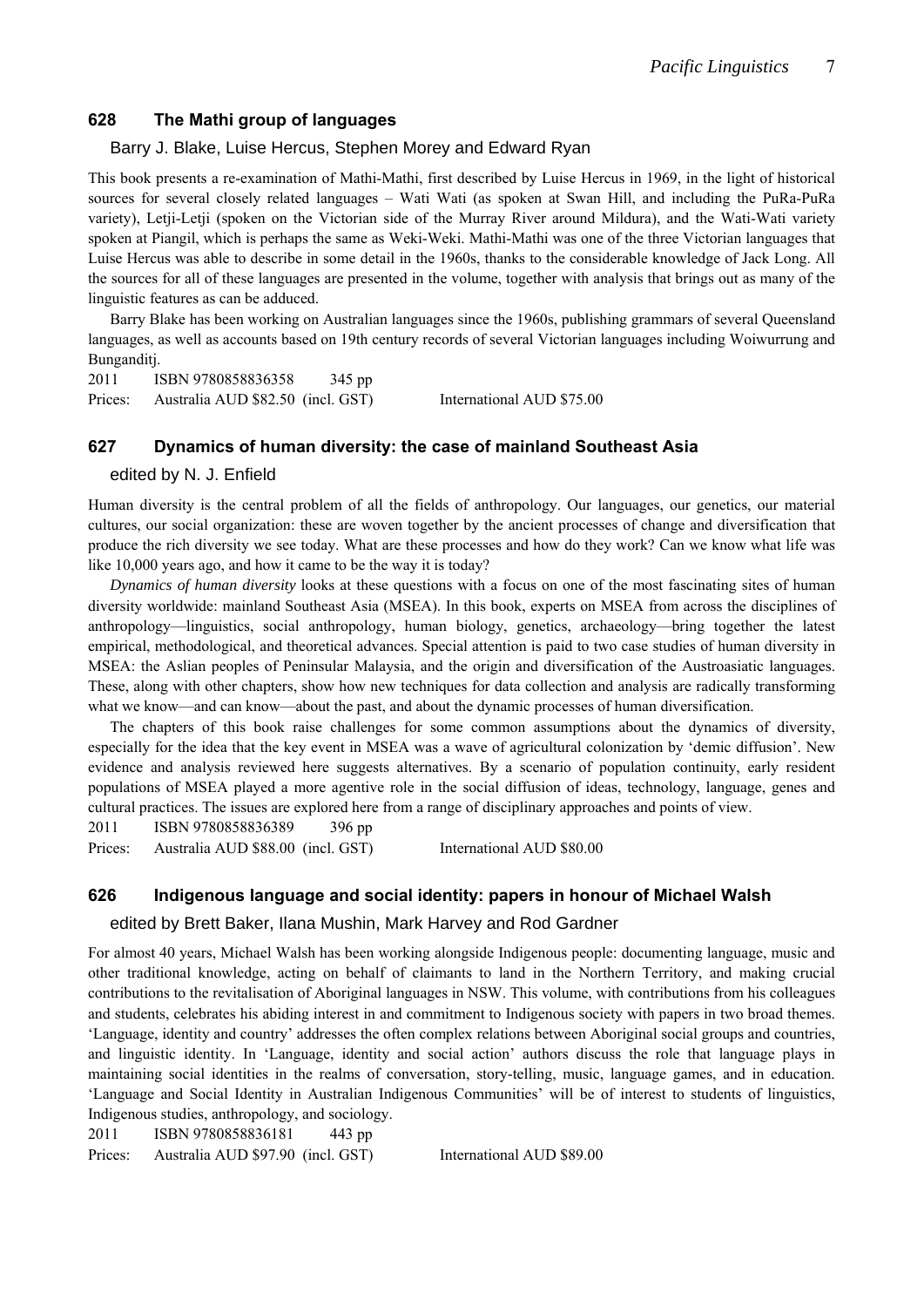#### **625 The Binanderean languages of Papua New Guinea: reconstruction and subgrouping**

#### Jacinta Smallhorn

Relatively little historical-comparative work has been done on the languages of the vast Trans New Guinea family, and this book breaks new ground with a study of the Binanderean languages of the Morobe and Oro Provinces of southeast mainland Papua New Guinea. The author investigates the phonological history of the group and reconstructs the sound system, core lexicon, and some bound morphology of Proto Binandere. She postulates an inventory of Proto Binandere segmental phonemes, together with sequences of regular sound changes leading to the reflexes of these phonemes in the daughter languages. The shared innovations which these changes represent allow the construction of a family tree. The author also discusses the occurrence of parallel phonological changes among Binanderean languages. Some aspects of the phonological and lexical reconstructions and changes attributed to Proto Binandere and later interstages are then examined, including the neutralisation of voiced plosives and prenasalised plosives, the possible role of pitch and stress, and irregular sound changes (assimilation, metathesis, and loss). Innovations in verbal and nominal morphology are investigated as an additional source of evidence for subgrouping. Binanderean lexical and morphological data are then compared with those of Guhu-Samane, a language long considered to be the closest external relative of the Binanderean family. Evidence of this relationship is presented, along with grounds for excluding it, from the family. Finally, the author gives lexical comparisons between Binanderean and four other putative eastern New Guinea subgroups of the Trans New Guinea family, and shows that Binanderean is indeed a likely member of the family. Based on the location of the Trans New Guinea subgroup which appears to display the strongest lexical resemblances to Binanderean, as well as on the location of Guhu-Samane, she hypothesises a northerly dispersal centre and a southeastern migratory direction for the Binanderean-speaking peoples.

2011 ISBN 9789858836310 476 pp

Prices: Australia AUD \$105.60 (incl. GST) International AUD \$96.00

# **624 A salvage grammar of Malgana, the language of Shark Bay, Western Australia**

#### Andrew Gargett

There are no longer any speakers of the West Australian Aboriginal language Malgana who have any degree of fluency, and the series of analyses in this report are based on data from audio tapes made in the middle of the last decade of the  $20<sup>th</sup>$  century, as well as various written materials produced over more than 150 years. This grammar is therefore an attempt to salvage from the scarce material available as complete a description of Malgana as possible.

Nevertheless, the character of Malgana shines through what remains. For example, typical of Pama-Nyungan languages in general, Malgana exhibits split-ergative nominal marking, and of Aboriginal languages of the central West of Australia in particular, Malgana displays a full contrastive laminal series of stops in its phonology. A conscious effort has been made to provide in this grammar as many resources as possible for the researcher interested in comparative study of the surrounding languages. To this end, a (Malgana-based) comparative wordlist has been constructed for the languages of the region centring on the Murchison River: Malgana, Nhanda, Badimaya, Wajarri, and (Southern and Northern) Yingkarta.

2011 **ISBN 9780858836327** 102 pp Prices: Australia AUD \$33.00 (incl. GST) International AUD \$30.00

#### **623 Mali (Baining) grammar**

#### Tonya N. Stebbins

Mali (2,200 speakers) is a Papuan language spoken on the Gazelle Peninsula, East New Britain Province Papua New Guinea. It is a member of the Baining language family. The family is comprised of five languages: Kaket, Mali, Simbali, Ura and Kairak. Baining people share a common non-Austronesian ancestral language and similar cultural practices (such as fire dances). An interesting feature of these languages is that they show a great deal of influence from their early Austronesian neighbors. As detailed in the grammar, Mali has characteristics of both the Western Oceanic branch of Austronesian and Trans New Guinea.

This is the first comprehensive grammar for a language from the family and provides a framework for further comparative and descriptive research in the region. The grammar was produced in cooperation with members of the Mali (Baining) community and has been published alongside a dictionary and text collection (also available from Pacific Linguistics).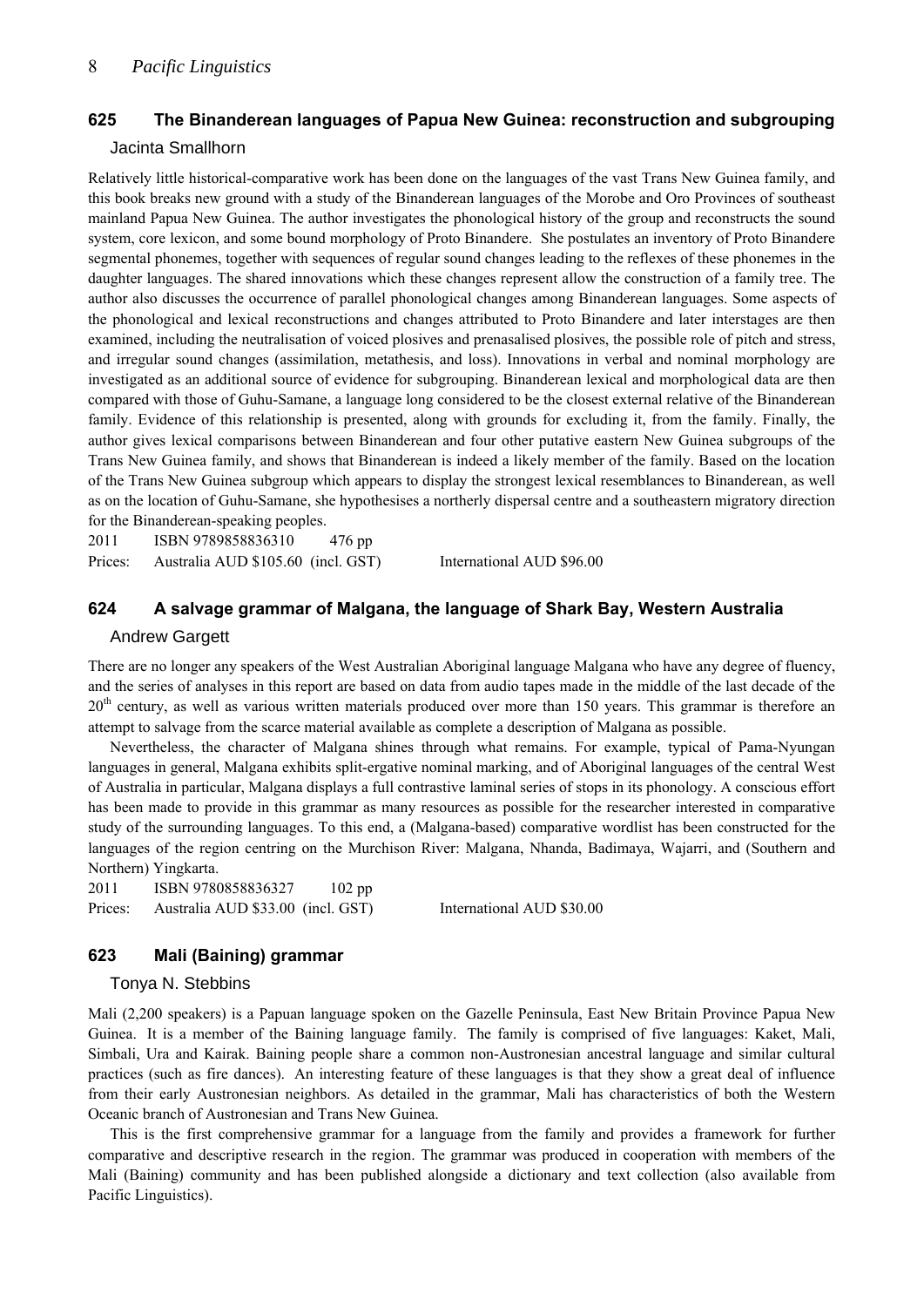2011 **ISBN 9780858836297** 437 pp Prices: Australia AUD \$96.80 (incl. GST) International AUD \$88.00

#### **622 Tamambo, the language of west Malo, Vanuatu**

#### Dorothy G. Jauncey

Tamambo is a previously undescribed language of northern Vanuatu, now spoken by approximately 4000 people. It is a conservative Oceanic language, reflecting many of the consonant phonemes posited for Proto Oceanic (POc); lexically, many Tamambo words are reflexes of those posited for POc. This is a grammatical description of Tamambo; it is a nominative-accusative language, and is primarily head-marking.

The description includes analysis of the considerable derivational morphology, possessive constructions, serial verb constructions, and an animacy hierarchy that interrelates with various aspects of the grammar. Five texts from various oral genre are included.

2011 ISBN 9780858836334 479 pp Prices: Australia AUD \$110.00 (incl. GST) International AUD \$100.00

#### **621 The Lexicon of Proto Oceanic: The culture and environment of ancestral Oceanic society 4: Animals**

#### Edited by Malcolm Ross, Andrew Pawley and Meredith Osmond

This is the fourth in a series of seven volumes on the lexicon of Proto Oceanic, the ancestor of the Oceanic branch of the Austronesian language family. Each volume deals with a particular domain of culture and/or environment and consists of a collection of essays each of which presents and comments on lexical reconstructions of a particular semantic field within that domain.

Volume 4 examines the terms that Proto Oceanic speakers used to name animals and parts of animals. After the general introduction to the series, Chapter 2 presents more than 140 POc reconstructed names for fish, as well as many additional names attributable to major interstages below POc. Chapter 3 investigates the retention rates of a sample of 52 POc fish names and asks why the number of fish names reconstructed for POc is so much smaller than the number typically distinguished by contemporary Oceanic languages. Chapter 4 presents reconstructions of terms for aquatic invertebrates. Chapter 5 deals with terms for mammals, reptiles and amphibians. Again it is partly about creatures of the sea. Other than New Guinea, the islands of Oceania have few native land mammals. Chapter 6 deals with names for bird taxa and other terms associated with birds. Chapter 7 is entitled 'Insects and other creepy-crawlies', the latter including non-insect terrestrial invertebrates: spiders, centipedes, worms, leeches and grubs. The final chapter of the volume, chapter 8, investigates the semantic histories of several terms that may have been high-level generics or lifeforms in the POc taxonomy of animals. It looks for recurrent patterns in the way different languages have extended or reduced the referential range of each of these terms.

2011 ISBN 9780858836266 602 pp Prices: Australia AUD \$132.00 (incl. GST) International AUD \$120.00

#### **620 Jingulu texts and dictionary**

#### compiled by Robert Pensalfini

This book is a culmination of the author's work with the final generation of fully fluent Jingulu speakers from 1995 to 2004, and incorporates the findings of numerous researchers throughout the twentieth century.

The volume begins with some three dozen short texts, translated, covering a variety of topics including food gathering, implement manufacture, and ecology.

The dictionary section includes a detailed Jingulu-English dictionary with example sentences for each word as well as grammatical and ethnographic notes, an English-Jingulu word finder, and a word list by semantic domain.

Both parts of the books are illustrated with photographs from the author's own collection.

2011 ISBN 9780858836280 339 pp

Prices: Australia AUD \$104.50 (incl. GST) International AUD \$95.00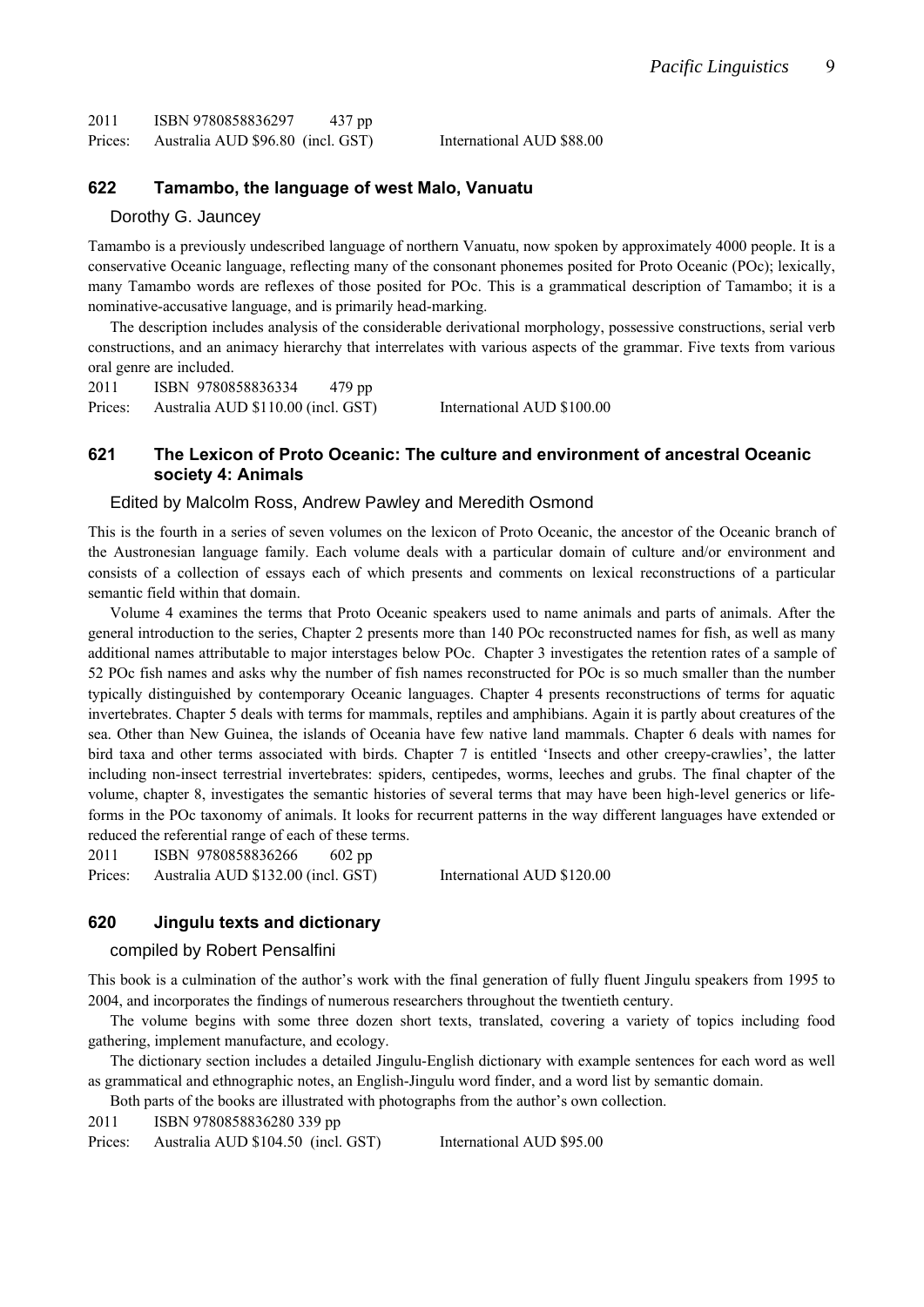#### **619 Meyah: a language of West Papua, Indonesia**

#### Gilles Gravelle

This book is the first detailed linguistic description of the Meyah language. The Meyah people live in the eastern Bird's Head region of Papua, Indonesia. Although the Meyah had early contact with Western people, specifically the British in the early  $18<sup>th</sup>$  century and the Dutch in the early  $19<sup>th</sup>$  century, very little has been written on the language or the people. Indeed, until recently the entire Bird's Head region was the most understudied area of New Guinea in relation to language, ethnography, and the natural sciences. The region is of particular linguistic interest because of its location which forms a convergence zone between Austronesian and Papuan languages. Long term contact between the two linguistic families shows an interesting hybridization between Austronesian and Papuan language features. This description of the Meyah language provides a synchronic snapshot of such diachronic changes taking place in what is presumably a Papuan language.

The book begins with a brief comparison between two closely related dialects, Meyah and Moskona. Meyah became a north-coast oriented society, whereas Moskona remained isolated between the southern flank of the Arfak Mountains and the coastal lowlands. Additionally, there are many comparisons made with other eastern Bird's Head languages, such as the amazing array of phonological systems, with at least four different supra-segmental systems briefly mentioned.

2010 ISBN 9780858836259 338 pp Prices: Australia AUD \$104.50 (incl. GST) International AUD \$95.00

#### **618 East Nusantara: typological and areal analyses**

#### Michael C. Ewing and Marian Klamer, editors

 'East Nusantara', the name used in the title of this book, refers to the islands of eastern Indonesia and East Timor. 'Nusantara' is a term that has come to refer to the Indo-Malaysian archipelago generally, without reference to national borders. For the purpose of this volume, we define East Nusantara as a geographical area that extends from Sumbawa in the west, across the islands of East Nusa Tenggara and Maluku, including Halmahera, to the Bird's Head of New Guinea in the east. In the northwest, the area is bounded by Sulawesi.

Some 400 languages are spoken in East Nusantara, most of which are endangered in terms of numbers of speakers, and the majority of which have not yet been described. Linguistically this geographic region displays great genetic diversity, being the meeting ground of languages belonging to the Austronesian and Papuan language families. Yet, similarities cut across language family boundaries, giving rise to the notion of a linguistic area or *Sprachbund.* In chapter one, we present a brief history of the region and an overview of recent research that has had East Nusantara in its scope. This serves as a general background for the chapters on individual languages that make up the rest of the volume.

The strong focus on presenting new data from a range of previously underdocumented languages in the region also provides valuable input for further comparative work. Taken together these chapters demonstrate the significance of East Nusantara as a region of linguistic enquiry. At the same time, they highlight the ability of ongoing investigations, both empirical and theoretical, to help us continue refining the notion of East Nusantara as a linguistic area.

2010 ISBN 9780858836105 319 pp

Prices: Australia AUD \$96.80 (incl. GST) International AUD \$88/00

#### **617 Endangered Austronesian, Papuan and Australian Aboriginal languages: essays on language documantation, archiving and revitalization**

#### Gunter Senft, editor

The contributions to this book concern the documentation and revitalization of endangered languages and the archiving of documented language materials. The anthology focuses mainly on endangered Oceanic languages, with articles on Vanuatu by Darrell Tryon and the Marquesas by Gabriele Cablitz, on situations of loss and gain by Ingjerd Hoëm and on the Kilivila language of the Trobriands by the editor. Nick Thieberger, Peter Wittenburg and Paul Trilsbeek, and David Blundell and colleagues write about aspects of linguistic archiving. Under the rubric of revitalization, Margaret Florey and Michael Ewing write about Maluku, Jakelin Troy and Michael Walsh about Australian Aboriginal languages in southeastern Australia, whilst three articles, by Sophie Nock, Diane Johnson and Winifred Crombie concern the revitalization of Māori.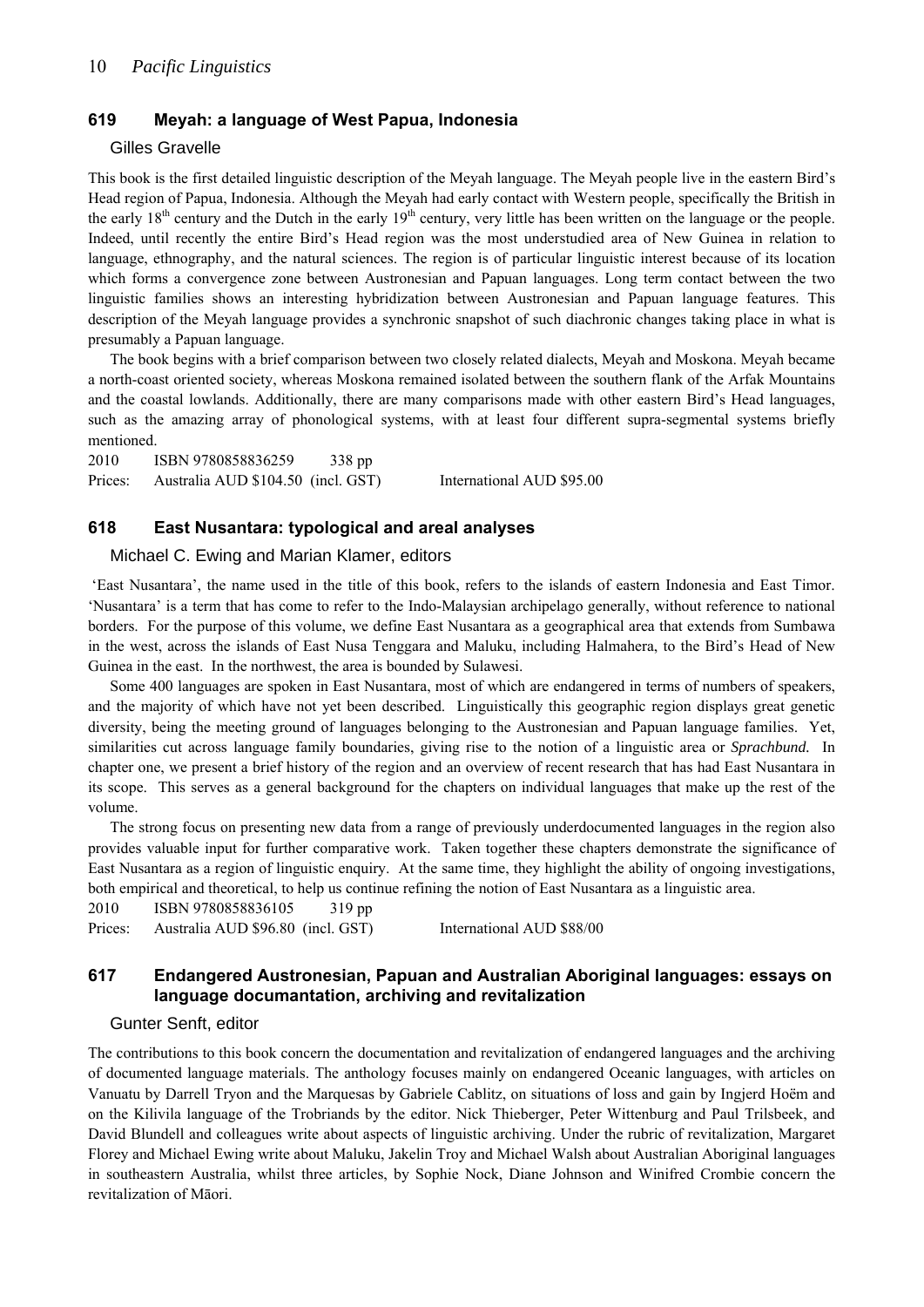2010 ISBN 9780858836235 227 pp Prices: Australia AUD \$66.00 (incl. GST) International AUD \$60.00

#### **616 Papers on six languages of Papua New Guinea**

#### Joan Hooley (editor)

This book contains six articles written about grammatical and discourse features of New Guinea languages. The articles are 'Yongkom discourse: ergativity and topic' by Steve Christensen, 'Participant reference in Namia' by Becky Feldpausch, 'Elements of sentence construction and cohesion in Awad Bing' by Carolyn Finamor, 'Tense and mood pairs in Umbu-Ungu' by June Head, 'Can verbs be cohesive? The multiple roles of *wiing* 'do' in Mangga Buang discourse' by Joan Hooley, and 'Ergative in Numanggang' by David Hynum. Two of these languages, Awad Bing and Mangga Buang, are Austronesian. Three belong to the Trans New Guinea family: Yongkom belongs to the Ok language group, Umbu-Ungu to the Chimbu-Wahgi (East Central Highlands) group and Numanggang to the Erap subgroup of the Finisterre-Huon group. Namia belongs to the Yellow River subgroup of the Middle Sepik family.

The authors have all worked with the Summer Institute of Linguistics in Papua New Guinea, each living for significant periods in the community about whose language they have written.

2010 ISBN 9780858836211 164 pp

Prices: Australia AUD \$55.00 (incl. GST) International AUD \$50.00

#### **615 A journey through Austronesian and Papuan linguistic and cultural space: papers in honour of Andrew K. Pawley**

#### edited by John Bowden, Nikolaus P. Himmellmann and Malcolm Ross

The papers in this volume have been presented to Andrew Pawley in honour of his extensive work on Austronesian and Papuan languages and cultures. They cover a wide range of topics, from language description to historical linguistics and from archaeology and population genetics to the anthropology of performance and the typology of poetic meter. The book provides a fascinating snapshot of current work across the fields of Austronesian and Papuan linguistics and culture history and the papers in it will be important reading for scholars working in these fields.

2010 ISBN 9780858836204 689 pp Prices: Australia AUD \$163.90 (incl. GST) International AUD \$149.00

#### **614 Turung: a variety of Singpho language spoken in Assam**

#### Stephen Morey

This is a rich and multifaceted linguistic description of Turung, a variety of the Singpho language spoken in Jorhat, Golaghat and Karbi Anglong districts of Assam, India. The Turung have a mixed ancestry of Tai and Singpho, but their language is clearly the latter (Tibeto-Burman family) though with a substantial stratum of Tai. This publication includes a DVD containing the full text of the grammatical description in web format (xml) with comprehensive links from language examples to recordings, and to the context of the example: transcriptions of the texts from which they are drawn. This innovative approach, pioneered in Stephen Morey's Tai Languages of Assam – a grammar and texts (Pacific Linguistics, 2005) is extended and enhanced in the present work.

A research fellow since 2003 at the Research Centre for Linguistic Typology, La Trobe University, Stephen Morey has done linguistic field work and published on Tai (Tai-Kadai family), as well as Singpho and Tangsa (Tibeto-Burman family) in North East India, and is the co-chair of the North East Indian Linguistics Society. He has pioneered innovative presentations of linguistic data such as the Tai and Tibeto-Burman languages of Assam website (http://sealang.net/assam) and the Tai Ahom dictionary website (http://sealang.net/ahom). He has also done research on the historical sources of the Aboriginal languages of Victoria, leading to a number of publications.

2010 ISBN 9780858836167 676 pp plus CD

Prices: Australia AUD \$187.00 (incl. GST, hardback) International AUD \$170.00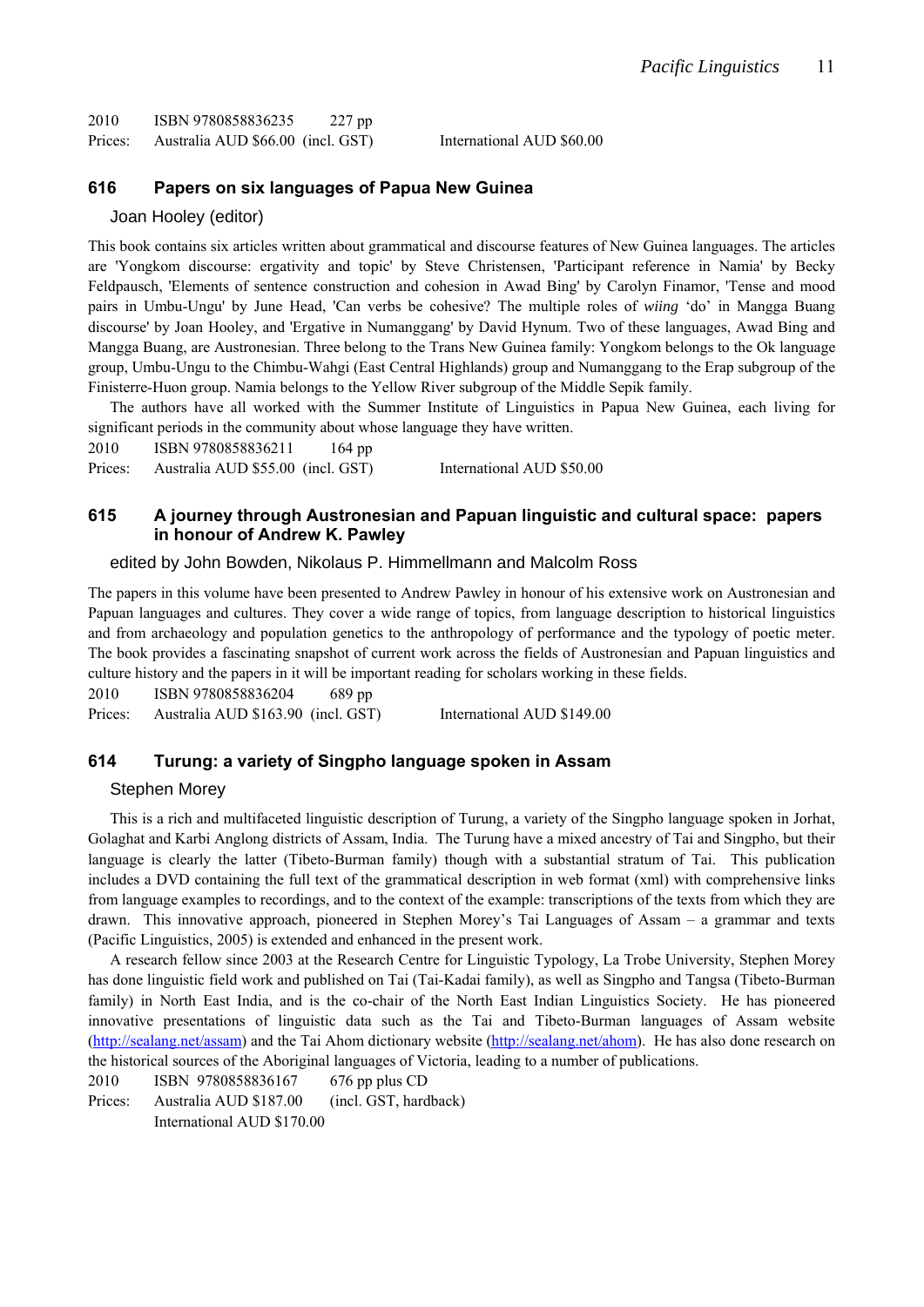#### **613 Hmong-Mien language history**

#### Martha Ratliff

This book presents a new reconstruction of Proto Hmong-Mien, the ancestor language of the modern Hmong-Mien (Miao-Yao) languages of southern China and northern Southeast Asia. It also contains discussion of selected topics in the history of Hmong-Mien: phonological change, tonogenesis and tone development, ancient morphology, numerals and pronouns, language contact, and the ancient Hmong-Mien world.

2010 ISBN 9789858836150 308 pp

Prices: Australia AUD \$115.50 (incl. GST, hardback) International AUD \$105.00

#### **612 Fragments of Budderer's Waddy: a new Narungga grammar**

#### Christina Eira with the Narungga Aboriginal Progress Association

 *'The handle lies in pieces on the eastern side…and we see the stone which it formed there still.' (Budderer's Rock, as told by Kevin O'Loughlin)* 

The story of Budderer, a Dreaming trail which encompasses the entire length of Narungga land (Yorke Peninsula, South Australia), offers a powerful metaphor for language revival.

A journey through significant events in Budderer's history and the corresponding features of the land culminates in the hurling of Budderer's waddy, which shatters into fragments across the peninsula and out to sea. Some of the fragments are still visible on the land. Some are under water. Some may be buried, or might have been moved from their original location. Some are lost forever, and can only be reconstructed in their location and form by careful assessment of the pieces that are still evident and creative re-imagining of what must have happened.

Similarly, the Narungga language was also fragmented by devastating events in the past. At the time the revival project began in earnest, some fragments were still known in the community. Some were buried in archives in Australia and International. Some had become fragmented by inadequate recording practices, the strong influence of English and other Aboriginal languages, or fading memories. And some are lost, probably forever. The Narungga language in the present has been pieced together by careful assessment of the fragments known in the community and found in various sources, comparisons with related language data, and creative re-imagining from the past into the future.

The present work represents the renewed Narungga language in its initial phase in the first few years of the twentyfirst century – a time when a group of speakers and teachers of Narungga was emerging, for the first time in perhaps 80- 100 years. It includes discussion of aspects of language awaiting further research, and incorporates some more recent data to reflect the continued development of the language by its speakers up to the end of 2007.

This grammar is not a reconstruction of 'old Narungga', nor an abstracted ideal of 'pure Narungga', but a record of the language established in the present for the future. In this volume, both the historical evidence and the details of each structure now in use are set out, together with the argumentation which has led to each decision made. As the language continues to change and grow, the present work will stand as a record of the fragments of memory left by Narungga Elders of the past, and the initial rebuilding of those fragments by their descendants in the early part of the twenty-first century.

2010 ISBN 9780858836112 141 pp Prices: Australia AUD \$65.94 (incl. GST) International AUD \$59.95

#### **611 Old Khmer Grammar**

#### Paul Sidwell

The Old Khmer Grammar has been brewed from a mass of memoranda and citations accumulated over long years of teaching Old Khmer to a succession of able graduate students. It is meant to serve the immediate needs of readers embarking on the study of the inscriptions, and assumes that they have some acquaintance with modern Khmer. Designed for easy reference, it addresses the main points of grammar and style in the great majority of the texts. A few matters of special interest not previously brought to public notice are discussed in fair detail. Included are a bibliography designed to assist students, and a lexicon of Old Khmer words occurring in the text. It can be considered a companion volume to Prof. Jenner's A Dictionary of pre-Angkorian Khmer and A Dictionary of Angkorian Khmer (Pacific Linguistics 2009).

2010 ISBN 9780858836136 98 pp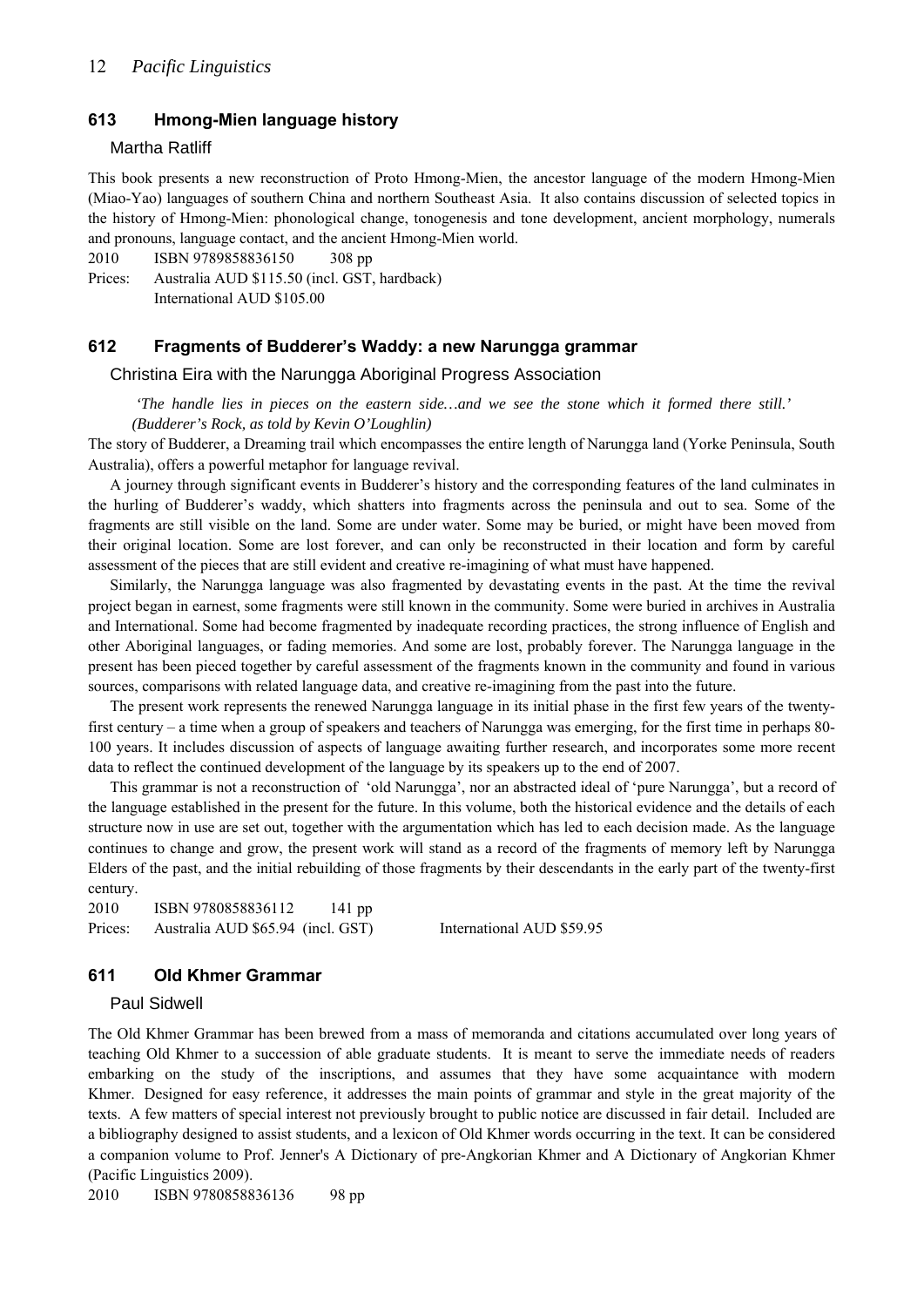#### **610 Reconstructing Proto Koiarian: The history of a Papuan language family**

#### Tom Dutton

In a 1969 publication the author proposed a Koiarian family consisting of six languages: Koita, Koiari, Mountain Koiari, Ömie, Managalasi and Barai. This family, part of the putative Trans New Guinea group of Papuan languages, stretches from around Port Moresby on the southern coast of southeast Papua almost to the sea on the north coast at the eastern end of the Hydrographers' Ranges. In the current work the author enlarges on the lexicostatistically based 1969 work and applies the comparative method of historical linguistics to the Koiarian languages, identifying shared innovations that define subgroups within the family and reconstructing the protophonology and about 120 lexical items of Proto Koiarian. He provides similar reconstructions for Proto Koiaric and Proto Bariaic, the languages ancestral to the two major subgroups within Koiarian.

2010 ISBN 9789858836099 126 pp

Prices: Australia AUD \$39.60 (incl. GST) International AUD \$36.00

#### **609 Grammatical change: theory and description**

#### Rachel Hendery and Jennifer Hendriks, editors

This volume comprises a collection of papers on the theme of grammatical change that evolved out of a workshop sponsored by the Centre for Research on Language Change (The Australian National University). The papers extend the boundaries of what has been addressed under the label of 'grammatical change' by applying theories and models of grammatical change to new evidence; by illuminating the historical relationships between grammar and other levels of linguistics; and by extending the range of languages that have been examined from the perspective of grammatical change. Languages discussed include Murriny Patha, Walpiri, Gurindji, Walmajarri, and Kayardild, Lardil, Yukulta, English, Dutch, German, Afrikaans, French, Italian, Portuguese, Spanish, Serbo-Croatian, Bulgarian, Macedonian, Slovenian, Albanian, Greek, Old Church Slavonic, Tocharian, Mandarin, Cantonese, Quechua, Basque and Tok Pisin. 2009 ISBN 9780858836082 207 pp.

Price: Australia (includes GST) \$69.30 International \$63.00

#### **608 A grammar of Abma**: **a language of Pentecost Island, Vanuatu**

#### Cynthia Schneider

Abma, one of the largest indigenous languages of Vanuatu, is spoken by approximately 7,800 people in the central part of Pentecost Island. This volume presents a short grammar of the Abma language, including major sections on work class categorisation, phonology, morphology, phrase and clause-level syntax, and information structure.

2010 **ISBN 9780858836075** 271 pp.

Prices: Australia AUD \$99.00 (incl. GST) International AUD \$90.00

#### **607 The Buyang language of South China: grammatical notes, glossary, texts and translations**

#### LI Jinfang and LUO Yongxian

Available as a PDF file only on disc

Buyang is a Tai-Kadai (Kra-Dai) language, spoken by approximately 2,000 people in Yunnan and northwestern Guangxi, forming two dialect groups. In this sketch the Paha dialect (of the western group) is described. This volume is a much revised and reworked translation of materials by Li Jinfang, originally published in Chinese in the late 1990s, which fills a sorely felt gap in the descriptive sources available in English. Its publication now is especially welcome as Buyang shows various morphological parallels with Austronesian, which as have been noted in recent discussions about the linguistic prehistory of SE Asia. Paha also possesses a number of lexical items and structural features that are shared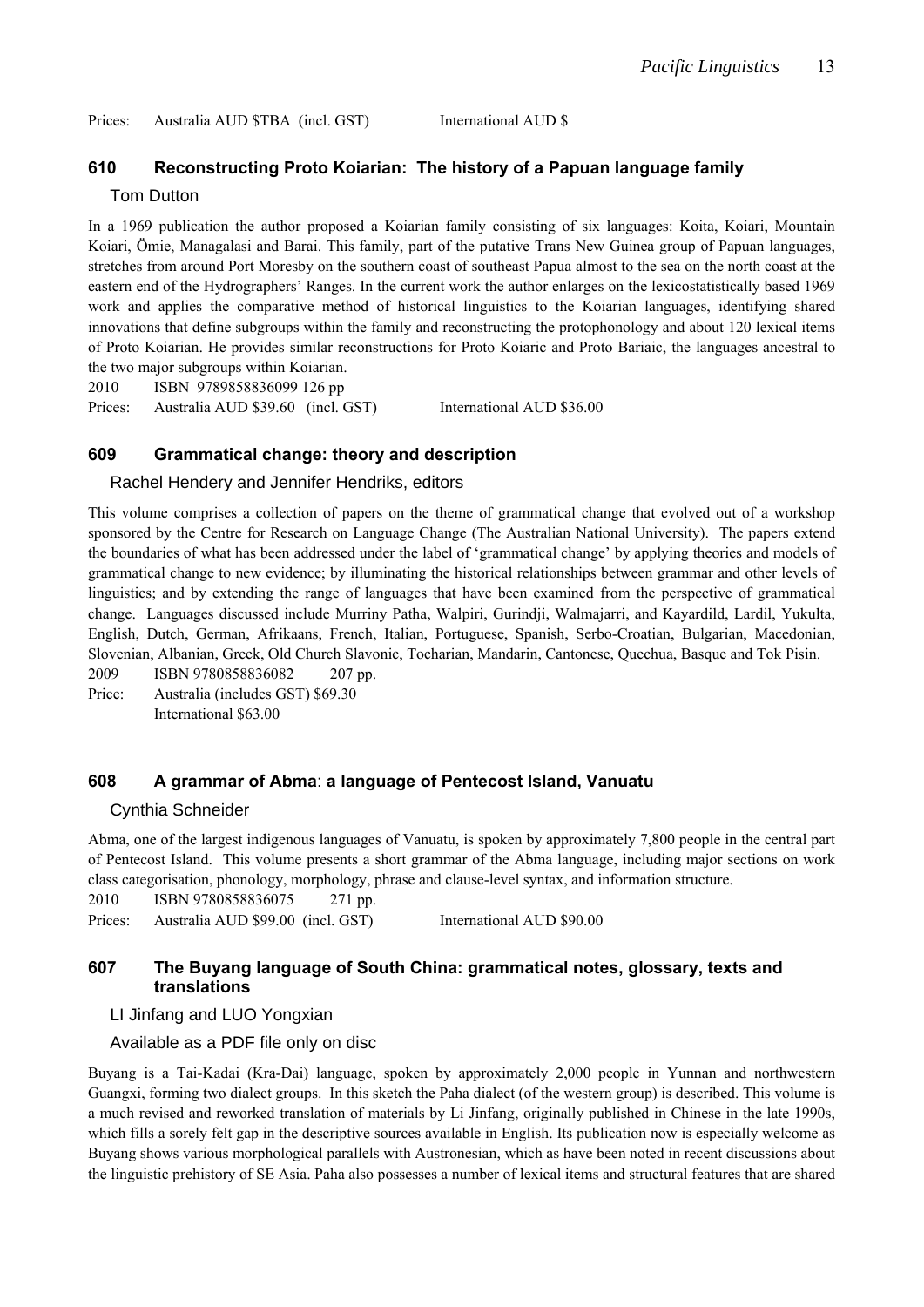by surrounding Miao-Yao, Mon-Khmer and Tibeto-Burman languages. The work includes a selection of texts and a substantial lexicon, in addition to the grammatical sketch and detailed geographical and social information.

2010 ISBN 9780858836129 231 pp

Prices: Australia AUD \$28.38 (incl. GST) International AUD \$25.80

#### **606 Mali (Baining) texts**

Tonya N. Stebbins with the assistance of Julius Tayul

Available as a PDF file only on disc

This collection of twenty Mali texts was recorded in 2001 and 2002 and were transcribed and translated by Tonya Stebbins and Julius Tayul. The texts are a representative sample of the materials used as a corpus in the development of the *Mali (Baining) Grammar* (Stebbins forthcoming) and *Mali (Baining) Dictionary* (Stebbins forthcoming).

Mali is a member of the Baining language family, a non-Austronesian language family located in the southwest quadrant of the Gazelle Peninsula in East New Britain, Papua New Guinea. There are around 2,200 speakers of Mali living in eleven villages across Mali territory or in nearby villages and towns. There are two dialects of Mali: a coastal dialect whose speakers are called *Abilta* 'those from the old village' and a mountain dialect whose speakers are called *Arongda* 'those from a cold place'. Language shift to Tok Pisin is well established in the Mali community but children with two Mali parents still acquire Mali as their first language. Only the oldest generation of Mali speakers (50 or more years of age) is fully fluent in Mali; able to use it in all domains without ad hoc borrowings from Tok Pisin.

Both dialects, both genders and speakers aged from 30 to 65 years of age are represented in this collection.

2009 ISBN 9780858836037 295 pp.

Price: Australia (includes GST) \$29.15 International \$26.50

#### **605 Discovering history through language: papers in honour of Malcolm Ross**

#### Bethwyn Evans, ed

This volume honouring Malcolm Ross traces his career and brings together essays by more than twenty scholars reporting new work in historical linguistics. Many of the papers concern Ross's interests in Austronesian and Papuan historical linguistic studies, whilst others contribute to the theory and method of historical linguistics .

**PART I:** Ten chapters in Part 1 (Historical relationships among languages).

**PART II:** Twelve chapters in Part II (Historical development of languages across time).

2009 ISBN 9780858836051 513 pp Prices: Australia AUD \$148.50 (incl. GST) International AUD \$135.00

#### **604 From linguistic to sociolinguistic reconstruction: the Kamta historical subgroup of Indo-Aryan**

#### Matthew Toulmin

The Indo-Aryan languages and dialects constitute a dialect continuum, characterised by variable, non-discrete boundaries between speech communities. In order to reconstruct linguistic history it is necessary to take stock of this sociolinguistic context and adjust the methods of reconstruction accordingly. This study presents a theoretically robust, sociolinguistic framework for historical reconstruction which supplements a traditional comparative reconstruction of phonology and morphology.

The language varieties examined in this book are known by a number of names including 'Kamta', 'Rajbanshi', or simply the 'deshi bhasha' of north Bengal and west Assam. This study provides evidence for a protolanguage, termed 'proto Kamta' (c. AD 13-16<sup>th</sup> century), which was the point of common origin for these lects, and defines them as a subgroup within Indo-Aryan.

| 2009    | ISBN 9780858836044                 | $273$ pp |                           |
|---------|------------------------------------|----------|---------------------------|
| Prices: | Australia AUD \$104.50 (incl. GST) |          | International AUD \$95.00 |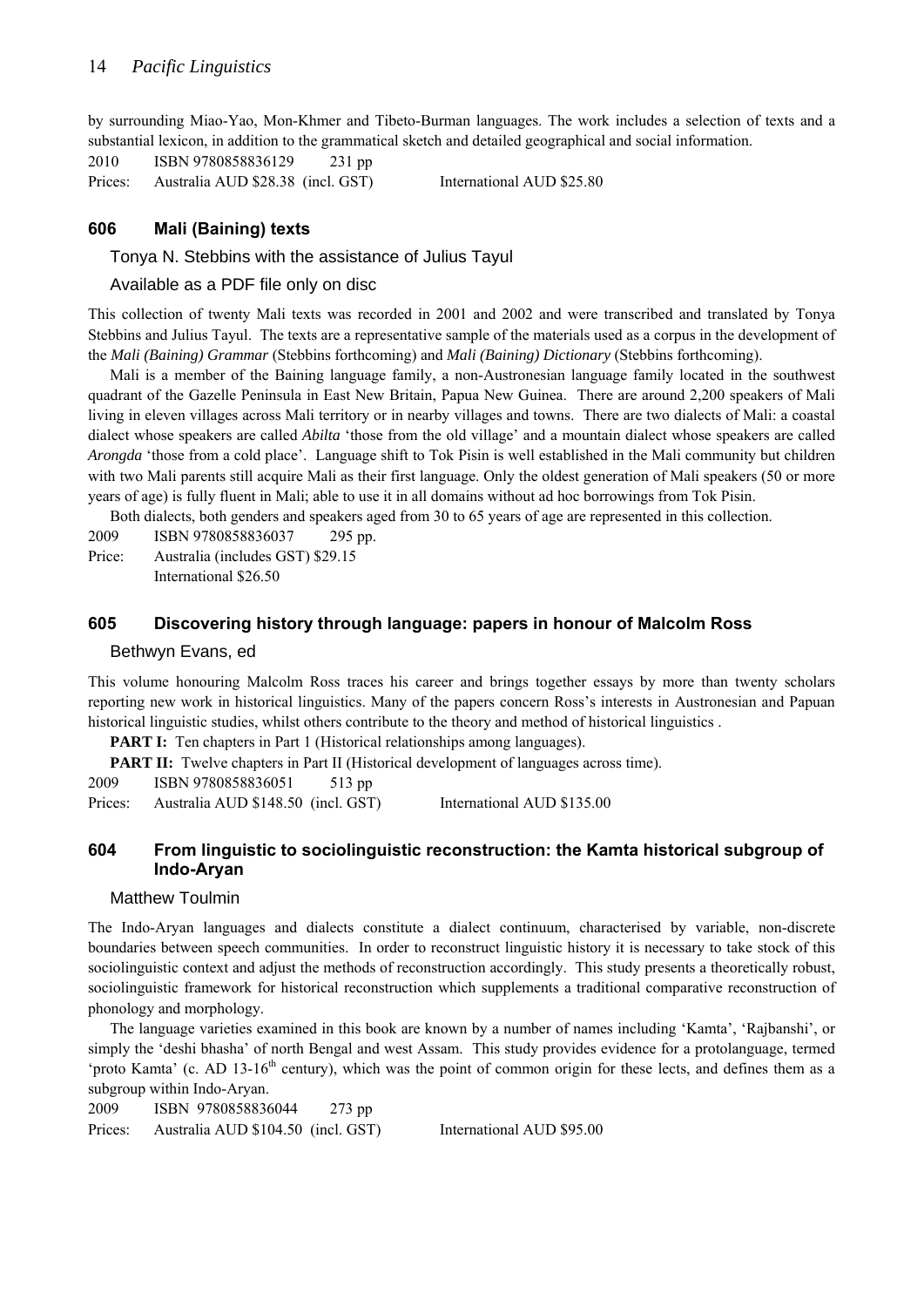#### **603 \*Leo Tuai: A comparative lexical study of North and Central Vanuatu languages**

#### Ross Clark

More than eighty Oceanic languages are spoken in the northern and central island of Vanuatu. This book provides the first detailed internal comparison of these languages. Several hundred cognate sets and reconstructed proto forms provide a basis for an account of the phonological history of fifteen selected languages. An argument is made for a unified origin of these languages from an ancestor not far removed from Proto Oceanic.

2009 ISBN 9780858836006 297 pp

Prices: Australia AUD \$97.90 (incl. GST) International AUD \$89.00

#### **602 The Austronesian languages**

#### Robert Blust

#### OUT OF PRINT - available as a PDF file

This is the first single-authored book that attempts to describe the Austronesian language family in its entirety. It includes chapters or chapter sections on: the physical and cultural background in which these languages are embedded, official and national languages, largest and smallest languages in all major geographical regions, speech levels and respect language, male/female speech differences, vituperation and profanity, secret languages, ritual languages, language contact, a survey of the sound systems of both typical and atypical languages in all major geographical regions, numerals and numeration, colour terminology, demonstratives, locatives and directions, pronouns, metaphor, language names and greetings, semantic change, lexical change, linguistics palaeontology, morphology, syntax, the history of scholarship on Austronesian languages, a critical assessment of the reconstruction of Proto Austronesian phonology, a survey of types of sound change, a critical assessment of claims regarding the external relations of the Austronesian languages, subgrouping, size of the scholarly community and major centres of Austronesian scholarship, periodic meetings and periodic publications, landmarks of scholarship with regard to other language families, a survey of bibliographies of Austronesian linguistics, and an extensive list of references to the published literature.

2009 ISBN 9780858836020 852 pp

Prices: See Out of Print Catalogue

#### **601 Austronesian historical linguistics and culture history: a festschrift for Robert Blust**

#### Alexander Adelaar and Andrew Pawley, editors

#### OUT OF PRINT - available as a PDF file

This book brings together new work on Austronesian historical linguistics and culture history to honour Robert Blust. The memoirs in Part 1 reflect on Blust's groundbreaking contributions to these fields over the last 40 years. The remaining 26 chapters contain contributions by leading Austronesianists on a wide range of topics that broadly match Blust's own research interests. The chapters in Part 2 ('sound change') examine issues in the historical phonology of Austronesian languages. Those in Part 3 ('grammatical change and typology') deal with morphological and syntactic reconstruction at various levels, from Proto Austronesian down. Methodological and substantive issues in the genetic classification of Austronesian languages are treated in Part 4 ('subgrouping') and in several chapters in other sections. Chapters in Part 5 ('culture history and lexical reconstruction') investigate ways in which the close analysis of lexicon, in conjunction with different kinds of non-linguistic evidence, can throw light on the history of Austronesian-speaking peoples.

Several chapters in the volume propose significant revisions to currently accepted reconstructions of PAn phonology and/or morphosyntax. Others focus on the historical development of languages of particular regions, including Taiwan, the Philippines, Borneo, Java, the Strait of Malacca, Sulawesi, the Moluccas, New Guinea, the Solomon Is., Vanuatu, Polynesia and Micronesia.

2009 ISBN 9780858836013 554 pp Prices: See Out of Print Catalogue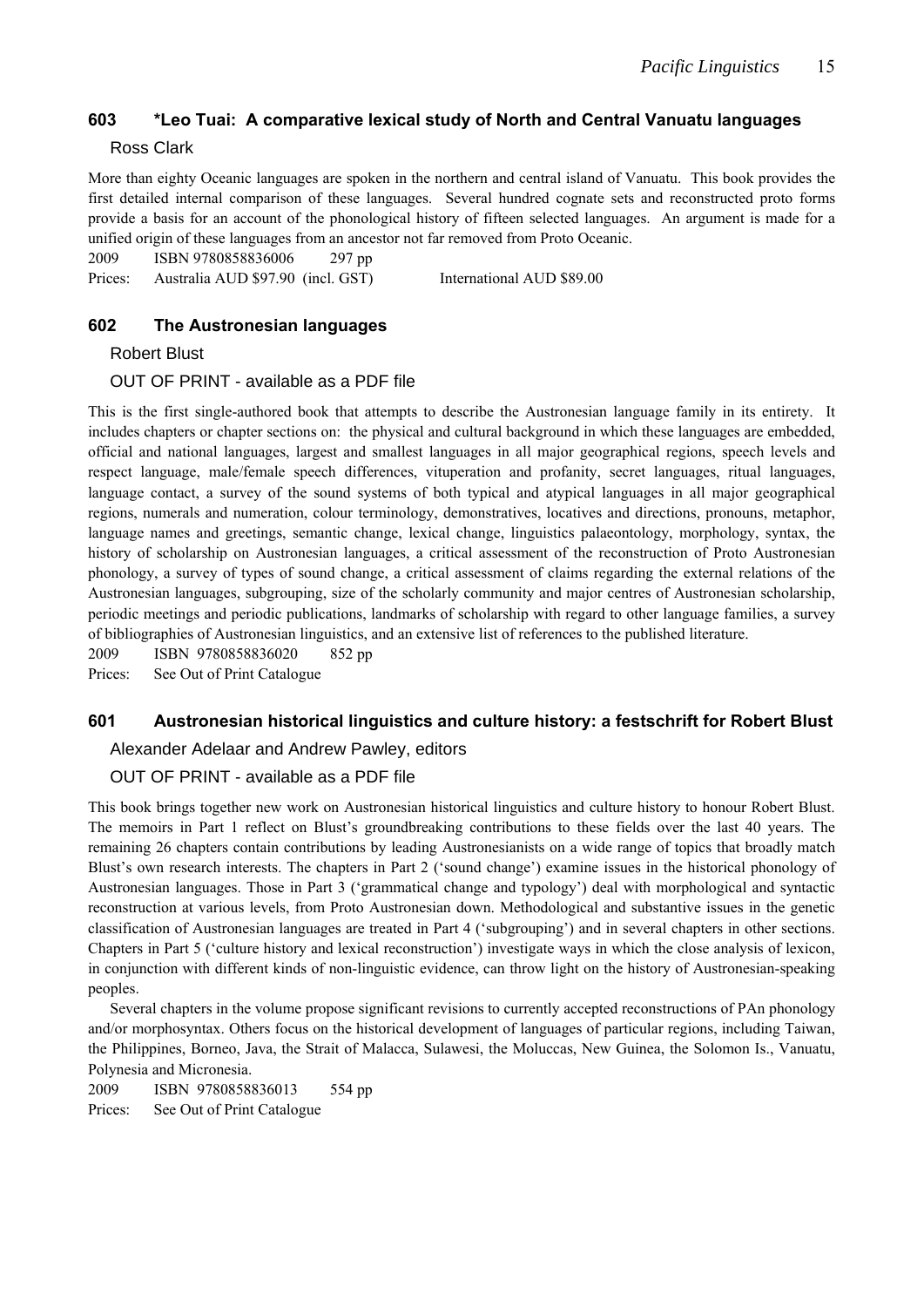#### **600 Worrorran revisited: the case for genetic relations among langauges of the Northern Kimberley region of Western Australia**

#### William B. McGregor and Alan Rumsey

In this book we attempt to establish the genetic relatedness of a set of some twenty named regional speech varieties of the Northern Kimberley region of Western Australia. We argue that, contrary to recent claims by some scholars, they constitute a genetic family-like unit. The case is argued by application of the comparative method, along with a lexicalstatistical method, a modified version of lexicostatistics, that compares lexical similarities (in both form and semantics) within the basic vocabularies of the languages with no presumption of genetic relatedness. The results of these two independent methods are in substantial agreement, thus providing independent support for our proposals. The main thrust of the volume is an application of the comparative method, whereby we establish the genetic relatedness of the languages by reconstructing features—mainly phonological and grammatical, to a lesser extent lexical—of a protolanguage from which features of the modern languages could plausibly have derived. We also present comparative evidence that three primary subgroups can be distinguished in the family.

2009 ISBN 9780858835993 131 pp

Prices: Australia AUD \$45.10 (incl. GST) International AUD \$41.00

#### **599 The Lexicon of Proto Oceanic: The culture and environment of ancestral Oceanic society 3. Plants**

#### Malcolm Ross, Andrew Pawley and Meredith Osmond, editors

This is the third in a series of six volumes on the lexicon of Proto Oceanic, the ancestor of the Oceanic branch of the Austronesian language family. Each volume deals with a particular domain of culture and/or environment and consists of a collection of essays each of which presents and comments on lexical reconstructions of a particular semantic field within that domain.

Volume 3 examines the terms that Proto Oceanic speakers used to name plants and parts of plants. After the general introduction to the series, Chapter 2 places Proto Oceanic plant naming within its biogeographic and ethnographic context, Chapter 3 examines its major plant categories from an ethnobotanical standpoint, and Chapter 4 reconstructs terms for parts of plants. Chapters 5-8 present reconstructed names of wild plants, organised by vegetation habitat: the coastal strand, mangrove swamp, rain forest and secondary forest. Chapters 9-13 investigate the naming of cultivated plants: staple foods, green vegetables, nut and fruit trees, the coconut and a variety of cultivated non-food plants.

2008 ISBN 9780858835894 565 pp.

Prices: Australia AUD \$137.50 (incl. GST) International AUD \$125.00

#### **597 A Dictionary of pre–Angkorian Khmer (sold as a set)**

#### **598 A Dictionary of Angkorian Khmer**

#### Philip N. Jenner, edited by Doug Cooper

A thousand years of Cambodian epigraphy – from the  $7<sup>th</sup>$  Century to the  $15<sup>th</sup>$  – come to life in this handsome hardbound set. Prof. Jenner dissects every single word from more than 1,100 inscriptions, tracing etymologies back to Sanskrit and Pali and forward to modern Khmer and Thai. Jenner draws on a century of French and Cambodian scholarship – never translated into English – as well as his own authoritative translation of the Old Khmer texts to produce an unparalled reference to the complete corpus of Cambodian inscriptions.

| 2009    | Pre-Angkorian ISBN 9780858835955   | 648 pp                     |
|---------|------------------------------------|----------------------------|
|         | Angkorian ISBN 9780858835962       | $801$ pp                   |
| Prices: | Australia AUD \$160.00 (incl. GST) | International AUD \$176.00 |

#### **596 A grammar of Klon: A non–Austronesian language of Alor, Indonesia**

#### Baird, Louise

The languages spoken on the Alor archipelago in Indonesia are geographically the west-most non-Austronesian languages. Klon is one of these languages, spoken on the west coast of the island of Alor. This is the first descriptive grammar of Klon, adding to the slowly growing – but as yet mainly unpublished – body of knowledge concerning the structure of the Alor languages.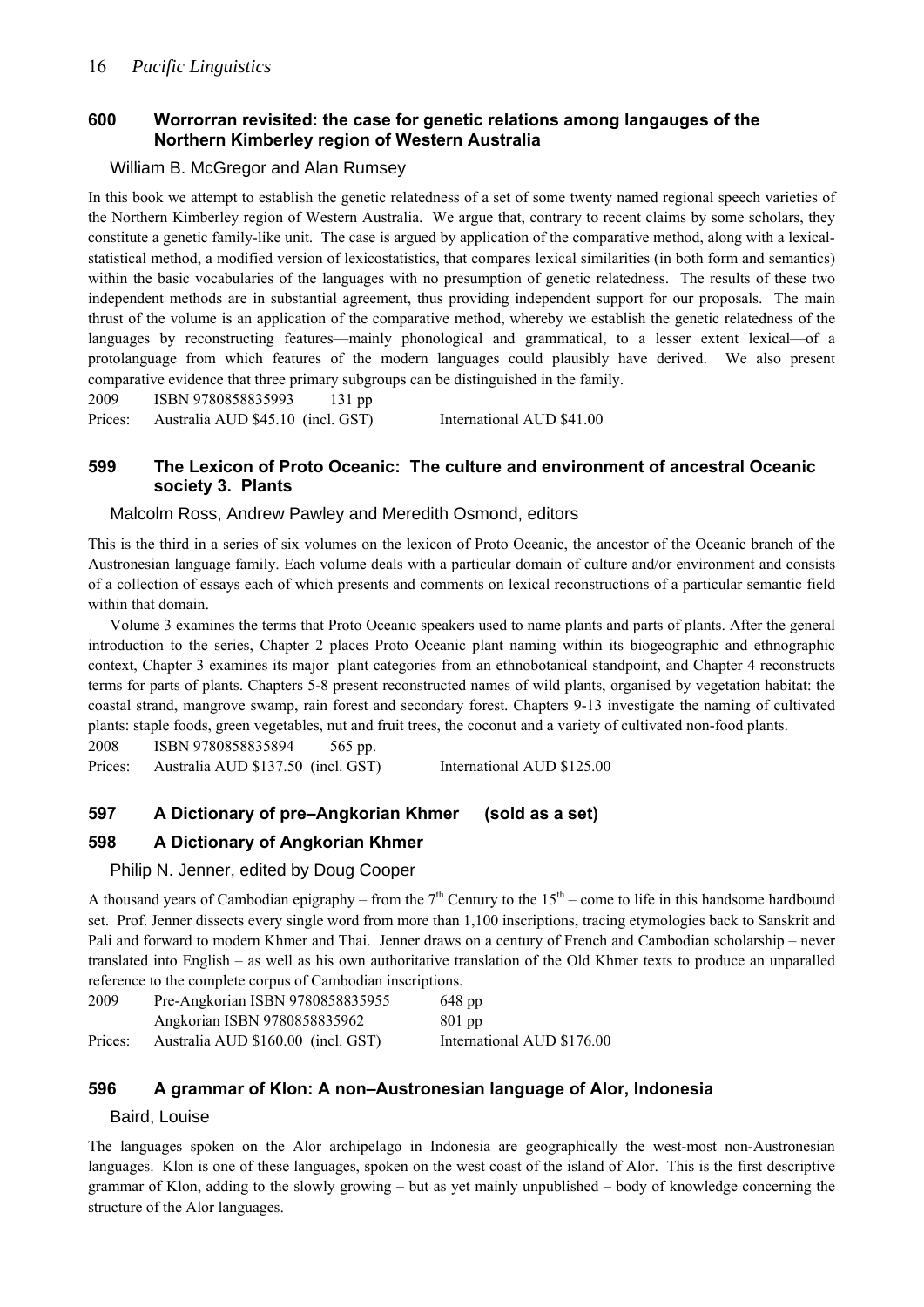This grammar is primarily based on a corpus of spoken texts from the Bring dialect. Phonetics and phonology, morphology, clausal and inter-clausal syntax are described, including the pronominal system which works on an agentive basis, and commonly used serial verb constructions.

2008 ISBN 9780858835979 258 pp.

Prices: Australia AUD \$66.00 (incl. GST) International AUD \$60.00

#### **595 A reference grammar of Puyuma, an Austronesian language of Taiwan**

#### Teng, Stacy Fang-Ching

The Puyuma people reside in southeastern Taiwan in Taitung City and Peinan Township in Taitung County. There are still fourteen extant Formosan (Austronesian) languages in Taiwan, but only thirteen indigenous groups are officially recognised by the Taiwanese government. The present study investigates the Nanwang dialect of the Puyuma language, spoken by the people in Nanwang and Paoshang Suburbs of Taitung City in southern Taiwan.

The aim of this grammar is to describe the phonology and morphosyntax of Puyuma. The work is descriptive in nature, and the theoretical framework employed is Basic Linguistic Theory (BLT), following Dixon (1994, 1997) and Dryer (2006). BLT emphasises the need to describe each language in its own terms, rather than imposing on it concepts derived from other languages. Thus, in this study, the author abandons traditional terms used by linguists studying Philippine-type languages, such as 'agent focus', 'patient focus', 'locative focus', or 'instrumental focus', and replaces them with the terms like 'transitive' and 'intransitive' that are more familiar to most of the world's linguists.

2008 ISBN 9780858835870 327 pp

Prices: Australia AUD \$77.00 (incl. GST) International AUD \$70.00

#### **594 Serial verb constructions in Austronesian and Papuan languages**

#### Gunter Senft, editor

This volume of new work explores the nature of verb serialisation in a range of languages from the Pacific region – both Austronesian and non-Austronesian. Serial verbs can be described linguistically as a sequence of verbs which behave as a single complex predicate. A particular focus of this book is the detailed examination given by most authors to the relationship of such uniclausal linguistic structures with the real world notion of eventhood. The book also makes a valuable addition to the description and analysis of serial verb constructions from the Pacific, a region which has generally been under-represented in cross-linguistic discussions of verb serialisation. The book will appeal to syntacticians and typologists as well as to Austronesianists and Papuanists.

Contributors: Louise Baird, John Bowden, Volker Heeschen, David Mead, Andrew Pawley, Ger Reesink, Miriam van Staden, Catharina Williams-van Klinken, and Scott Youngman.

2008 ISBN 9780858835917 238 pp.

Prices: Australia AUD \$64.90 (incl. GST) International AUD \$59.00

#### **593 Proto Mirndi: a discontinuous language family in northern Australia**

#### Mark Harvey

The Mirndi language family is one of the very few discontinuous language families that have been proposed for Australia. This reconstruction shows that there is a sufficient evidentiary basis, according to the canons of standard historical linguistics, to show that the Mirndi languages constitute a distinct language family. The evidence comes from closed class morphemes, both grammatical and lexical. The evidence from open, lexical classes is negligible and would not suffice to establish the family.

The reconstruction also considers the evidence as to the territorial associations of Proto-Mirndi. There are a number of strands of evidence, which though limited, all converge in indicating that the territorial associations of Proto-Mirndi were in the vicinity of the south-western Gulf of Carpentaria. As such, this implies shifts in territorial affiliations of the Mirndi varieties from east to west.

In addition its linguistic aspects, the reconstruction also provides a detailed overview of the history of subsections. Subsections are a salient social construct across much of north-central and north-western Australia. The reconstruction shows that subsections are of considerable time depth, and also that the diffusion of subsections is of considerable time depth.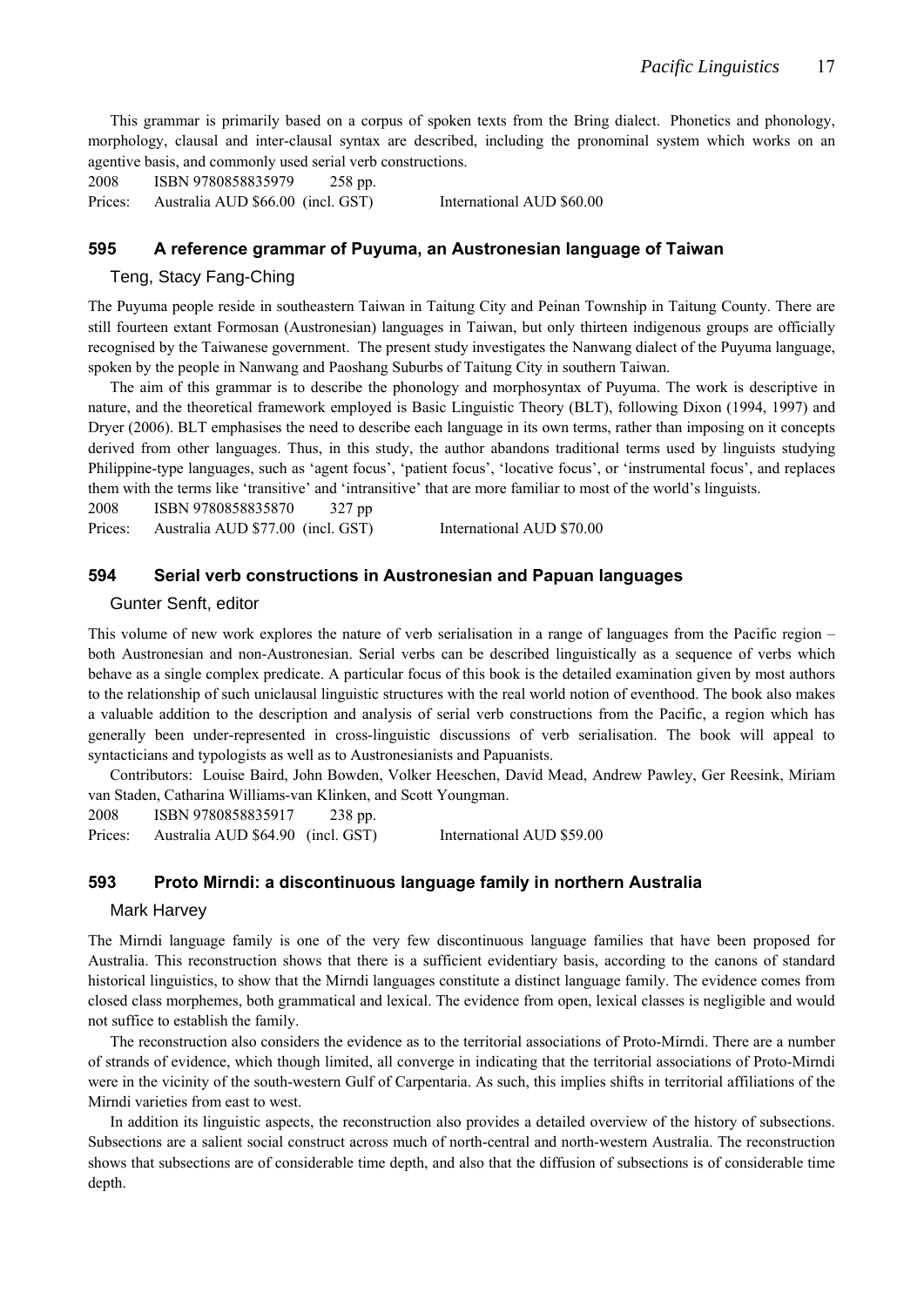| 2008    | ISBN 9870858835887                | 182 pp. |                           |
|---------|-----------------------------------|---------|---------------------------|
| Prices: | Australia AUD \$55.00 (incl. GST) |         | International AUD \$50.00 |

#### **592 Toqabaqita – English dictionary**

#### Frantisek Lichtenberk

Toqabaqita is an Austronesian, more specifically an Oceanic, language spoken on the island of Malaita in the Solomon Islands. This is the first published dictionary of the language, based on the author's work on the language for over two decades, starting in 1981. The volume contains a Toqabaqita–English dictionary (nearly 7,000 entries) and an English– Toqabaqita finderlist.

Frantisek Lichtenberk is Associate Professor of Linguistics in the Department of Applied Language Studies and Linguistics at the University of Auckland. He has done field work in Papua New Guinea and the Solomon Islands. He is also the author of *A grammar of Manam* and *A grammar of Toqabaqita*.

2008 ISBN 9780858835849 407 pp

Prices: Australia AUD \$75.90 (incl. GST) International AUD \$69.00

#### **591 Encountering Aboriginal languages: Studies in the history of Australian linguistics**

edited by William B. McGregor

PDF FILE only

This edited volume represents the first book-length study of the history of research on Australian Aboriginal languages, and collects together 18 original papers on a wide variety of topics, spanning the period from first settlement to the present day.

The introduction sets the scene for the book by presenting an overview of the history of histories of research on the languages of Australia, and identifying some of the major issues in Aboriginal linguistic historiography as well as directions for future investigations. Part 1 presents three detailed investigations of the history of work on particular languages and regions. The eight papers of Part 2 study and re-evaluate the contributions of particular individuals, most of who are somewhat marginal or have been marginalised in Aboriginal linguistics. Part 3 consists of six studies specific linguistic topics: sign language research, language revival, pidgins and creoles, fieldwork, Fr. Schmidt's work on personal pronouns, and the discovery that Australia was a multilingual continent.

Overall, the volume presents two major challenges to Australianist orthodoxy. First, the papers challenge the typically anachronistic approaches to the history of Aboriginal linguistics, and reveal the need to examine previous research in the context of their times — and the advantages of doing so to contemporary understanding and language documentation. Second, the widespread presumption that the period 1910-1960 represented the "dark ages" of Aboriginal linguistics, characterised by virtually no linguistic work, is refuted by a number of studies in the present volume.

2008 ISBN 9780858835832 540 pp. Prices: AUD \$64.90 (incl. GST) **PDF file only** 

#### **590 A grammar of the Pendau language of central Sulawesi, Indonesia**

#### Phil Quick

This book is a grammar of Pendau, an Austronesian language spoken by around four thousand people in north-central Sulawesi, Indonesia. Pendau belongs to the Tomini-Tolitoli subgroup, and this book is the first comprehensive decription of any of these languages. The Tomini-Tolitoli languages are of interest to typologists in general and more specifically to Austronesianists, since the languages appear to be transitional between better known 'Philippine style' languages and 'Indonesian style' languages. Intricate rules of vowel harmony in the prefixes used to form verb stems are of particular interest. The grammar is very richly exemplified and covers a wide range of linguistic phenomena from phonetics and phonology through to cohesion and prominence in discourse as well as an analysis of the discourse structure of a number of different genres.

2008 ISBN 9780858835818 750 pp. Prices: Australia AUD \$137.50 (incl. GST) International AUD \$125.00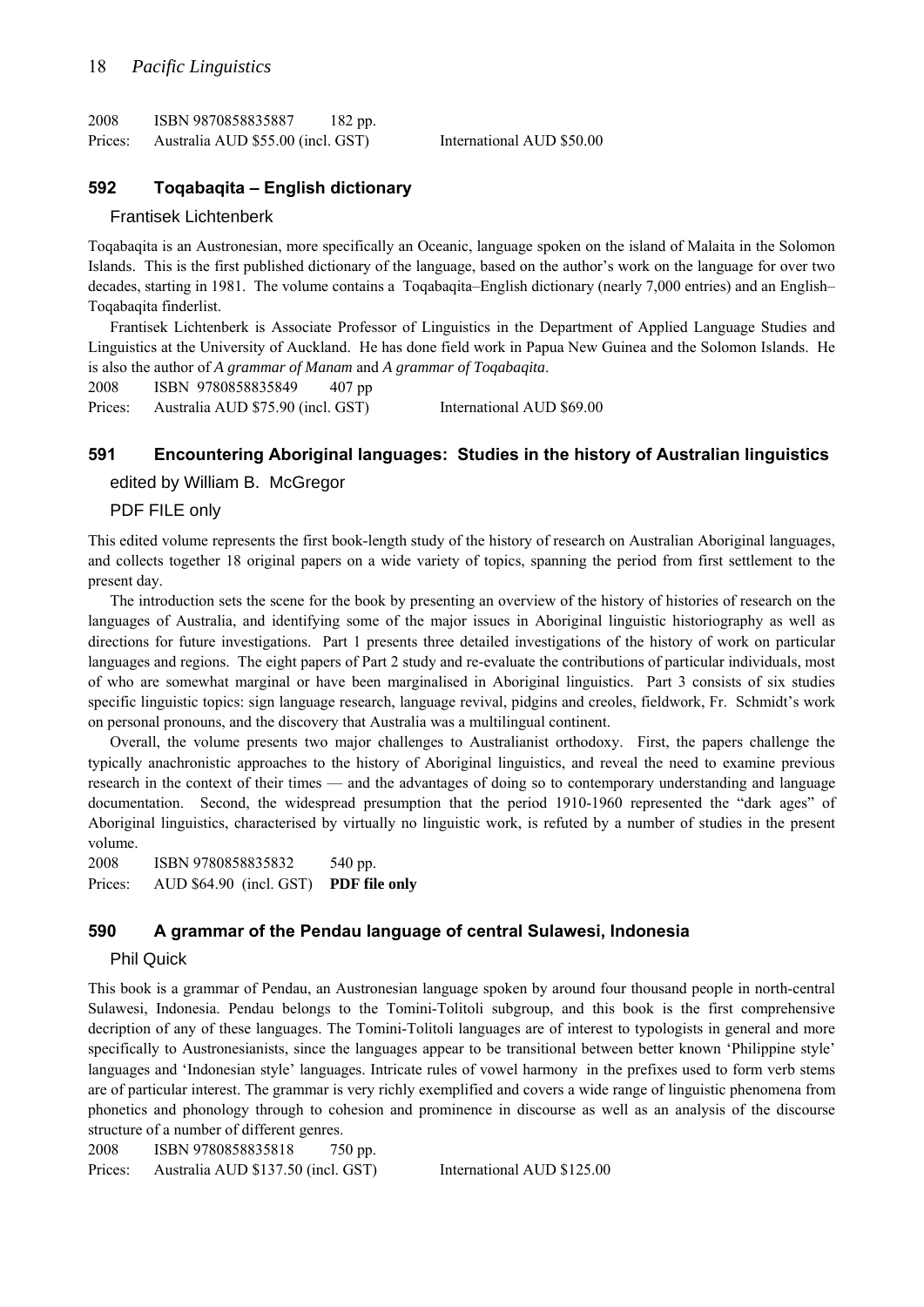#### **589 Kalam serial verb constructions**

#### Lane, Jonathan

Speakers of Kalam, a language of the Highlands of Papua New Guinea, use serial verb constructions extensively. In Kalam, these constructions take the form of one or more bare verb stems followed by an inflected verb. Serial verb constructions in Kalam, as with other serialising languages, resemble single clauses in some ways and sequences of clauses in others. It is at the 'single-cause' end that Kalam serial verb constructions are most similar to their equivalents in most other serialising languages. For instance, Kalam speakers combine stems to express new words – useful in Kalam, which has only around 100 verb stems. The stems meaning 'give', 'get' and 'stay' often take on grammatical functions within the constructions.

However, Kalam serial verb constructions are unusually long and complex, sometimes up to nine or ten verb stems in length. Kalam speakers like to talk about things that happen according to detailed formulas, describing, for instance, where a person went, what they did when they got there, and what they did with the result. Serial verb constructions allow speakers to express such formulas in a single clause, and because many verb stems consist of just one syllable, they can utter them at breakneck speed. And that speed in turn helps speakers combine stems into new words and grammatical markers.

2007 ISBN 7980858835825 346 pp Prices: Australia AUD \$39.60 (incl. GST) International AUD \$36.00

#### **588 Aspects of Lisu phonology and grammar, a language of Southeast Asia**

#### Yu, Defen

This book presents a comparative analysis of aspects of the phonology and grammar of Lisu, a Tibeto-Burman language spoken in the border areas of China, Myanmar, Thailand and India. The analysis is mainly based on data from five Lisu dialects of southwest China, accumulated from fieldwork and from the author's native-speaker knowledge.

The study describes the phonological systems of five Lisu dialects: Shibacha, Nujiang, Ninglang, Dechang and Lipo. An unusual alignment pattern of core grammatical marking is also identified. Typologically important grammatical features are discussed in detail, including the human classifier system and the nominal and pronominal system and its interaction with kinship terms and kinship classifiers. Verbal categories such as adjectives, serial verb constructions, copula verbs are described in depth, some posing interesting questions for linguistic theory.

This work makes available for the first time materials from a lesser-known dialect group and is enriched by descriptions of the cultural practices of Lisu communities. It is hoped that the book will provide a new source for both diachronic and synchronic comparison by Sino-Tibetan scholars, while its anthropological and ethnographic approach may serve as a model for future researchers intending to work in this area. hopefully the comparative description of the features of Lisu phonology and grammar will benefit comprehensive studies of the Lisu language and dialects across international boundaries in mainland Southeast Asia.

2007 ISBN 7980858835795 271 pp Prices: Australia AUD \$64.90 (incl. GST) International AUD \$59.00

#### **587 A grammar of Neve'ei, Vanuatu**

#### Jill Musgrave

The Neve'ei language is a member of the Oceanic subgroup of the Austronesian language family. It is spoken in the village of Vinmavis on the west coast of the island of Malakula in the Republic of Vanuatu in the southwestern Pacific. It is estimated that there are approximately 500 primary speakers of Neve'ei and around 750 speakers in total.

The aim of this work is to present a description of the phonology, morphology and syntax of the Neve'ei language by providing clear statements with appropriate linguistic examples. A synchronic approach is taken with no attempt being made to focus on earlier stages of the history of related languages. Likewise, no attempt is made to focus on linguistic theory or on comparisons of Neve'ei with related languages. However, references to other Oceanic languages and other studies are made where these seem to be particularly relevant to the description of Neve'ei.

2007 ISBN 9780858835801 156 pp

Prices: Australia AUD \$39.60 (incl. GST) International AUD \$36.00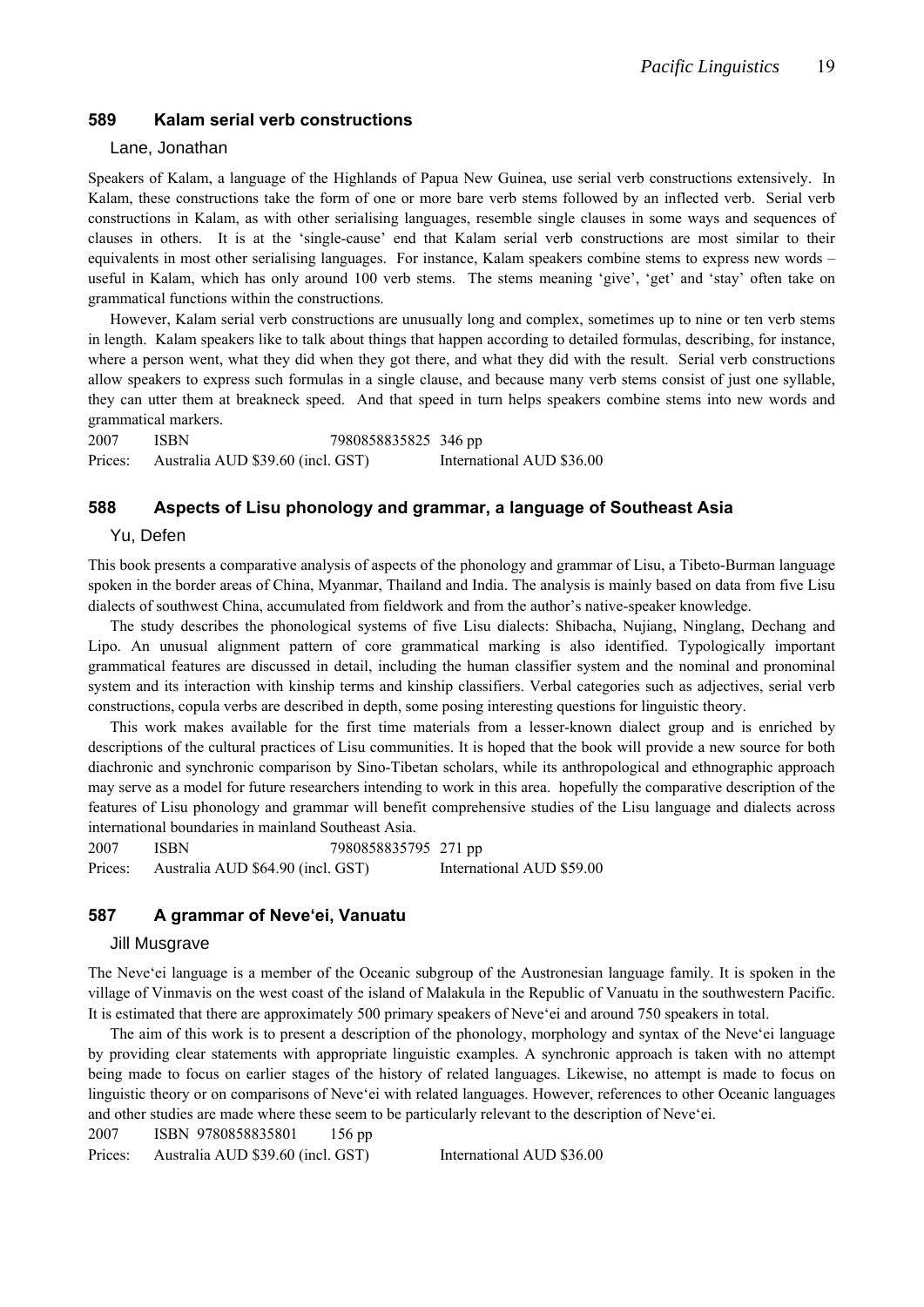#### **586 A Grammar of Maybrat: A language of the Bird's Head Peninsula, Papua Province, Indonesia**

#### Dol, Philomena

Maybrat is a Papuan language which is spoken in the central area of the Bird's Head Peninsula, Papua Province, Indonesia. Despite the fact that it is one of the larger local languages in Papua Province in terms of numbers of speakers, a comprehensive grammar on this language has hitherto not been published.

This book aims to give an overview of the phonology, morphology and syntax of the Maybrat language as it is spoken by the people of Ayawasi. Ideally, this work can be used as a reference grammar: it gives information about the most important structural and typological aspects of Maybrat. With this in mind, the grammar is full of illustrative examples centred around contrasts in form and meaning, which are discussed in the text.

2007 ISBN 7980858835733 346 pp

Prices: Australia AUD \$64.90 (incl. GST) International AUD \$59.00

#### **585 A descriptive grammar of the Bukawa language of the Morobe Province of Papua New Guinea**

#### W. Eckermann

The Bukawa language is an Austronesian language which is spoken by coastal inhabitants of the Huon Peninsula in the Morobe Province of Papua New Guinea. The Bukawa villages are all situated on the coastal plain of the Huon Peninsula. This book represents an analysis of the grammar of the Bukawa language of Papua New Guinea, based upon data accumulated over a thirteen year period during which the author lived and worked with members of the language group doing Bible translation and literary work.

2007 ISBN 9780858835740 239 pp Prices: Australia AUD \$53.90 (incl. GST) International AUD \$49.00

#### **584 The grammar of Yalarnnga: A language of western Queensland**

#### Breen, Gavan and Barry J. Blake

Yalarnnga is a language from Dajarra and country to its east, in far western Queensland. This grammar presents all that could be learnt by the authors from their work with the last three aged speakers, two of whom spoke it only as a second language. Typologically Yalarnnga is a fairly typical Pama-Nyungan language. It makes an interesting comparison with its northern neighbour, Kalkutungu, with which it shares some lexical and grammatical features, but not some distinctive sound changes that are reflected in that language.

Gavan Breen's work in linguistics can be divided essentially into three main streams: salvage studies of a substantial number of now-extinct Australian languages, based on fieldwork with the last speakers; development of orthographies and literacy courses, and teaching vernacular literacy and other skills relevant to work in bilingual education programs, mainly in Central Australian languages; studies of Central Australian languages, including phonology, kinship and ethno-classification, but mainly directed towards production of dictionaries. Breen has been based for many years at the Institute for Aboriginal Development, in Alice Springs.

2007 ISBN 9780858835672 132 pp Prices: Australia AUD \$34.65 (incl. GST) International AUD \$31.50

#### **583 Semantic, pragmatic and discourse perspectives of preposition use: a study of Indonesian locatives**

#### Dwi Noverini Djenar

Indonesian has three locative prepositions, namely, *di*, *pada* and *dalam*—roughly corresponding to the English 'on, in, at'—which are often interchangeable. That is, one can be substituted for another for the same spatial, abstract, or temporal configuration without an immediately apparent difference in meaning. Even though interchangeability of prepositions is common in Indonesian discourse and has been observed by some, surprisingly there is no explanation available on this aspect of preposition use.

This study aims to address the interchangeability issue beyond a brief mention and will examine the uses of the prepositions in speech and writing and in different types of discourse (or genre). It is hypothesized that overlaps in the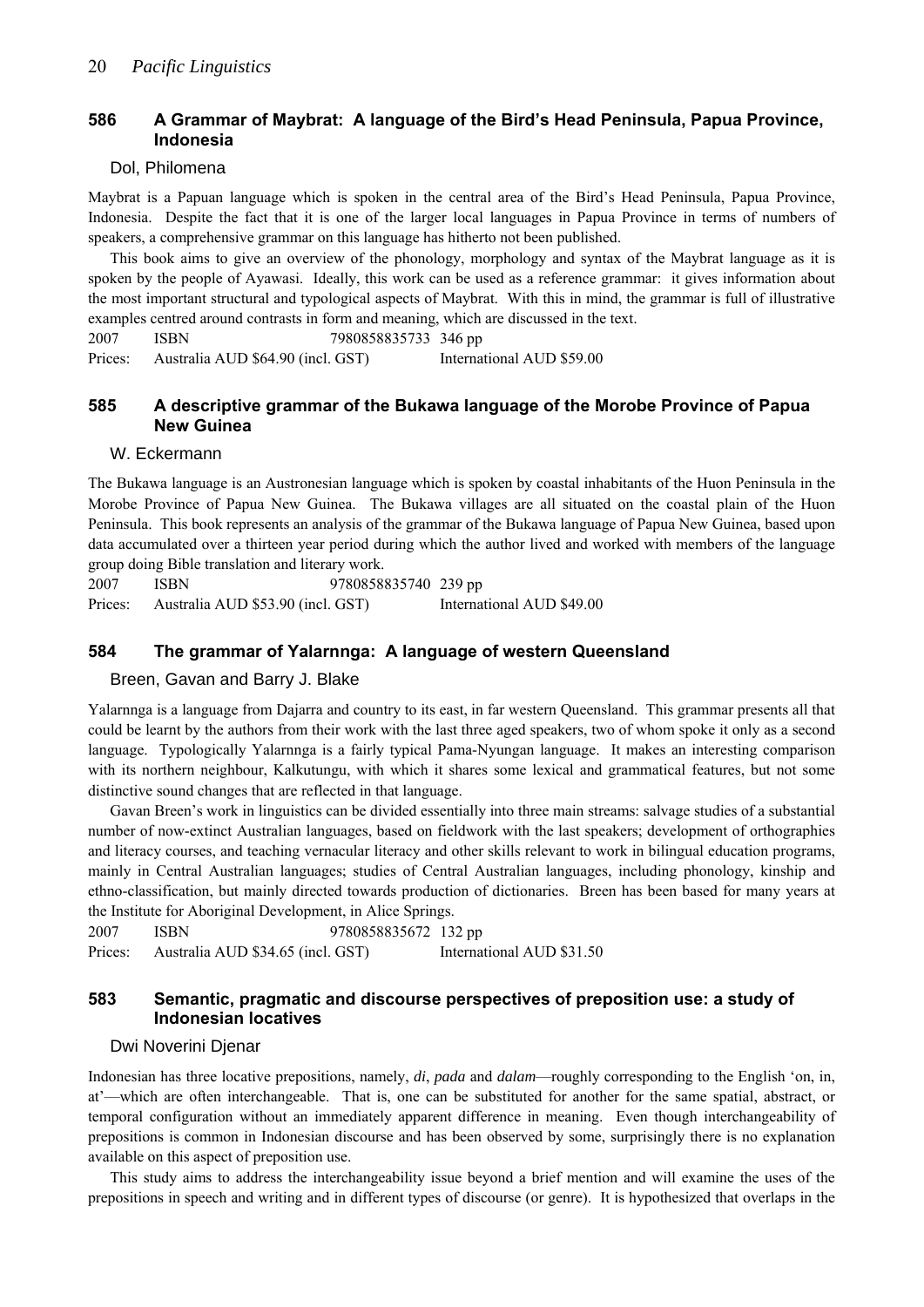semantic range provide speakers with alternatives for expressing the same situation, but preposition selection is motivated not only by semantic considerations, but also by pragmatic and discourse-related factors. Such things as whether the message is spoken or written, to whom it is conveyed, and for what purpose it is conveyed, all correlate in motivating preposition choice.

With regard to language specific scope, this study is intended to fill a gap in the current studies of Indonesian prepositions by providing a descriptive account of prepositional meanings that reflects more closely the range of actual uses by speakers in spoken and written discourses. It also aims to address the issue of preposition alternation, which has received little attention in previous studies.

2007 ISBN 9780858835665 241 pp Prices: Australia AUD \$59.95 (incl. GST) International AUD \$54.50

#### **582 Speaking Kunjen: An ethnography of Oykangand kinship and communication, the Cape York region of northern Queensland, Australia**

#### Bruce A. Sommer

This book examines the interface between language and kinship in the Australian Aboriginal language Kunjen which is spoken in the Cape York region of northern Queensland. The author shows that kinship relations play a major role in determining the kinds of linguistic interactions that are appropriate for different groups of individuals. The social meaning of utterances depends more than anything else on kinship and one's kin relations with those one communicates with. The rules of interpretation used by Kunjen speakers to mediate kinship and language are as complex and as pervasive as the grammatical rules of the language itself, and help to reveal aspects of linguistic structure that might not otherwise be obvious. Conversely, kinship structures can be illuminated, if not revealed, by the study of language use. 2006 ISBN 085883 557 6 xvii + 248 pp

Prices: Australia AUD \$59.95 (incl. GST) International AUD \$54.50

#### **581 Colloquial Jakartan Indonesian**

#### James Neil Sneddon

This book aims to describe aspects of the Indonesian language as spoken by educated Jakartans in everyday interactions. This style of language is in many ways significantly different from the formal language of government and education, to the extent that it deserves separate consideration. While formal Indonesian has been the subject of a considerable amount of description very little attention has been paid to informal styles of the language. The variety described here, Colloquial Jakartan Indonesian, is the prestige variety of colloquial Indonesian and is becoming the standard informal style. The description and texts in following chapters are drawn from recordings of natural speech of educated people living in Jakarta.

While the book aims to inform those with a background in linguistics the needs of teachers and learners with little or no knowledge of linguistics is always borne in mind. The work thus does not consider theoretical linguistic issues nor use technical terms which would not be readily understood by most readers.

2006 ISBN 0858835711 xi + 286 pp

Prices: Australia AUD \$59.95 (incl. GST) International AUD \$54.50

#### **579 A Mon-Khmer comparative dictionary**

Professor Harry Shorto (1919-1995)

#### edited by Paul Sidwell, Doug Cooper and Christian Bauer

*A Mon-Khmer Comparative Dictionary* is the magnum opus of Harry Shorto (1919-1995), formerly Professor of Mon-Khmer Studies in the University of London, School of Oriental and African Studies, until his retirement in 1984. He is the author of two standard reference works, *A Dictionary of Modern Spoken Mon* (1962) and t*A Dictionary of the Mon Inscriptions* (1971) des. The MKCD is Shorto's grand synthesis of seventy years of historical and comparative research on the Mon-Khmer languages.

Meant to be published in the early 1980s, Shorto's manuscript was rediscovered by his daughter Anna, and has been carefully edited in line with the author's intentions. The MKCD presents 2,246 etymologies with almost 30,000 lexical citations; even today, it is the most extensive analysis of Mon-Khmer to appear since Wilhelm Schmidt laid the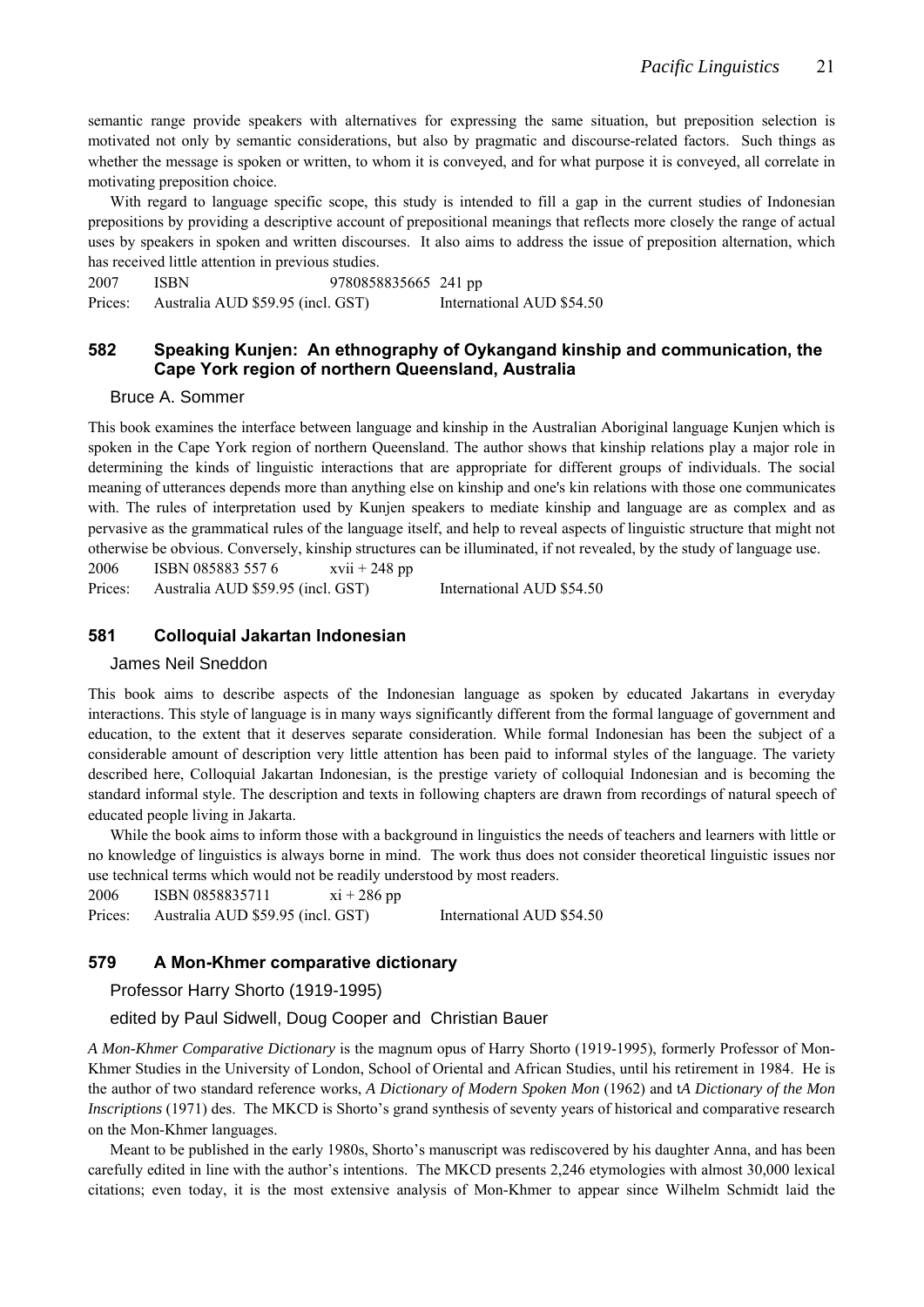foundations of comparative Mon-Khmer exactly 100 years ago with the *Grundzüge einer Lautlehre der Mon-Khmer-Sprachen* (1905) and *Die Mon-Khmer-Völker* (1906).

*A Mon-Khmer Comparative Dictionary* includes numerous Munda, Austronesian, Thai, Burmese and Chinese lexical comparisons. It is an incomparable resource for studying Southeast Asia's rich legacy of language contact, and for investigating distant genetic relations with its largest, oldest language family. Clearly establishing the terms of reference for future discussion of Mon-Khmer etymology, Shorto's MKCD joins such defining works as Emeneau and Burrow's *A Dravidian Etymological Dictionary* (1961) and Turner's *A Comparative Dictionary of the Indo-Aryan Languages* (1966-85) in the canon of  $20<sup>th</sup>$  century comparative linguistics.

2006 ISBN 0858835703 643 pp

Prices: PDF FILE ONLY - see Out of Print Catalogue

#### **578 Tiles in a multilingual mosaic: Macedonian, Filipino and Somali in Melbourne**

#### Michael Clyne and Sandra Kipp

Human history has been characterised by the movement of peoples from one part of the world to another. The current tendency towards globalisation has accentuated this movement. While the proliferation of economic ties and the speed of travel and communication have made the world a much smaller place, any particular location within the world is now faced with an increasing degree of contact between cultures and languages. Migrating people bring with them languages in various stages of planning, with differing status and with differing relationships to their personal and group identity.

The present study explores the ways in which three immigrant communities have adjusted and adapted to a new setting in Australia, and the ways in which the host community has contributed to this process. It focuses specifically on the ways in which patterns of language use contribute to the maintenance of a pre-migration identity and/or the negotiation of a new one. The languages chosen for this research are Macedonian, Filipino/Tagalog and Somali.

2006 ISBN 085883569X

Prices: Australia AUD \$39.60 (incl. GST) International AUD \$36.00

#### **577 Nese: a diminishing speech variety of Northwest Malakula (Vanuatu)**

#### Terry Crowley (edited by John Lynch)

This is one of four monographs on Malakula languages that Terry Crowley had been working on at the time of his sudden death in January 2005. One of the monographs, *Naman: a vanishing language of Malakula (Vanuatu)*, had been submitted to Pacific Linguistics a couple of weeks earlier. The remaining three, including the current volume, were in various stages of completion, and John Lynch was asked by the Board of Pacific Linguistics to prepare all four for publication, both as a memorial to Terry and because of the valuable data they contain.

Nese (also meaning 'what') is the name of the language variety that was traditionally spoken along the northwestern coast of Malakula, Vanuatu (see Map 1) in the area commonly referred to as Matanvat, from the modern village of Lerrongrrong in the north to Tontarrasak in the south, and inland for four or five kilometres. Its traditional southerly neighbour is Najit, spoken in the area of Tanmial, while to the northeast along the coast is the traditional area of the Naha ('what') speech community, a variety of which is now spoken in the village of Vovo. A further variety—for which no name has yet been recorded—is associated with the Alovas area further to the east along the northern coast of Malakula. Finally, a variety known as Njav originates from the area inland from Tanmial to the east and south of Alovas, though its speakers have relocated to the small village of Tanmaliliv in the Espiegles Bay area.

These five communalects exhibit substantially differing degrees of linguistic viability. The Naha communalect of Vovo village is actively spoken, and based on the 1989 census figures, it possibly has around 170 speakers today. The communalect of Alovas reportedly has only about 15 speakers left, with the population of this village having shifted substantially to Naha, bringing the total population of Naha speakers today to about 225. Njav is reportedly still the daily language of the small village of Tanmaliliv. It had an estimated 10 speakers in 1989. Najit is moribund, though in this case the replacement language is the Espiegles Bay variety of what is referred to in the literature as the Malua Bay language.

Finally, Nese—the subject of the present study—is also moribund, being actively spoken only in the small hamlet known locally as Matanvat SDA (Seventh Day Adventist) by a single extended family consisting of two brothers and their wives, along with their children and their parents. There are speakers of Nese also to be found in the small villages of Lerrongrrong, Tontarr, Senbukhas and Tontarrasak, though the dominant language of these communities is now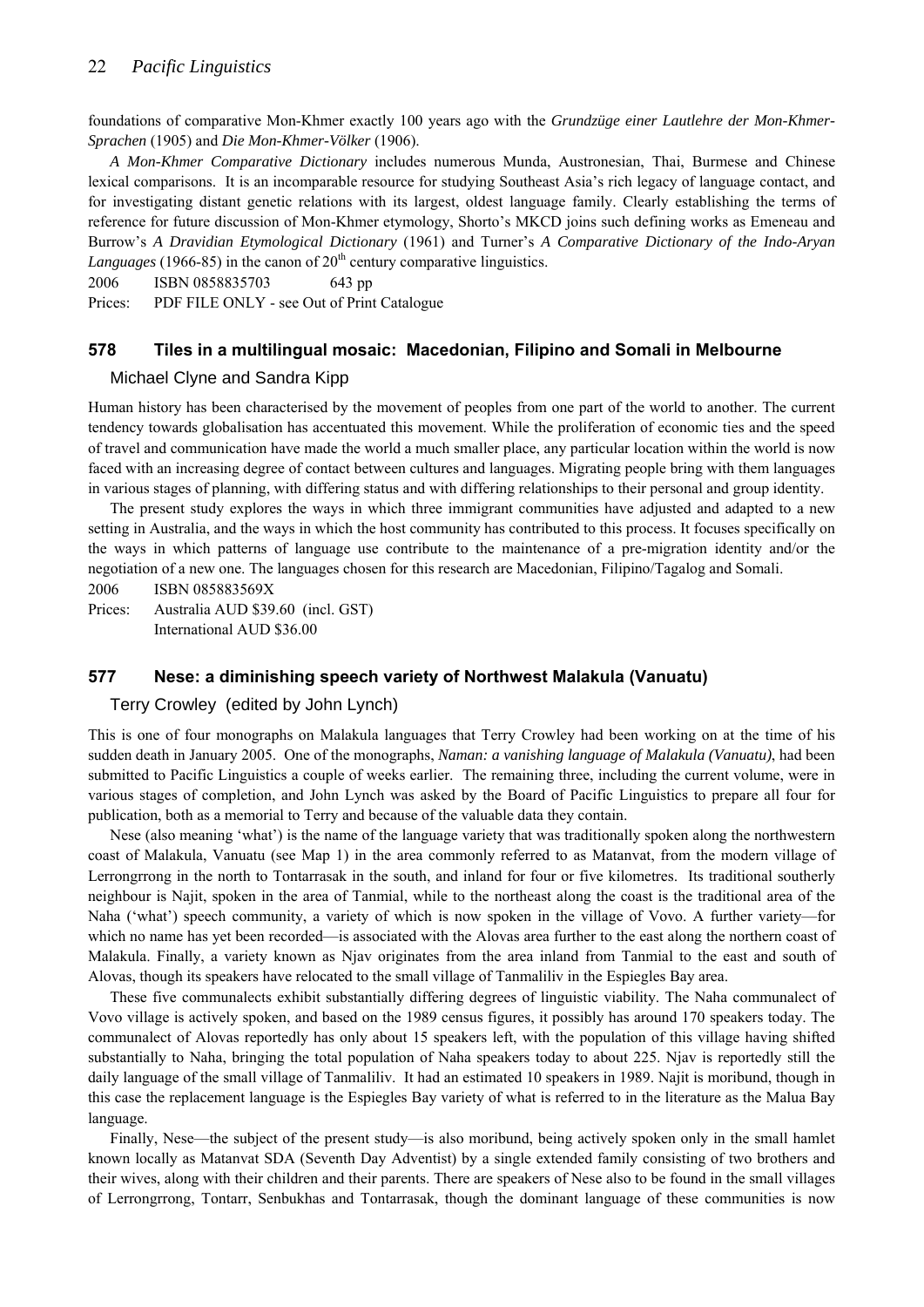Bislama. Bislama has come to be the dominant language as a result of extensive settlement of the Matanvat area by people from other parts of Malakula. Of the entire Matanvat area population of about 400 today, only five families represent the original population of the area, and the total number of speakers of Nese is probably no more than 20. Children are no longer learning this speech variety, and most adults in the Matanvat area now seldom use it even when speaking with their own relatives with whom they share a knowledge of Nese.

2006 ISBN 0858835665 Prices: Australia AUD \$29.70 (incl. GST)

International AUD \$27.00

#### **576 Naman: a vanishing language of Malakula (Vanuatu)**

Terry Crowley (edited by John Lynch)

PL 576

Terry Crowley submitted the manuscript of this book to Pacific Linguistics just a few weeks before his sudden and untimely death in January 2005. Terry had been visiting the island of Malakula in Vanuatu since the end of 1999, and had undertaken studies of four languages spoken there: Naman, Tape and Nese, which are all moribund languages, and Avava, still actively spoken. Descriptions of all four were well advanced at the time of his death, though this one was the only one to have been actually submitted for publication.

Naman, the subject of this linguistic description, is a moribund language that is spoken on the island of Malakula in the Republic of Vanuatu. Vanuatu is located in the southwest Pacific to the west of Fiji and to the east of northern Queensland (Map 1). Before it gained its independence from joint colonial control by France and the United Kingdom in 1980, it was known in English as the New Hebrides and in French as les Nouvelles-Hébrides.

2006 ISBN 0858835657

Prices: Australia AUD \$64.90 (incl. GST) International AUD \$59.00

#### **575 Tape: a declining language of Malakula (Vanuatu)**

Terry Crowley (edited by John Lynch)

This is one of four monographs on Malakula languages that Terry Crowley had been working on at the time of his sudden death in January 2005. One of the four, *Naman: a vanishing language of Malakula (Vanuatu)*, had been submitted to Pacific Linguistics a couple of weeks earlier, and the remaining three, including the current volume, were in various stages of completion. John Lynch was asked by the Board of Pacific Linguistics to prepare all four for publication, both as a memorial to Terry and because of the valuable data they contain.

The Tape language was traditionally bordered to the west by the V'ënen Taut (or Big Nambas) language, which was spoken along the coast from just west of Anuatakh. This language occupies a large geographical area of northwestern Malakula, and in terms of the number of speakers, it is currently the second largest language of Malakula (Lynch & Crowley 2001:68). The neighbouring group to the northeast of Tape territory spoke the Tirakh language. During the colonial era, they moved down to the coast and their traditional homeland is now unoccupied.

Tape is a relocated language that is now spoken by only a handful of older people some distance away from their traditional homeland, which has been abandoned as a place of residence. The traditional territory of Tape speakers was an area of northwestern Malakula extending inland between the Lowisinwei River valley and across to the eastern bank of the Brenwei River to the south of a mountain called Pwitarvere.

Although Tape traditional territory include a stretch of coast from Anuatakh to Lowisinwei—which gave people living in this area access to salt which they could trade with the Tirakh people—Tape speakers oriented their lives primarily towards the bush. This is reflected in this study in the fact that speakers today were unable to offer more than an absolute minimum of terminology relating to sea life, even though they have lived in the coastal village of Tautu for about eighty years.

Tape was originally the name for the area shown on the map where the language which is the subject of this description was originally spoken. There was reportedly no distinct name for the language as such, which was referred to simply as *vengesien Tape* 'the language of Tape'. However, speakers of the language today—and other people of Tape descent who do not speak the language—have come to use Tape as the name for the language as well.

2006 ISBN 0858835673

Prices: Australia AUD \$55.00 (incl. GST) International AUD \$50.00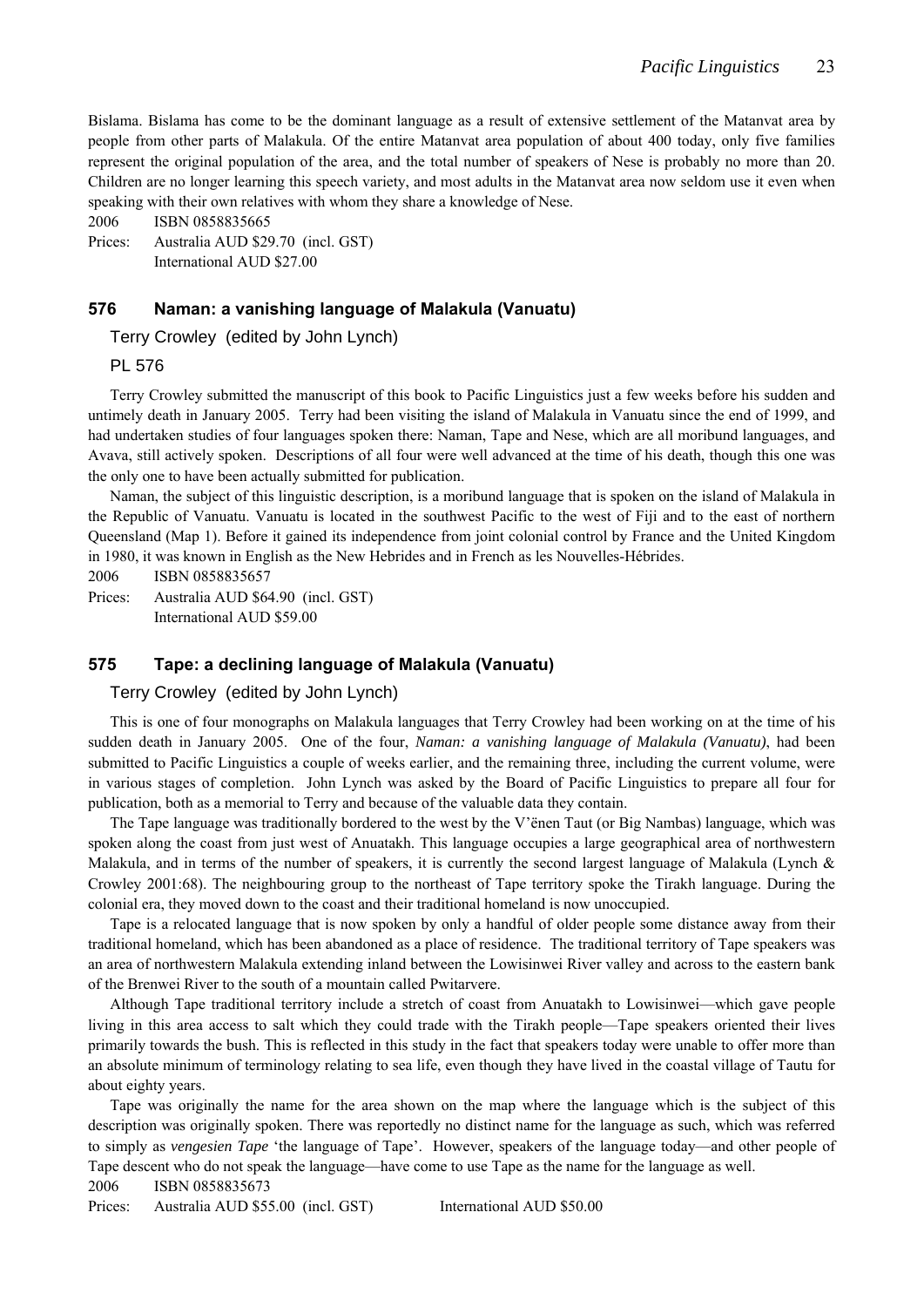#### **574 The Avava language of Central Malakula (Vanuatu)**

Terry Crowley (edited by John Lynch)

This is one of four monographs on Malakula languages that Terry Crowley had been working on at the time of his sudden death in January 2005. One of the four, *Naman: a vanishing language of Malakula (Vanuatu)*, had been submitted to Pacific Linguistics a couple of weeks earlier, and the remaining three were in various stages of completion, and John Lynch was asked by the Board of Pacific Linguistics to prepare all four for publication, both as a memorial to Terry and because of the valuable data they contain.

Avava currently falls into the category described in Lynch and Crowley (2001:14–19) as being among the most poorly documented of all languages in Vanuatu. Published documentation of this language by a linguist is restricted to two fairly short wordlists in Tryon (1976). In addition to this recent data, there is also a very small amount of published data on the Umbbuul variety of this language that can be extracted from Deacon (1934:125), which derives from his anthropological fieldwork in the area in 1926. This data, however, is restricted to just a small number of kin terms for each variety, with no other vocabulary having been recorded.

Avava is the primary language today of four villages in central Malakula: Tisvel, Khatbol, Taremp and Tembimbi. In contrast to the Naman and Tape languages of Malakula that I have worked on previously, Avava is an actively spoken language which continues to be passed on to present-day generations of children in all of these villages. 2006 ISBN 0858835649

Prices: Australia AUD \$59.95 (incl. GST) International AUD \$54.50

#### **573 A descriptive grammar of Merei (Vanuatu)**

#### Ying Shing Anthony Chung

The Merei language is spoken by about four hundred people in the villages of Angoru, Navele, Tombet and Vusvogo in the interior of Espiritu Santo Island, Vanuatu. Merei, like most other languages from the interior of Espiritu Santo, has not previously been described. Merei is an SVO language with many typical Oceanic features such as a split between alienable and inalienable possession and frequent verb serialisation. Morphological structure is relatively simple, but bi-morphemic nouns are common. The language is rigidly head-marking and prepositional. This work is mainly based on language data collected by the author in Navele village in Espiritu Santo Island of Vanuatu, where he lived from May 1995 until March 1997.

2005 ISBN 085883 560 6

Prices: Australia AUD \$29.70 (incl. GST) International AUD \$27.00

#### **572 Papuan Pasts: Cultural, linguistic and biological histories of Papuan-speaking peoples**

#### Andrew Pawley, Robert Attenborough, Jack Golson and Robin Hide (editors)

This book is an inter-disciplinary exploration of the history of humans in New Guinea, the Bismarck Archipelago and the Solomon Islands, which make up the biogeographic and cultural region that is coming to be known as Near Oceania, with particular reference to the people who speak Papuan (non-Austronesian) languages. Discoveries over the past 50 years have given Near Oceania a prominence in world prehistory far beyond its demographic, economic and political importance. Archaeological research has established that by 40,000 years ago people had made the ocean crossings from South-east Asia to the Australia-New Guinea continent and had reached New Britain and New Ireland. By 30,000 years ago they had penetrated the high valleys of the central highlands of New Guinea. There is evidence of cultivation of taro, yam and banana and associated forest clearance in some parts of the central highlands from 10,000 years ago and this takes on a more systematic, agricultural character after about 7,000 years ago. The northern third of New Guinea is the most linguistically diverse part of the planet, containing a concentration of disparate language families consistent with *in situ* diversification in the late Pleistocene. The Bismarcks and Solomons are a second area of great linguistic diversity. Research in population genetics, using mitochondrial and Y-chromosome DNA, shows a degree of genetic variation in Near Oceania consistent with at least 40,000 years of human settlement and *in situ*  diversification of semi-isolated populations, while also in some cases suggesting several distinct population arrivals. The 28 chapters of the book include state of the art reports by archaeologists, historical linguists, environmental scientists, cultural anthropologists, biological anthropologists and population geneticists, together with introductions by the four editors.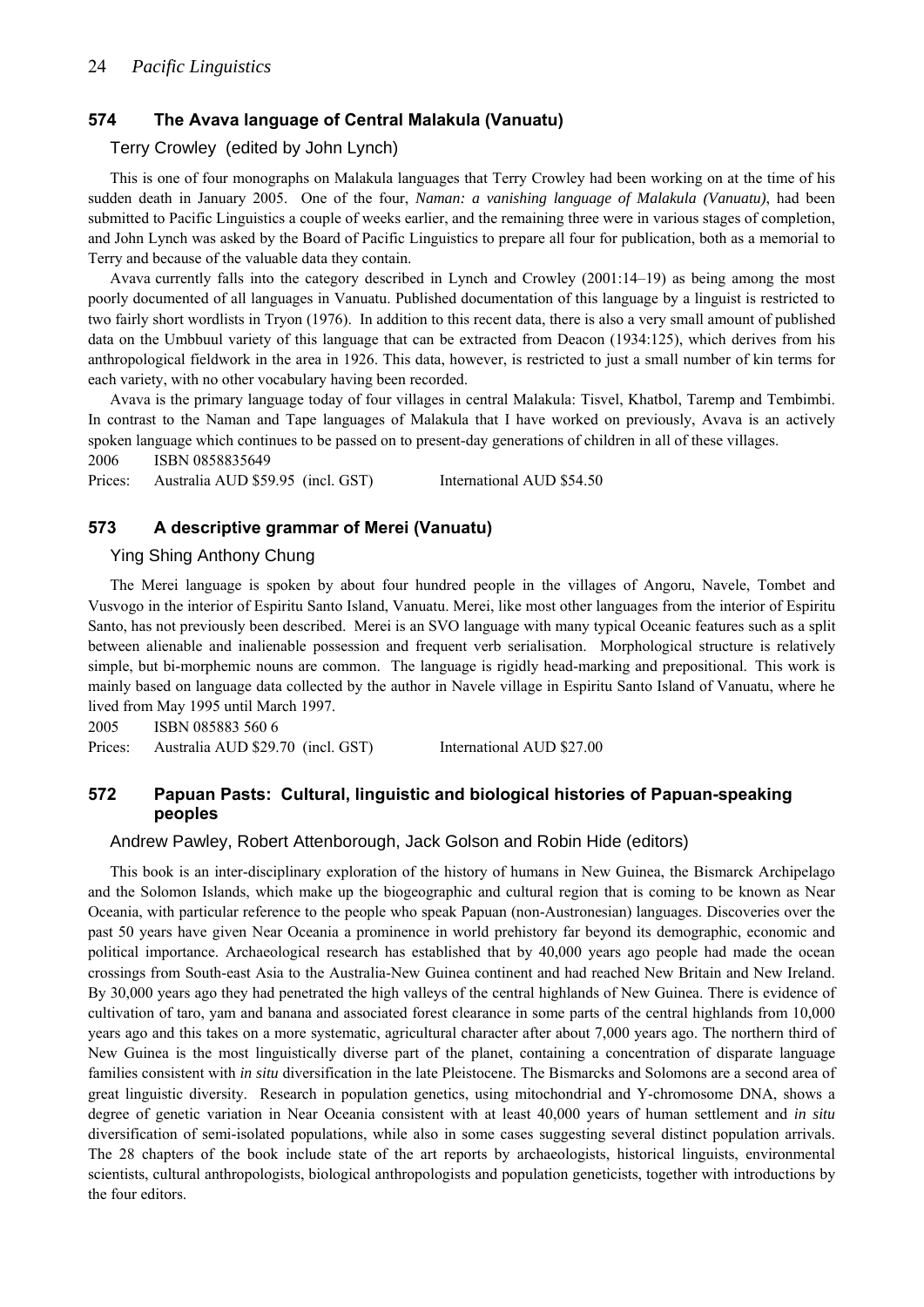2005 ISBN 085883 562 2 xxiii + 817 pp Prices: Australia AUD \$148.50 (incl. GST) International AUD \$135.00

#### **571 The many faces of Austronesian voice systems: Some new empirical studies**

#### I Wayan Arka and Malcolm Ross, editors

The Ninth International Conference on Austronesian Linguistics and the Fifth International Conference on Oceanic Linguistics were both held at The Australian National University in Canberra during January 2002. Rather than publish a single very diverse collection of conference papers, the organisers favoured a series of smaller compilations on specific topics. One such volume, on Austronesian historical phonology, has already been published by Pacific Linguistics as *Issues in Austronesian historical phonology* by John Lynch.

The present volume represents another such compilation. It contains an introduction by the editors and ten papers on voice in Austronesian languages which provide both fresh data and some new perspectives on old problems. The papers touch on the many faces of Austronesian voice systems, ranging geographically from Teng on Puyuma in Taiwan to Otsuka on Tongan, typologically from voice in agglutinative languages in Taiwan and the Philippines to voice in isolating languages (Arka and Kosmas on Manggarai and Donohue on Palu'e), and in approach from Clayre's areal/historical survey of Kelabitic languages in Borneo to single-language studies of voice like Davies on Madurese, Quick on Pendau, and the Andersens on Moronene. Katagiri and Kaufman each take a fresh look at an aspect of Tagalog voice.

2005 ISBN 085883 556 8 v + 278 pp Prices: Australia AUD \$69.30 (incl. GST) International AUD \$63.00

#### **570 Studies in Burmese linguistics**

#### Justin Watkins, editor

Studies in Burmese Linguistics' is a unique collection of articles dedicated to the linguistics of Burmese, a major language of South East Asia with perhaps forty million speakers, more than any other language in the diverse Tibeto-Burman language family. The articles cover various sub-disciplines within linguistics which will be of general interest to a broad constituency of linguists, including the phonology and the phonetics of constituent focus, a synchronic and diachronic treatment of reflexives, a discussion of optionality in morphosyntax, an analysis of the grammaticalisation of the verb 'give' as a causativiser, three complementary articles on the verbal tense-mode-aspect system and two on Old Burmese, the language of 11-13th Century inscriptions. There is also a report of a major German-Burmese lexicography project. The contributors have been invited to write on research topics of their own choosing, making the volume a representative of current research on Burmese rather than a systematic linguistic survey of the language. While not all the articles are theory-neutral, the book has been edited to ensure accessibility to a broad readership, as well as consistent transcription, transliteration and linguistic glossing across all the articles.

The book is dedicated to the editor's first Burmese teacher, John Okell, whose career teaching Burmese spans five

decades. 2005 ISBN 085883 559 2 xxvi + 331 pp. Prices: Australia AUD \$83.60 (incl. GST) International AUD \$76.00

#### **569 Chamic and beyond: Studies in mainland Austronesian languages**

#### Anthony Grant and Paul Sidwell (eds.)

A collection of papers dealing with issues in the 'Mainland Austronesian Languages', Chamic, Acehnese and Moken/Moklen—not a single genetic sub-grouping but a number of related languages that have undergone parallel typological restructuring away from their Austronesian heritage, converging on a type that places them on the southern periphery of the broader Mainland Southeast Asian Linguistic Area. In prehistoric times speakers of these languages migrated to the Asian mainland from insular Southeast Asia. Over many years of independent development plus prolonged contact with mainland languages, they have shifted typologically, particularly towards reduced word structure, increased phoneme inventory, and more isolating syntax. The emphasis of the papers is on historical change, particularly in respect of lexical borrowings and the evolution of phonological systems.

**Contributions to this volume:**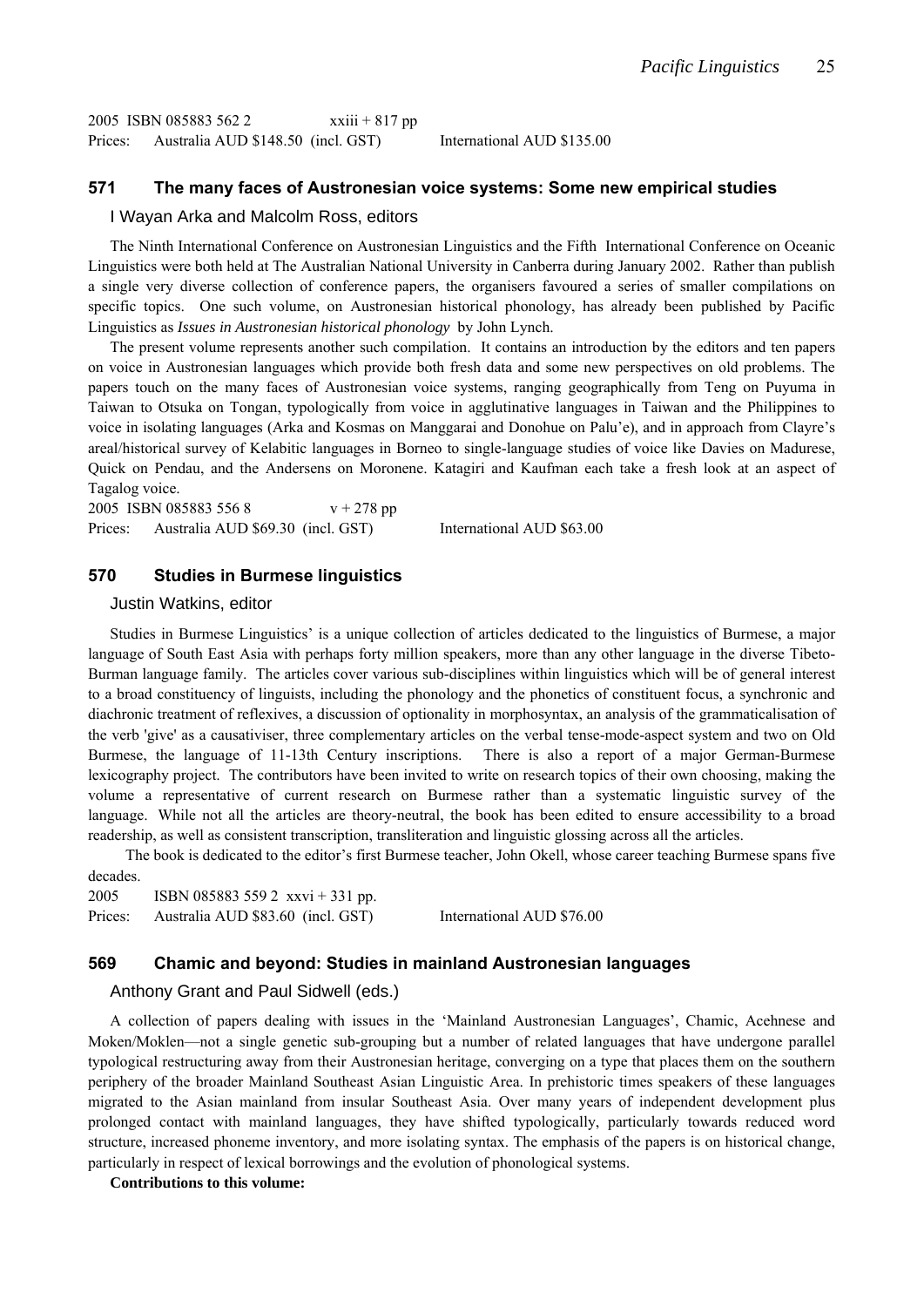MARK BRUNELLE: 'A phonetic study of Eastern Cham register' discusses the Cham synchronic phonology in detail, complete with spectrographic and other instrumental analyses.

ANTHONY GRANT contributes two papers: 'The Effects of Intimate Multidirectional Linguistic Contact: The Case(s) of the Chamic Languages' and 'Norm-referenced Lexicostatistics and the case of Chamic' that examine issues around the extent of lexical borrowing in Chamic.

PETER NORQUEST: 'Word Structure in Chamic: Prosodic Alignment versus Segmental Faithfulness' offers an Optimality Theory approach arguing that various changes that occurred in Chamic following the historical shift to word-final stress were set in motion by phonetic lengthening of stressed syllables.

PITTAYAWAT PITTAYAPORN: 'Moken as a Mainland Southeast Asian Language' investigates in detail the historical origins of many linguistic features of Moken that have been attributed to Mon-Khmer influence, and challenges some of the arguments and assumptions made by scholars concerning these languages.

PAUL SIDWELL: 'Acehnese and the Aceh-Chamic Language Family' argues that Acehnese should not be treated as a Chamic language, but a sister tongue that separated and migrated to Sumatra before the emergence of Proto-Chamic.

GRAHAM THURGOOD and ELA THURGOOD's 'The Tones from Proto-Chamic to Tsat [Hainan Cham]: Insights from Zheng 1997 and from Summer 2004 fieldwork' illustrates the development of Tsat from non-tonal Proto-Chamic into the fully tonal (and highly sinisised) language it is today.

2005 ISBN 085883 561 4 xvii + 271 pp Prices: Australia AUD \$69.30 (incl. GST) International AUD \$63.00

#### **568 The phonology – morphology interface in Malay: An optimality theoretic account**

#### Ahmad, Zaharani

This book gives an exhaustive description on the phonology and the interface between phonology and morphology of the Malay language. The description primarily focuses on the segmental alternations that are derived due the morphological processes of prefixation, suffixation and reduplication. It is observed that the phonology of prefixation, suffixation and reduplication in the language are quite distinct both in character and degree of generality. Processes that are visibly active in prefixation are generally not active in the suffixation or reduplication, and vice versa. This asymmetry has not been satisfactorily accounted for in previous works.

The phonological analysis proposed in this book is couched in the theoretical framework of Correspondence Theory, set within the constraint-based approach of Optimality Theory. The asymmetry between prefixation, suffixation and reduplication is satisfactorily accounted for as a consequence of the output candidate best satisfying the language's constraint hierarchy.

2005 ISBN 085883 555 X x + 193 pp. Prices: Australia AUD \$59.40 (incl. GST) International AUD \$54.00

#### **567 A grammar of Gayo: A language of Aceh, Sumatra**

#### Domenyk Eades

Gayo is a regional language of Indonesia spoken by some 260,000 people in the central highlands of Aceh province, at the north-western tip of Sumatra. The Gayo people have historically had close ties to the majority Acehnese of the coast, while maintaining their distinct cultural and linguistic heritage. Gayo remains the first language of most ethnic Gayo to this day, and it is the vehicle for a rich oral literary tradition. The language belongs to the Malayo-Polynesian branch of the Austronesian family of languages. It is typologically unlike Acehnese, but shares certain features such as voice with the Batak languages of the neighbouring province of North Sumatra. Gayo features a voice system of the type that has been referred to as symmetrical, whereby neither actor nor undergoer voice can be considered the basic or unmarked alignment. The language also features valence-increasing affixes, and a range of verbal affixes that mark intransitive verbs to indicate information about various different semantic types of events. This grammar is the first detailed descriptive account of the phonology, morphology and syntax of Gayo. The analysis draws upon data that reflect the cultural context in which the language is spoken, and in the appendices two Gayo texts with their translations are included.

2005 ISBN 085883 553 3 2005 xii + 350 pp. Prices: Australia AUD \$83.60 (incl. GST) International AUD \$76.00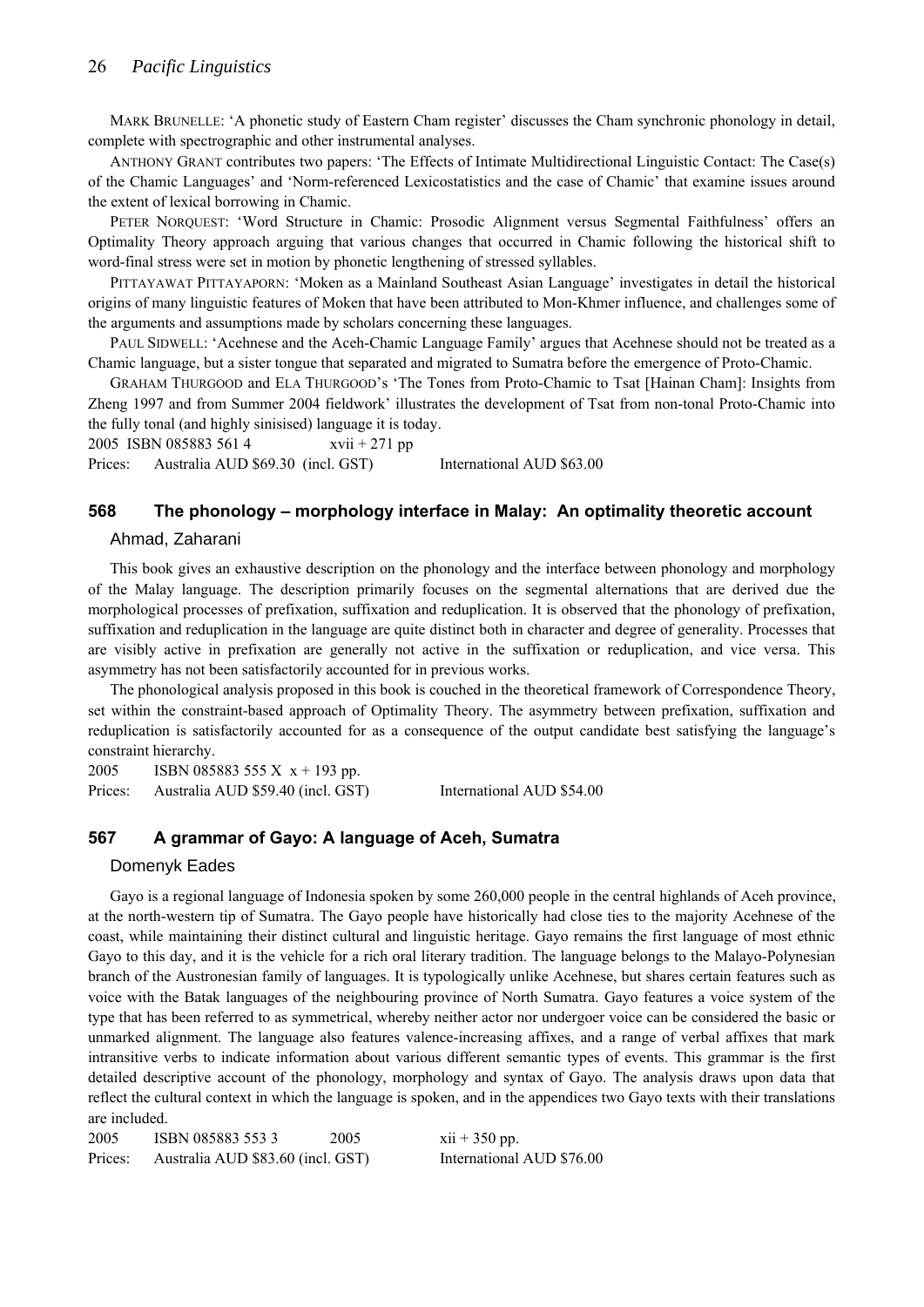#### **566 A grammar of Jahai**

#### Niclas Burenhult

This book is a linguistic study of Jahai, a language belonging to the Northern Aslian subgroup of the Aslian branch of the Mon-Khmer language family. The language is spoken by groups of foragers in the mountain rainforests of northern Peninsular Malaysia and southernmost Thailand, its total number of speakers estimated at around 1,000. This study describes the grammar of Jahai, including its phonology, processes of word formation, word classes, and syntax. It also includes a word-list. While primarily aimed at linguistic description, the study makes use of suitable theoretical models for the analysis of linguistic features. In particular, models of Prosodic and Template Morphology are employed to describe the language's intricate processes of affixation. Typological comparisons are made at times, especially with other Aslian languages.

The study is intended to expand our knowledge of the understudied Aslian languages. It is also intended to contribute to Mon-Khmer and Southeast Asian language studies in general, and, hopefully, also to a wider linguistic context. Furthermore, it may serve as a practical source of linguistic information for researchers and others working among the Northern Aslian speech communities.

2005 ISBN 085883 554 1 xiv + 245 pp. Prices: Australia AUD \$64.90 (incl. GST) International AUD \$59.00

#### **565 The Tai languages of Assam - a grammar and texts**

#### Stephen Morey

*The Tai Languages of Assam – a grammar and texts* presents a comprehensive linguistic analysis of two endangered Tai languages of Assam, Aiton and Phake, together with information about Tai Khamyang, a highly endangered variety. This book presents chapters on phonology, syntax, lexicography and the writing system, as well as discussing earlier recorded data on the Tai languages in detail.

Together with the book, there is a CD version of the linguistic analysis, linked to text files, sound files and photographs. Every language example is linked to a sound file, and to a document file containing a full transcription of the text from which that example has come.

The comprehensive nature of this linking between the grammatical analysis and the primary data allows linguists, other scholars and members of the Tai community to check any of the claims made in the analysis. This innovative combination of book and CD therefore represents both a grammatical description in the best traditions of linguistics as well as a substantial documentation of the Tai languages.

In the CD version, an electronic appendix presents a rich corpus of texts, from a wide range of styles and genres, together with documents presenting a transcription, translation and thoroughly annotated analysis for each of the texts presented.

2005 ISBN 0858835495 436 pp **OUT OF PRINT - See OOP Catalogue** 

#### **564 A dictionary of Kristang (Malacca Creole Portuguese) – English**

#### Alan N. Baxter and Patrick de Silva

Kristang, or Papiah Kristang, is spoken by a small community in the Hilir suburb of Malacca, West Malaysia, and by descendants of the Malacca community elsewhere in Malaysia and in Singapore. Its origins reach back to Portugal's colonial endeavours of the sixteeth century, and its strong cultural traditions and capacity to assimilate outsiders have helped it survive through the centuries. Contrary to what has sometimes been claimed by lay authors, Kristang is not sixteenth-century Portuguese. Rather, it is a Creole language, a language born of the contacts between speakers of Portuguese and speakers of local and other languages. This dictionary of Kristang (Malacca Creole Portuguese) is the most exhaustive dictionary of the language yet published.

2004 ISBN 085883 552 5 xxii + 151 pages.

Prices: Australia AUD \$49.50 (incl. GST) International AUD \$45.00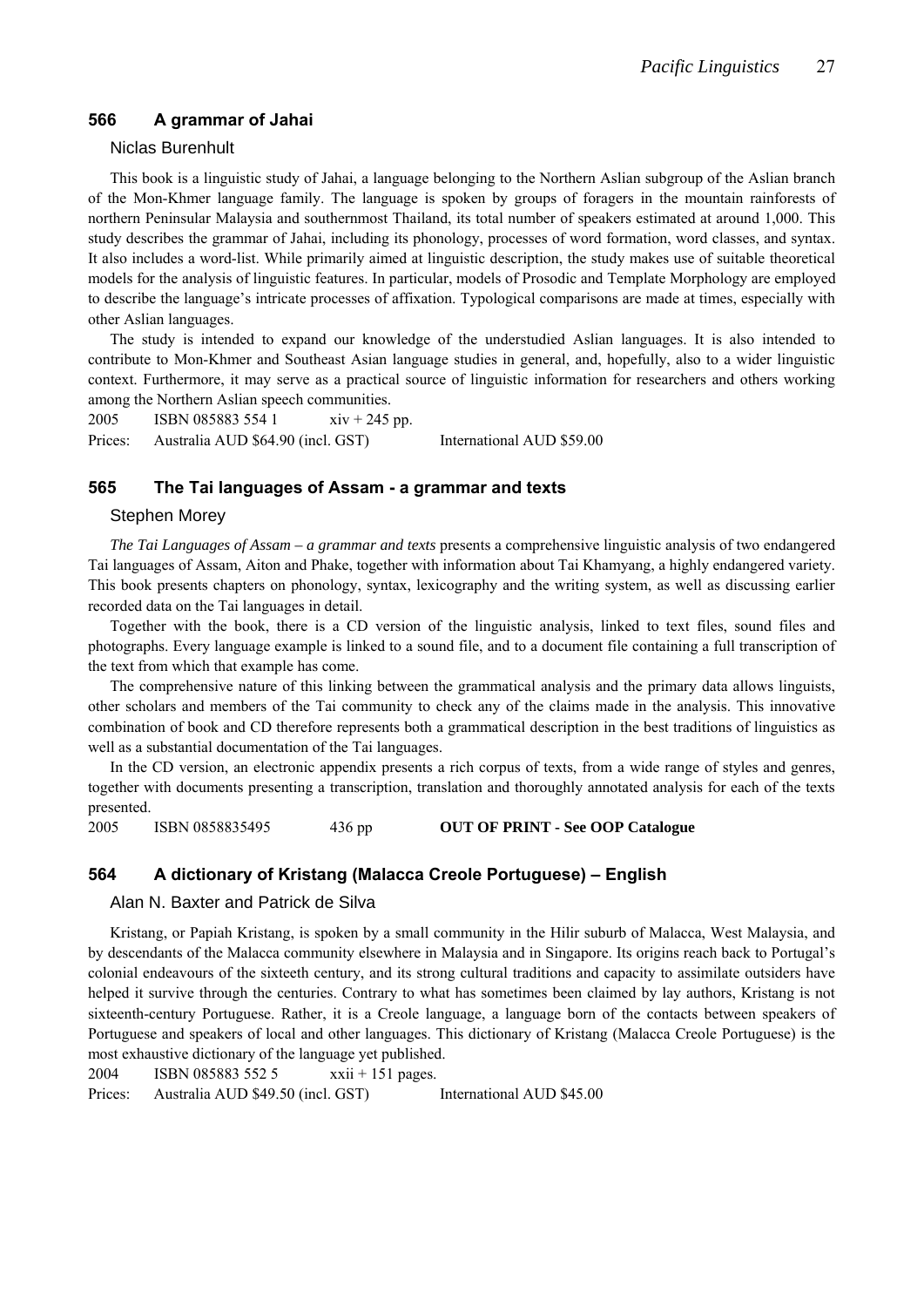#### **563 Papers in Austronesian subgrouping and dialectology**

#### John Bowden and Nikolaus Himmelmann, eds

This book is a collection of papers taking different approaches to the problems of classifying languages and varieties of languages within the Austronesian language family. A number of different approaches to historical genetic classification are taken in the papers by Mark Donohue on southeast Sulawesi, Malcolm Ross on Malayic languages, and Jae Jung Song on the Micronesian languages. The papers by Victoria Rau and René van den Berg deal with dialectology of Atayal from Taiwan and Muna from southeast Sulawesi respectively. Terry Crowley's paper presents an emic approach to language classification by looking at different indigenous ways of classifying Oceanic languages and language varieties.

2004 ISBN 085883 477 2 vii + 169 pp. Prices: Australia AUD \$49.50 (incl. GST) International AUD \$45.00

#### **562 Deixis and demonstratives in Oceanic languages**

#### Gunter Senft, editor

When we communicate, we communicate in a certain context, and this context shapes our utterances. Natural languages are context-bound and deixis 'concerns the ways in which languages encode or grammaticalise features of the context of utterance or speech event, and thus also concerns ways in which the interpretation of utterances depends on the analysis of that context of utterance' (Stephen Levinson).

The systems of deixis and demonstratives in the Oceanic languages represented in the contributions to this volume illustrate the fascinating complexity of spatial reference in these languages. Some of the studies presented here highlight social aspects of deictic reference illustrating de Leon's point that 'reference is a collaborative task'. It is hoped that this anthology will contribute to a better understanding of this area and provoke further studies in this extremely interesting, though still rather underdeveloped, research area.

| 2004    | ISBN 0858835517                   | $211$ pp |                           |
|---------|-----------------------------------|----------|---------------------------|
| Prices: | Australia AUD \$59.40 (incl. GST) |          | International AUD \$54.00 |

#### **561 Alive and kicking: Areyonga Teenage Pitjantjatjara**

#### Annie Langois

The goal of this work is to describe the changes occurring in the Pitjantjatjara speech of teenagers in Areyonga, a Central Australian community, from both a grammatical and a sociolinguistic point of view. The study is based on data collected in 1994 and 1995. At the time the data was being collected, the Areyonga community had about 200 inhabitants, more than half of them under 25 years of age. A key question of this work is the extent to which Areyonga Teenage Pitjantjatjara is being influenced by contact with English.

In order to identify changes in Areyonga Teenage Pitjantjatjara, contemporary speech was compared with several independent descriptions of Traditional Pitjantjatjara (and similar neighbouring dialects). Personal observations of the author and discussions with older Pitjantjatjara people at Areyonga help to round out the picture obtained.

The Areyonga population is predominantly young. Most of the older people have left the settlement to return to their community of origin. As a result, many traditional ways of living have not been transmitted fully to the following generation. However there is an undeniable striving to reintegrate traditions into the community and the teaching of the children. Consequently, there is a constant effort to educate children in their first language. What then is the state of Areyonga Teenage Pitjantjatjara? This book aims to answer this question.

2004 ISBN 085883 546 0 xiv + 253 pp

Prices: Australia AUD \$69.30 (incl. GST) International AUD \$63.00

#### **560 A short grammar of Inanwatan, an endangered language of the Bird's Head of Papua, Indonesia**

Lourens de Vries

PDF file only - see out of print Catalogue

This short grammar documents the Inanwatan language, an endangered language of the Bird's Head of West Papua (Indonesia). It deals with major patterns of phonology, morphology and syntax of Inanwatan. It also contains a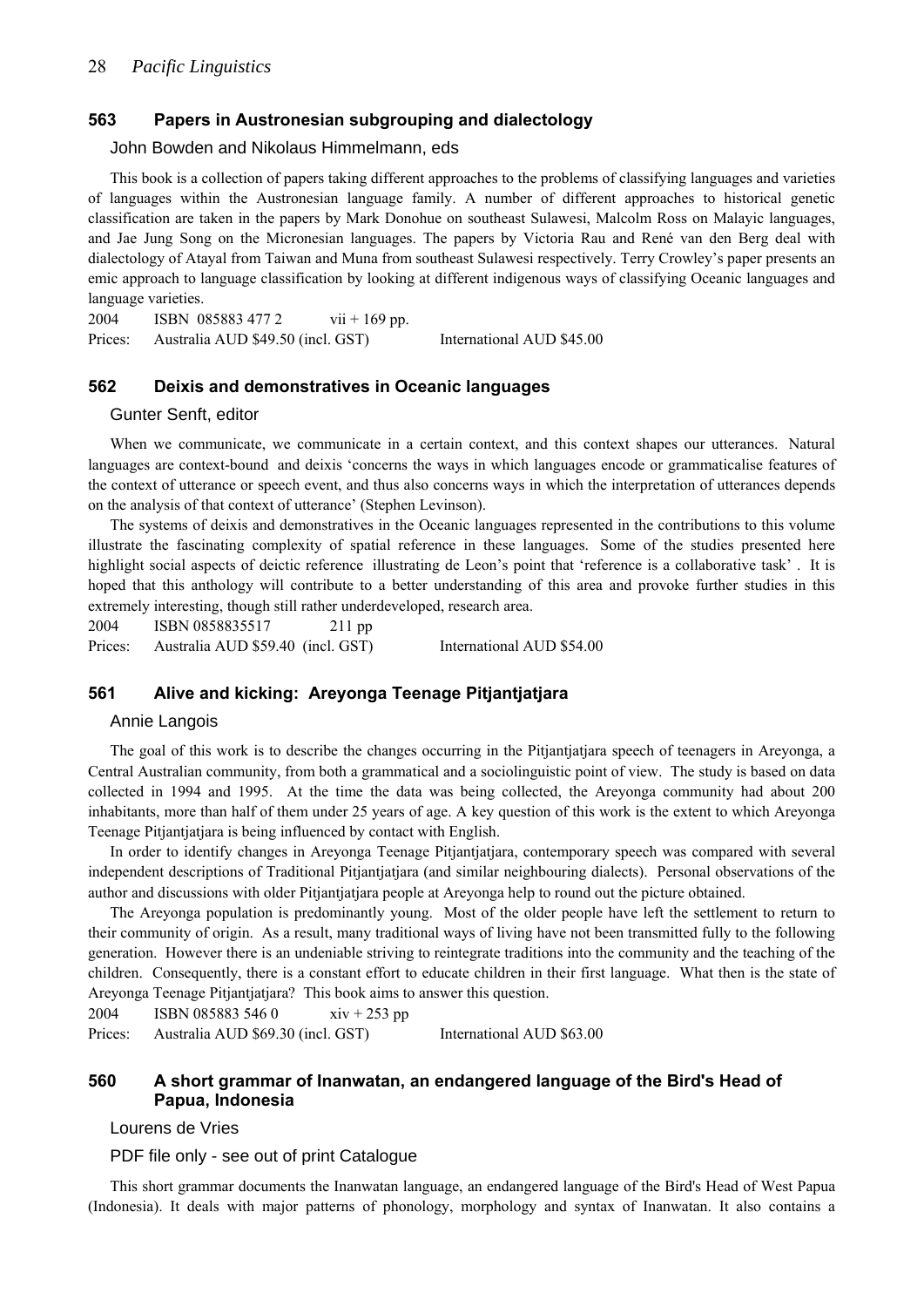vocabulary, extensive texts and materials from a linguistic survey of the Inanwatan district. The introductory chapter contains a discussion of the sociolinguistic and historical context of the Inanwatan language. Special emphasis is given to the field linguistic problems that arise from describing a Papuan language in an advanced stage of generational erosion and on the basis of data in which Malay and Malayicised vernacular are often very hard to tell apart.

2004 ISBN 085883 545 2 xii + 156 pp

#### **559 Innamincka Words: Yandruwandha dictionary and stories**

#### Compiled by Gavan Breen

*Innamincka Words* is one of a pair of companion volumes on Yandruwandha, a dialect of the language formerly spoken on the Cooper and Strzelecki Creeks and the country to the north of the Cooper, in the northeast corner of South Australia and a neighbouring strip of Queensland. The other volume is entitled *Innamincka Talk: a grammar of the Innamincka dialect of Yandruwandha with notes on other dialects*.

*Innamincka Words* is for readers, especially descendants of the original people of the area, who are interested but not ready to undertake serious study of the language. It is also a necessary resource for users of *Innamincka Talk*.

These volumes document all that could be learnt from the last speakers of the language in the last years of their lives by a linguist who was involved with other languages at the same time. These were people who did not have a full knowledge of the culture of their forebears, but were highly competent, indeed brilliant, in the way they could teach what they knew to the linguist student. Although the volumes document only a small part of a rich culture, they are a tribute to the ability and diligence of the teachers.

| 2004    | ISBN 085883 548 7                 | $x + 218$ pp |                           |
|---------|-----------------------------------|--------------|---------------------------|
| Prices: | Australia AUD \$59.40 (incl. GST) |              | International AUD \$54.00 |

#### **558 Innamincka Talk: A grammar of the Innamincka dialect of Yandruwandha with notes on other dialects**

#### Gavan Breen

*Innamincka Talk: a grammar of the Innamincka dialect of Yandruwandha with notes on other dialects* is one of a pair of companion volumes on Yandruwandha, a dialect of the language formerly spoken on the Cooper and Strzelecki Creeks and the country to the north of the Cooper, in the northeast corner of South Australia and a neighbouring strip of Queensland. The other volume is entitled *Innamincka Words*.

*Innamincka Talk* is a more technical work and is intended for specialists and for interested readers who are willing to put some time and effort into studying the language. *Innamincka Words* is for readers, especially descendants of the original people of the area, who are interested but not ready to undertake serious study of the language. It is also a necessary resource for users of *Innamincka Talk*.

These volumes document all that could be learnt from the last speakers of the language in the last years of their lives by a linguist who was involved with other languages at the same time. These were people who did not have a full knowledge of the culture of their forebears, but were highly competent, indeed brilliant, in the way they could teach what they knew to the linguist student. Although the volumes document only a small part of a rich culture, they are a tribute to the ability and diligence of the teachers.

| 2004    | ISBN 085883 5479                   | $xvi' + 245$ pp |                           |
|---------|------------------------------------|-----------------|---------------------------|
| Prices: | Australia AUD \$64.90. (incl. GST) |                 | International AUD \$59.00 |

#### **557 Tibeto–Burman languages of Nepal: Manange and Sherpa**

#### Carol Genetti (editor)

The country of Nepal is home to over one hundred distinct languages from four language families. The current volume provides grammars, glossaries and texts for two of these languages: Kristine A. Hildebrandt's grammar and glossary of Manange, of the Tamangic branch of the Tibeto-Burman language family, and Barbara Kelly's grammar and glossary of Sherpa, of the Tibetan (Bodish) branch. Each grammar provides a full description of the phonology, morphology and syntax of the language, covering both the structural and functional properties of each. The glossaries contain lists of basic vocabulary, alternate forms, and comparisons with forms given in previous literature. The short texts provide insights into how speakers weave linguistic structures to produce fluent discourse.

2004 ISBN 085883 535 5 xiv + 324 pp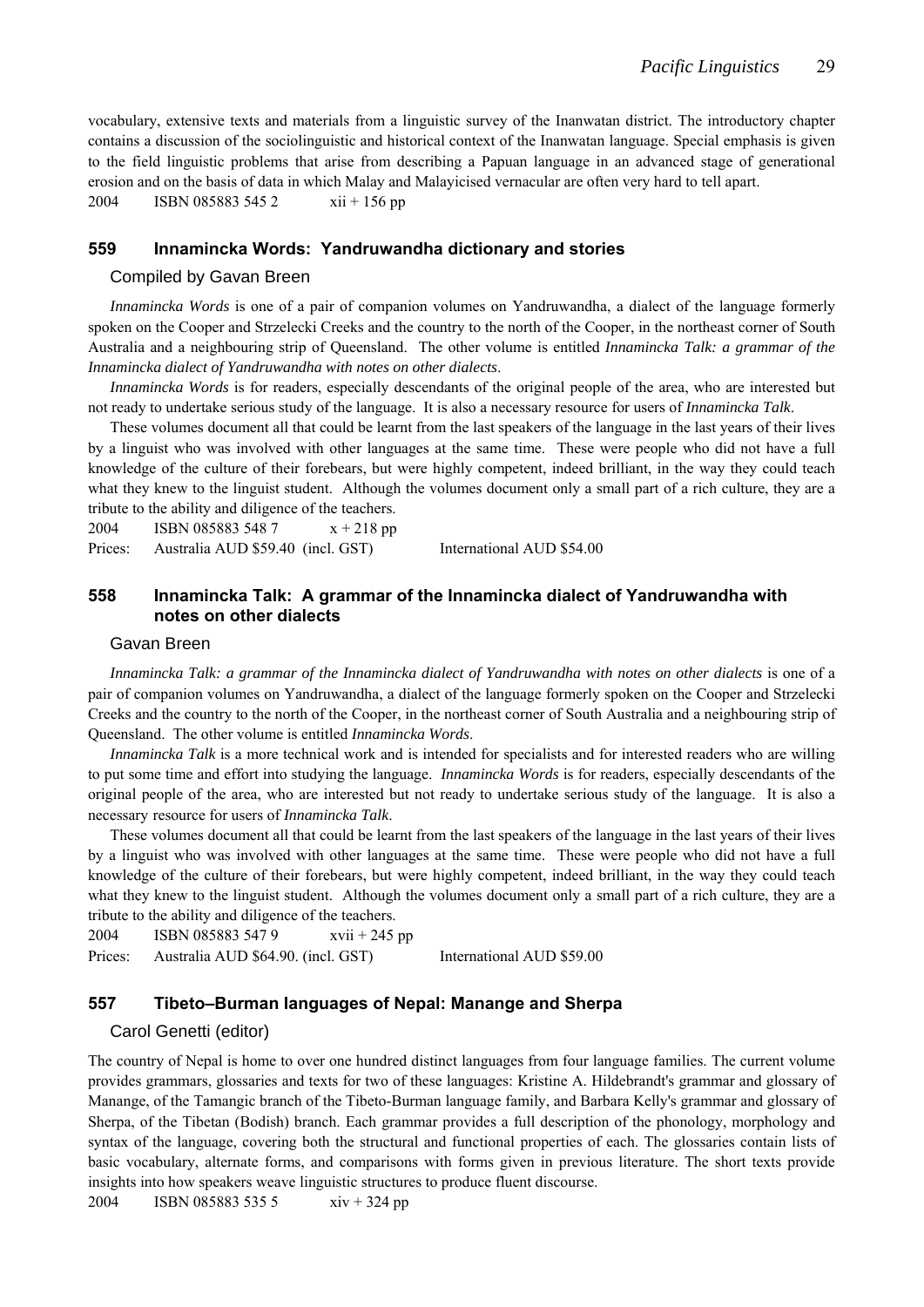Prices: Australia AUD \$99.00 (incl. GST) International AUD \$90.00

#### **556 Nyangumarta: A language of the Pilbara region of Western Australia**

#### Janet Catherine Sharp

This book is a description of the Nyangumarta language spoken by several hundred *marrngu* 'people' in the north-west of Western Australia. The description is based on material which the author collected between 1983 and 1997. The book includes descriptions of the phonology, the morphology and word classes including the pronominal systems. It also includes detailed descriptions of Nyangumarta main and complex clauses.

Nyangumarta is of general typological interest. There are many reasons for this. Firstly, the status of word which emerges necessarily in the description of Nyangumarta verbal morphology contributes to the notion of there being a mismatch between what is regarded as a phonological word and what is regarded as a grammatical word in some languages. In Nyangumarta the paradigms of verbal pronouns illustrate a division between morphemes which are phonologically bound and those which are phonologically free; although both sets are grammatically bound to the verb. To add to this there is a class of derivational verbs which appear to be divided according to their phonological/grammatical word status. The inchoative and stative verbs are analysed as having phonological word status whereas the monosyllabic derivational verbs such as the affective and causative and the semantically 'empty' -pi are analysed as bound verbalisers.

The phonological system of Nyangumarta is of interest because its productive system of vowel assimilation within the verbal morphology is one of the most elaborate of all the Australian languages.

2004 ISBN 085883 529 0 xxiii + 429 pp

Prices: Australia AUD \$119.90 (incl. GST) International AUD \$109.00

#### **554 I'saka: A sketch grammar of a language of north-central New Guinea**

#### Mark Donohue and Lila San Roque

I'saka, the language of 600-plus residents of Krisa village in north-central New Guinea, is a previously undescribed language of the Macro-Skou family, which spreads across the north coast of New Guinea from the Skou villages in the west to Sissano lagoon in the east. I'saka represents the earliest split from the protofamily, and so represents a valuable source of data for comparative work in northern New Guinea. The language is endangered, with many of the younger generation switching to Tok Pisin as their language of everyday communication, but I'saka remains the language of ethnic identity and is seen as emblematic of the uniqueness of the I'saka people.

The grammar of I'saka is interesting for the general linguist as well as for the New Guinea specialist, since it displays many features, some possibly unique, which will prove challenging for modern theoretical and typological linguistics. Two independent suprasegmental tiers for tone and nasality, and a lack of contrastive segmental nasals, are rare phonological phenomena. Morphologically, the language displays a paradigm of agreement morphemes that agree with non-core arguments, while leaving, in most cases, the object of a transitive clause unmarked on the verb. Special agreement marking for questioned subjects is also an unusual feature of I'saka.

This sketch includes discussion of the historical relationship between I'saka and other languages in the Macro-Skou family, as well as issues of language endangerment, language maintenance, and spheres of language use. There is also a word list and a selection of short texts illustrating many of the points covered in the grammatical description.

2004 ISBN 085883 554 4 xvii + 131 pp

Prices: Australia AUD \$39.60 (incl. GST) International AUD \$36.00

#### **553 The Duuidjawu language of southeast Queensland: Grammar, texts and vocabulary**

#### Suzanne Kite and Stephen Wurm

In the late 1950s and early 1960s, before he began work on the languages of New Guinea, Stephen Wurm undertook considerable fieldwork on languages of northern New South Wales and southern Queensland. His fullest materials were on Duuidjawu, spoken just to the northwest of Brisbane, and were recorded between 1955 and 1964.

Wurm was generous in making his materials available to selected researchers, and in 1997, an arrangement was made with Wurm for Suzanne Kite to write an MA thesis analysing these materials. These consisted of tapes and transcriptions, with Wurm's translations of these in his own shorthand, which only he could read. When he was in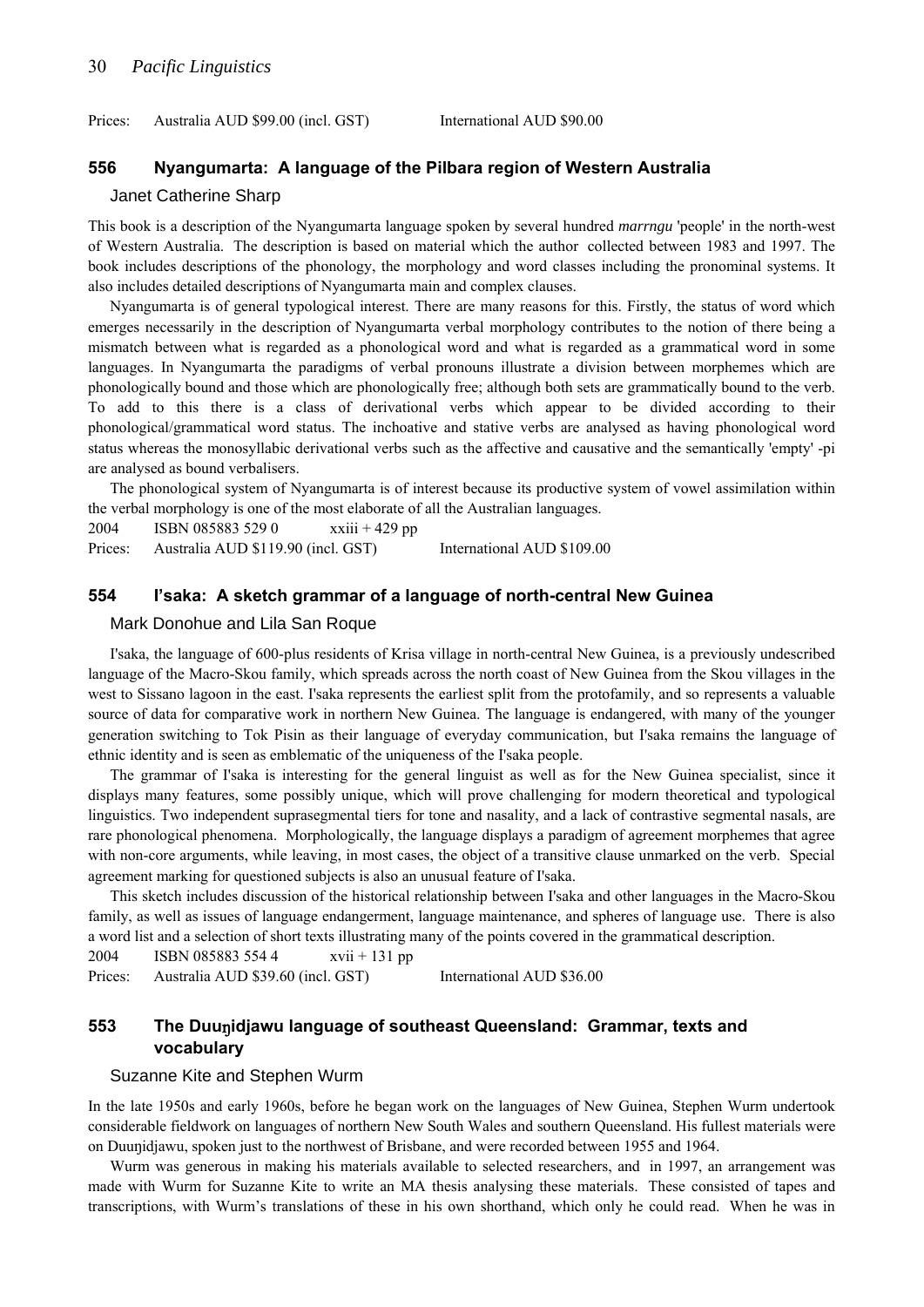Canberra, Wurm would spend one or two afternoons each week going over these materials with Kite, explaining the shorthand and reviving his knowledge of the language. He had never written a draft grammar of Duunidjawu, but effectively had one in his head. It was hard to remember things exactly after a period of almost forty years and Kite sometimes mediated between what was on the tapes and Wurm's explications during their collaboration. Stephen Wurm passed away in late 2001, after the thesis had been approved but before this work could be published.

This is a slightly revised version of Kite's thesis. It comprises an invaluable record of the language of the Duunidjawu people, and through this of their traditions, customs and laws. It is the only substantial record of a language which differs in various respects from prototypical non-prefixing Australian languages. It has five vowels and a fair number of monosyllabic words. Pronouns and nouns referring to humans or to dogs have distinct case forms. Following the grammar sketch are all the texts recorded by Wurm and a full vocabulary and thesaurus. All Wurm's information was provided by Willie McKenzie, believed to be about eighty years old in October 1955. He died in 1965.

2004 ISBN 085883 550 9 xiii + 298 pp Prices: Australia AUD \$88.00 (incl. GST) International AUD \$80.00

#### **552 The Non-Pama-Nyungan languages of northern Australia: Comparative studies of the continent's most linguistically complex region**

Nicholas Evans (editor) PDF file only (out of print)

The present volume brings together detailed comparative work on a number of non-Pama-Nyungan languages of Northern Australia, and is the first book-length study to span this linguistically complex region, containing as it does perhaps 90% of Australiaís linguo-genetic diversity in an eighth of its land area. Many papers originated at a workshop held at the 1989 Australian Linguistics Society conference at Monash University, but several have been written specially for this volume. It has been said that no language changes faster than a proto-language, and in the intervening period a great deal of new descriptive data on non-Pama-Nyungan languages has accumulated, as well as careful sifting of complex data, which has led many of the authors to completely revise or develop their arguments since the original workshop. Hence, the delay in the appearance of the volume reflects some major shifts in position on the part of some authors.

The introduction the main issues in comparative non-Pama-Nyungan studies, and forms a state-of-the-art survey of the classification of non-Pama-Nyungan languages, which have undergone substantial changes over recent decades. It also consider the main issues in their subgrouping, and their relation to the Pama-Nyungan languages. The second to fourth sections then looks at issues of subgrouping, reconstruction and areal influence that pertain to particular non-Pama-Nyungan families or subregions. The final sections returns to the issue of whether one can carry the process of reconstruction back to deeper levels than the families themselves, that is back to some level from which all or most non-Pama-Nyungan families are descended. Overall, the volume illustrates that - despite recent claims by some authors the comparative method can be successfully applied to Australian languages. It also furnishes a number of detailed and intricate studies of morphological reconstruction applied to complex paradigms.

2003 ISBN 085883 538 X 523 pp

#### **551 A handbook of comparative Bahnaric, Vol. 1: West Bahnaric**

#### Paul Sidwell and Pascale Jacq

This book is the first in a planned series of monographs that will forma multi-fascicled *Handbook of Comparative Bahnaric*—offering a reconstruction of the phonology and lexicon of each sub-group of the Bahnaric family (West Bahnaric, Central Bahnaric, North Bahnaric), and a consolidated reconstruction of Proto Bahnaric and discussion of its place within the Mon-Khmer family.

The West Bahnaric sub-branch is the smallest with perhaps 100,000 speakers living in the three southern Lao provinces of Champassak, Attapeu and Sekong and adjacent areas of Cambodia. Historically it has been heavily influenced by Khmer and Katuic languages such as Ta'Oi. These days most speakers are bilingual in Lao, and there is a serious danger that Lao will replace the West Bahnaric languages entirely.

The historical reconstruction offered here includes 1094 sets of lexical comparisons, with reconstructed proto-forms and extensive etymological commentary. Special attention has been given to the effects of language contact and borrowing in the formation of Proto West Bahnaric.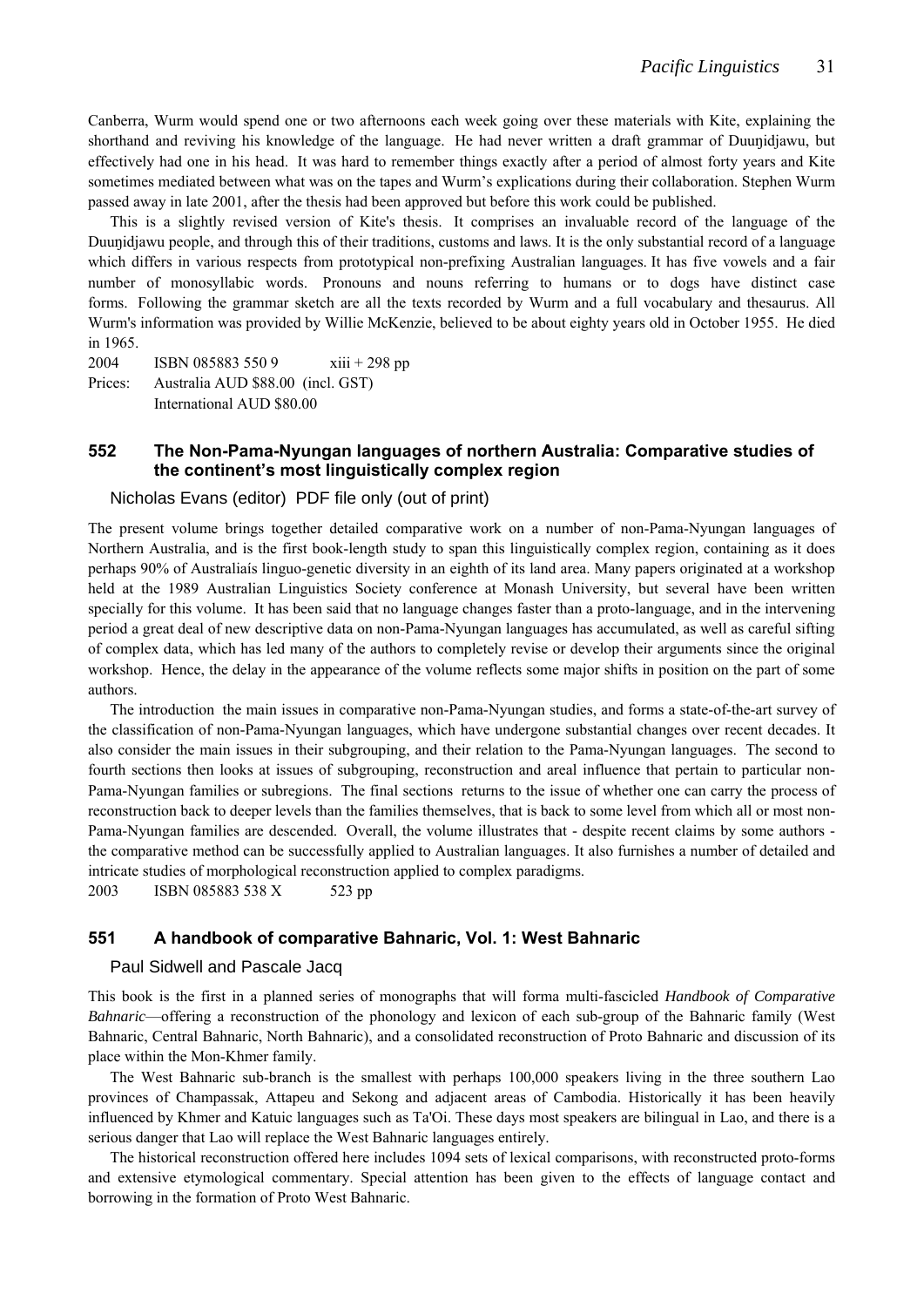```
2003 ISBN 085883 541 X ix + 225 pp
Prices: Australia AUD $59.40 (incl. GST) 
          International AUD $54.00
```
#### **550 Issues in Austronesian historical phonology**

#### John Lynch (editor)

The Ninth International Conference on Austronesian Linguistics and the Fifth International Conference on Oceanic Linguistics were both held at The Australian National University in Canberra during Januar, 2002.

 Rather than a single very diverse collection of conference papers the conference organisers favoured a series of smaller compilations on specific topical areas.

This volume represents such a compilation, and contains ten papers in the area of Austronesian historical phonology. Two papers by John Wolff concern Proto Austronesian segmental phonology: the first presents a view of 'the sounds of Proto Austronesian', the other the Fijian reflexes of these protophonemes. Uri Tadmor examines the fate of \*a in Malay and other western Indonesian languages. Richard McGinn describes the raising of PMP \*a in Land Dayak and Rejang. Three papers, two by David Mead and one by René van den Berg, discuss phonological evidence for subgrouping of Sulawesi languages. Robert Blust deals with vowelless words in Selau (north Bougainville), John Lynch with bilabials in Proto Loyalties, and Hans Schmidt with 'temathesis' in Rotuman.

2003 ISBN 085883 503 7 vii + 227 pp Prices: Australia AUD \$59.40 (incl. GST) International AUD \$54.00

#### **549 The Bunganditj (Buwandik) language of the Mount Gambier Region**

#### Barry Blake - Out of Print - PDF file only

A single language appears to have been spoken in a triangle that stretched from somewhere north of Lacepede Bay on the coast of South Australia across to Bordertown on the Victorian border and south to the coast where the mouth of the Glenelg in far western Victoria formed the south-eastern corner. A consideration of various references indicates clearly that the territory of the Buwandik, alternatively Bunganditj, extended to the mouth of the Glenelg and further north it extended to Coleraine and perhaps Balmoral.

Practically all our data comes from old sources. There are twelve sources of vocabulary for the language and two direct sources of grammatical information on the dialect spoken by the Booandik or Bunganditj. One source for the grammar is a sketch of three pages by D.S. Stewart; the other is a slightly longer sketch by R.H. Mathews, which exists in two forms, manuscript and published. Some further grammatical information can be obtained from the 'Mount Gambier' sentences in William Thomas' *Dialogues in six dialects* (details below), and a few further scraps can be gleaned from the word lists, specially from the one by Stewart which accompanies his grammatical sketch.

2003 ISBN 0858834952 169 pp

Prices: PDF file only - see Out of Print catalogue

#### **548 Borrowing: A Pacific perspective**

#### Jan Tent and Paul Geraghty (eds)

In recent years, there has been a resurgence of interest in linguistic borrowing, especially with regard to its importance in the reconstruction of pre-history. However, the general literature on borrowing has been based on a somewhat restricted range of data, tending to concentrate on the languages of Europe or the Americas. The Pacific has not figured prominently in such discussions.

Linguists and anthropologists have long considered the Pacific to be a kind of laboratory because the geographical discreteness of its cultures allows clearer inferences to be made than are usually possible in a continental situation. Borrowing in the Pacific is relatively easy to identify and stratify. Its study is, therefore, especially useful in the reconstruction of the linguistic, social and cultural history.

The scope of this volume is not solely restricted to borrowing in Oceanic languages, but includes two papers on borrowing in Fiji Hindi and Fiji English. Authors have been encouraged to address general issues of borrowing from the perspective of data they have derived from their fieldwork, thus avoiding the risk of producing a series of largely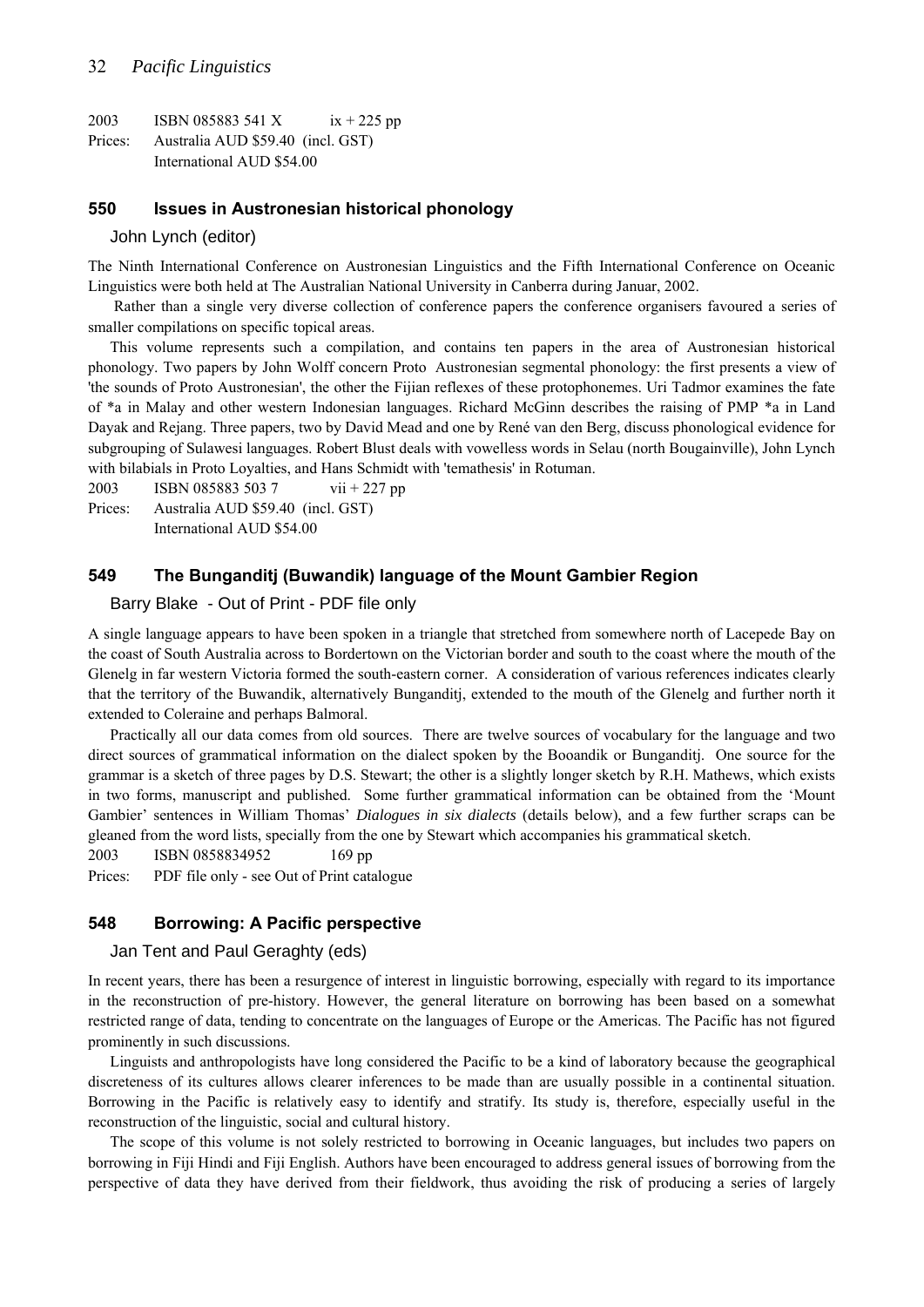similar contributions. The volume also includes a number of seminal and authoritative papers on Pacific borrowing that have been previously published.

2003 ISBN 085883 532 0 xi + 330 pp Prices: Australia AUD \$99.00 (incl. GST) International AUD \$90.00

#### **547 Balinese morphosyntax: A lexical-functional approach**

#### I Wayan Arka **PDF file only**

This book is the first comprehensive study of Balinese morphosyntax from a lexicalist perspective. It discusses intricate facts in the relationship between morphosyntax and semantics in Balinese and highlights the significance of the facts with regard to linguistic theory and language typology. It provides in-depth discussions on important topics in linguistics: split intransitivity, grammatical relations (subjecthood and termhood), phrase structures, argument structures, reflexive binding and morpholexical derivations (passivisation, applicativisation and causativisation). This book is an essential reference grammar to students and researchers (theoreticians, typologists and Austronesianists). 2003 ISBN 085883 537 1 xvii + 270 pp

Prices: PDF file only - see Out of Print catalogue

#### **546 A short morphology, phonology and vocabulary of Kiput, Sarawak**

#### Robert Blust

Kiput is a member of the Berawan-Lower Baram branch of the North Sarawak subgroup of Austronesian languages, spoken by perhaps 450 people. The entire language community resides in a single longhouse known variously as Long Kiput, Long Tutoh or Kuala Tutoh, located on the Baram river, Fourth Division, Sarawak, about one kilometre from its junction with the Tutoh. Very little has been published on this language. The principal aim of the present work is to provide an overview of the synchronic morphology and phonology of Kiput, a considerably longer and more accurate vocabulary than that in Ray (1913), and several hundred sentences.

2003 ISBN 085883 536 3 pp vii + 102

Prices: Australia AUD \$34.65 (incl. GST) International AUD \$31.50

#### **544 The Warrnambool language:**

#### **A consolidated account of the Aboriginal language of the Warrnambool area of the western district of Victoria based on nineteenth-century sources**

#### Blake, Barry

This book is a consolidated account of the Warrnambool language of the Western District of Victoria based on early sources. It is intended to serve as a convenient reference for the Aboriginal people of the Warrnambool area and for all researchers. It is part of a series of consolidated accounts of Victorian languages that I and others have produced and are producing. Each account brings together early source material, mostly from the nineteenth century, and incorporates the recordings made by Luise Hercus where they are available. These recordings date from the 1960s and are the only work by a modern linguist based on tape-recordings of speakers. In the case of the Warrnambool language only thirty-five words could be recorded. Sadly it is no longer possible to find people who still remember substantial parts of any of the languages once spoken in Victoria.

Each account involves some interpretation of the source material. In particular it involves transcribing early notations into a consistent broad phonetic form and restating points of grammar in current terminology.

2003 ISBN 085883 543 6 xiii + 223 pp Prices: Australia AUD \$49.50 (incl. GST) International AUD \$45.00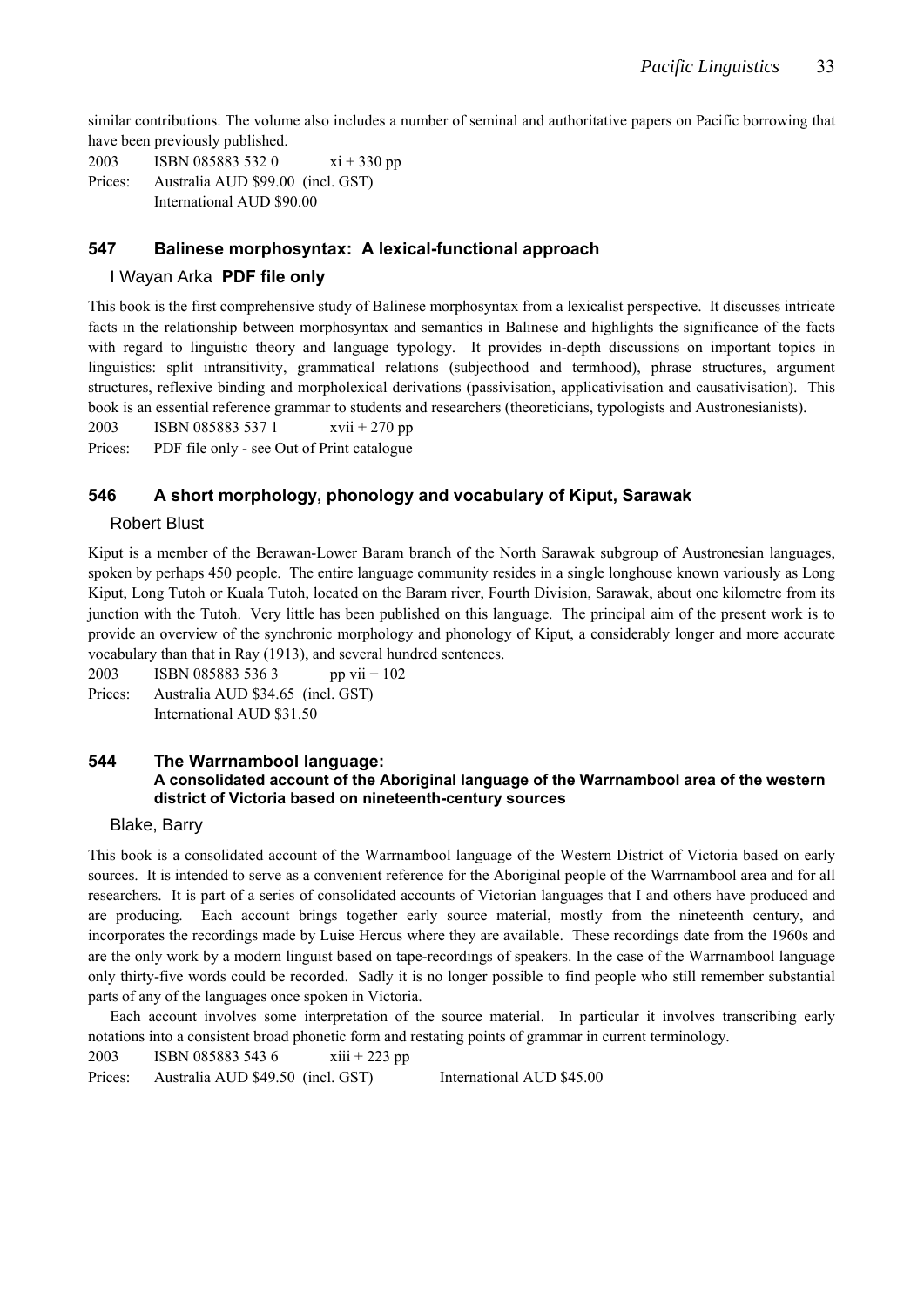#### **543 A phonetic and phonological description of Ao: A Tibeto-Burman language of Nagaland, north-east India**

#### A.R Coupe

The aim of this work is to provide a comprehensive description of the phonetic and phonological features of Ao, a Tibeto-Burman language spoken in the hill state of Nagaland, north-east India. The description is primarily based upon the data of three native speakers, and the language under study is a variety of the Mongsen dialect spoken in Waromung village, situated in the Mokokchung district.

This is the first extensive acoustic description of a language belonging to the Kuki-Chin-Naga branch of the Tibeto-Burman family. The study describes the phonotactic structure, phonology, articulatory phonetics, acoustic phonetics and tone system of the Mongsen dialect of Ao, illustrating how instrumental techniques can be used to corroborate and quantify the auditory analysis of an undescribed language. Methodology is described in detail and the findings are correlated with what is known cross-linguistically about aspects of the language being investigated.

It is hoped that this work will be of benefit to scholars who wish to write descriptions of related languages and comparativists who are interested in clarifying the genetic relationships holding between the Tibeto-Burman languages of north-east India. It is also hoped that the monograph will be of relevance to a wider linguistic audience, in particular typologists and phonologists interested in the study of phonological systems and the characteristics of tone in less wellknown languages of the region.

2003 ISBN 085883 519 3 xix + 137 pp Prices: Australia AUD \$39.60 (incl. GST) International AUD \$36.00

#### **542 One hundred Paiwan texts**

Robert J. Early

PDF file - see Out of Print catalogue

#### **541 Bininj Gun-Wok: a pan-dialectal grammar of Mayali, Kunwinjku and Kune**

#### Evans, Nicholas,

The term Bininj Gun-wok was recently coined to cover a large group of related dialects spoken in Western Arnhem Land, Australia, including Kunwinjku, Mayali, Gun-djeihmi, Kune, and others; many of these dialects have not been described before. Bininj Gun-wok, in turn, belongs to the so-called Gunwinjguan family, the largest family of non-Pama-Nyungan languages. It is one of the few Australian languages still being passed on to children, and in fact the number of speakers is increasing.

This detailed pan-dialectal grammar takes care to set the language in its cultural context throughout, with rich ethnographic discussion of the many special kinship-based speech registers and a sizeable text collection with examples of all major dialects. Bininj Gun-wok is a heavily polysynthetic language, with three productive types of noun incorporation, incorporation of one verb into another, two applicatives, reflexive/reciprocal formation, prefixes representing subject and object/indirect object, and a large number of further adverbial-type prefixes. Within the nominal system, it has four genders in some dialects, reducing to simpler systems in others. A major focus of the grammar is the many problems of how meanings are constructed in a polysynthetic language, and how the many elements of the verbal morphology interact with one another in the composition of grammatical structure.

This volume will be of interest to a wide range of readers: morphologists and syntacticians, Australianists, linguistic anthropologists, dialectologists, typologists, and educationists and others working in Western Arnhem Land.

2003 ISBN 0858835304 776 pp PDF file - see Out of Print catalogue

#### **540 A grammar of Bilua: A Ppauan language of the Solomon Islands**

#### Kazuko Obata

This grammar of Bilua, a revision of the author's PhD thesis, is the first comprehensive description of the language. Bilua is spoken on Vella La Vella island in the Western Province of the Solomon Islands. According to the 1976 census there are about 85 vernacular languages indigenous to the Solomon Islands. The majority of these are Austronesian, but among them are four Papuan languages, one of which is Bilua.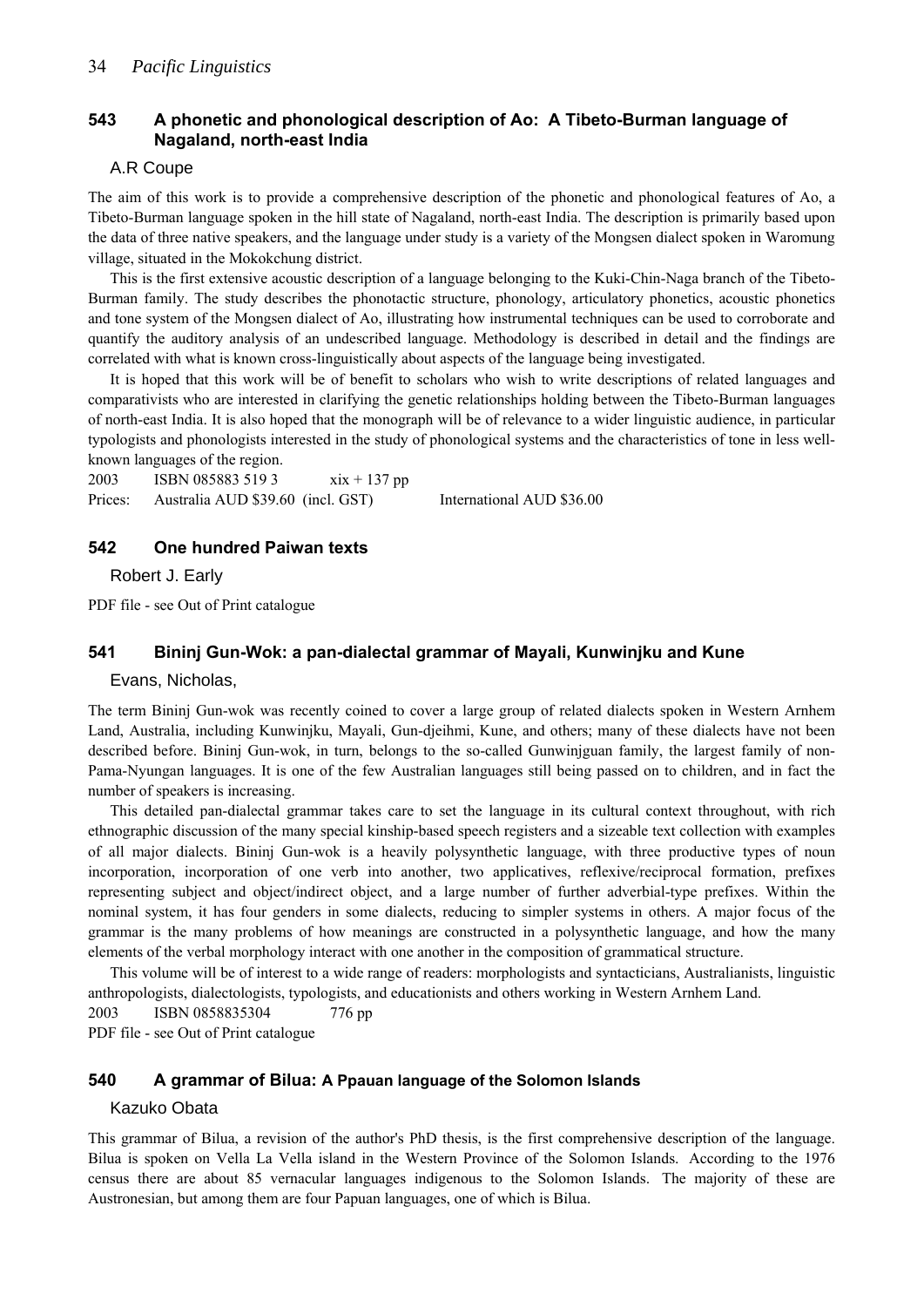The grammar presented here is based on the dialect of the Bilua area, which is regarded as standard by local people, probably because Methodist missionaries who arrived early in the twentieth century regarded it as the language of the island.

In the past, the Austronesian language Roviana was used as a lingua franca in the region and so older people on Vella La Vella speak Roviana as well as Bilua. However, the role of Roviana has been taken over by Solomon Islands Pidgin which is used in primary schools and in church ceremonies which are central to the lives of people in Vella La Vella. There is a high rate of intermarriage between Vella La Vella people and people from other islands and mixed couples communicate in Bilua, Pidgin, or one of the other Solomons languages. Pidgin words are mixed into Bilua and sometimes people switch from one language to another in their speech. Thus the Bilua language is changing because of the influence of Pidgin, and, although the population of Vella La Vella is increasing rapidly, Bilua is endangered.

2003 ISBN 085883 531 2  $333 + xx$  pp

Prices: Australia AUD \$77.00 (incl. GST) International AUD \$70.00

#### **539 A study of valency-changing devices in Proto Oceanic**

#### Evans, Bethwyn

Characteristic of many of the Oceanic languages of the Pacific is the presence of several valency-changing devices. This work is an historical study of three valency-increasing and two valency-decreasing morphemes, presenting descriptions of their reflexes in a number of modern Oceanic languages and a detailed reconstruction of their forms and functions in the ancestor language, Proto Oceanic. The reconstructions of valency-changing devices is presented within of an analysis of morphosyntactic classes of verbs, both in the modern languages and in Proto Oceanic.

Pacific Linguistics in association with Centre for Research on Language Change

2003 ISBN 085883 487 1 xix + 352 pp

Prices: Australia AUD \$79.20 (incl. GST) International AUD \$72.00

#### **538 Early forms of Aboriginal English in South Australia, 1840s–1920s**

#### Foster, Robert, Paul Monaghan and Peter Mühlhäusler

In recent years pidgin languages have begun to lose the tag that has dogged them in the past of being bastard or corrupt languages. Arising mainly as reduced languages for intercultural communication in contexts ranging from trade to outright colonisation, they have often been viewed by their users as inferior to the 'full' or 'pure' languages of their respective cultures. As one writer put it in 1939: 'In whatever country we find Pidgin English it is still an inferior growth, or development from originally pure words or sentences of some language or other'. These days pidgins are increasingly recognised for the insights they provide into the dynamic processes of intercultural communication and the nature of human communication in general. They are particularly useful for tracing the ways languages change and develop in response to changing sociohistorical circumstances.

By compiling a dictionary of one such language, South Australian Pidgin English, spoken primarily between Aborigines and Europeans in South Australia in the 19th and 20th centuries, we hope to continue this trend, as well as to provide an invaluable resource for those engaging with historical and literary texts that in the past have often proved difficult to those not trained in pidgin linguistics.

The dictionary is also intended for contemporary speakers of Nunga English – a variety of Aboriginal English spoken in the Adelaide metropolitan and neighbouring country regions – who are interested in the historical origins of some of the forms they currently use in their day-to-day communication.

2003 ISBN 085883 463 4 xxxii + 102 pp Prices: Australia AUD \$39.60 (incl. GST) International AUD \$36.00

#### **537 A dictionary of Buin, a language of Bougainville**

Laycock, Donald C., edited by Masayuki Onishi

Don Laycock was a man of many interests but in the last two decades of his life his largest project was the compilation of a dictionary of Buin, a Papuan language spoken in southeastern Bougainville. When Don realised in 1988 that he was terminally ill he thought carefully about the things he wanted to achieve during the months that remained to him. Academically, the most important was to ensure that his Buin dictionary was close to completion, so that it could be published after he had gone. He made as great an effort as his strength allowed and came very close to achieving this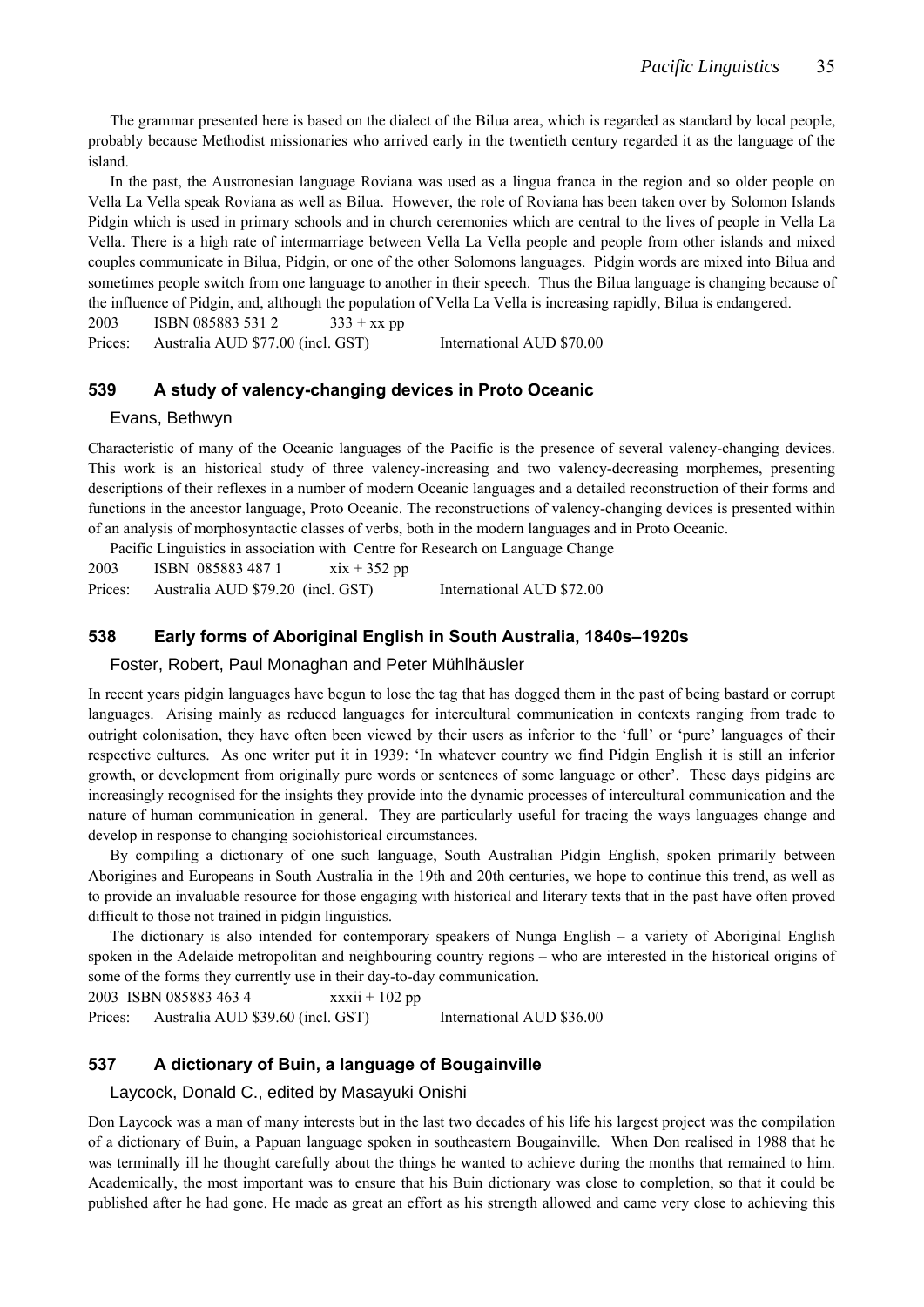goal. During his last days Don asked his colleagues to make sure that the Buin dictionary was published, and they agreed.

Publication has taken longer than expected, mainly because the detailed work of editing the dictionary draft required someone who had the necessary expertise and who also was able to give extended chunks of his time to the project. That person was Masayuki Onishi, who had worked on Motuna, a neighbour of Buin. Masa has worked voluntarily on the manuscript for seven years, assisted by Don's wife Tania and daughter Melany. Masa adopted an overriding principle that this should be Don's work, not his. And so we publish the last book from a wonderful colleague.

2003 ISBN 085883 511 8 xxvii + 355 pp Prices: Australia AUD \$79.20 (incl. GST) International AUD \$72.00

#### **536 Jingulu grammar: An Aboriginal language of the Northern Territory**

#### Pensalfini, Robert **PDF File only**

This book is intended as a thorough description of the Jingulu language as spoken by the handful of speakers remaining in the Northern Territory ding the mid to late 1990s. The description is based on material which the author collected during three field trips from 1995 to late 1998.

Chapter 1 focuses on the socio-historical context in which he language is spoken, including estimated of tradition area, number of speakers, and genetic and cultural affiliations. Chapter 2 is devoted to Jingulu phonology, from the phoneme inventory and phonotactics to a spectacular system of vowel harmony and some interesting facts on reduplication. Chapter 3 outlines the parts of speech of Jingulu as understood by the author, and argues for the particular labels and categories that the author assumes in following chapters. Chapter 4 discusses Jingulu syntax, from simple verbal and non-verbal predication to the encoding of dependent and conjoined clauses. Chapters 5 and 6 are expositions of the morphology of Jingulu nominal and verbal words respectively. Chapter 7 contains a few exemplary texts, glossed and translated into English. Through the grammar the author has preferred to provide more sentence examples rather than fewer (particular where the author was less than certain about the accuracy of his own description), to provide readers with a sense of what Jingulu sentences are actually like beyond what can be gleaned from prose description, and to provide future researchers with organised material with which to build their own hypotheses and analyses.

This grammar contains no word list or dictionary. A separate Jingulu dictionary by the author is in preparation. 2003 ISBN 0858835584 282 pp

#### **535 A grammar of the Hoava language, Western Solomons**

Davis, Karen

This description of Hoava, an Oceanic Austronesian language spoken on parts of New Georgia in the western Solomon Islands, is the first published reference grammar of a language from this area. The islands of the New Georgia group are home to a remarkable diversity of languages, and their Austronesian languages bear an unusual mixture of conservative and innovative features.

The author pays particular attention to verbal morphology and its relation to argument structure and applicativisation, and her description will interest Oceanists and typologists alike.

Hoava is genealogically quite a close relative of Roviana, aspects of which are described in S.H. Corston's *Ergativity in Roviana, Solomon Islands* (Pacific Linguistics 1996). Nonetheless, the grammars of the two languages differ quite sharply, in which ways which diachronic syntacticians will find intriguing.

```
2003 ISBN 0858835029 xvi + 332 pp
```
Prices: Australia AUD \$75.90 (incl. GST) International AUD \$69.00

#### **534 A dictionary of Koiari, Papua New Guinea, with grammar notes**

Dutton, Tom

In 1992 I published the first reading materials available in Koiari as *A first dictionary of Koiari*. This was a people's dictionary aimed mainly at Koiari speakers in the hope that it would help to stimulate them to read and write their own language and to maintain it. This second dictionary is a revised, expanded and more technical version of that dictionary aimed at a wider audience, although it is hoped that Koiari speakers will still be able to use it for their own purposes. As such I hope it will provide further insight into the structure of Koiari and the world view of its speakers.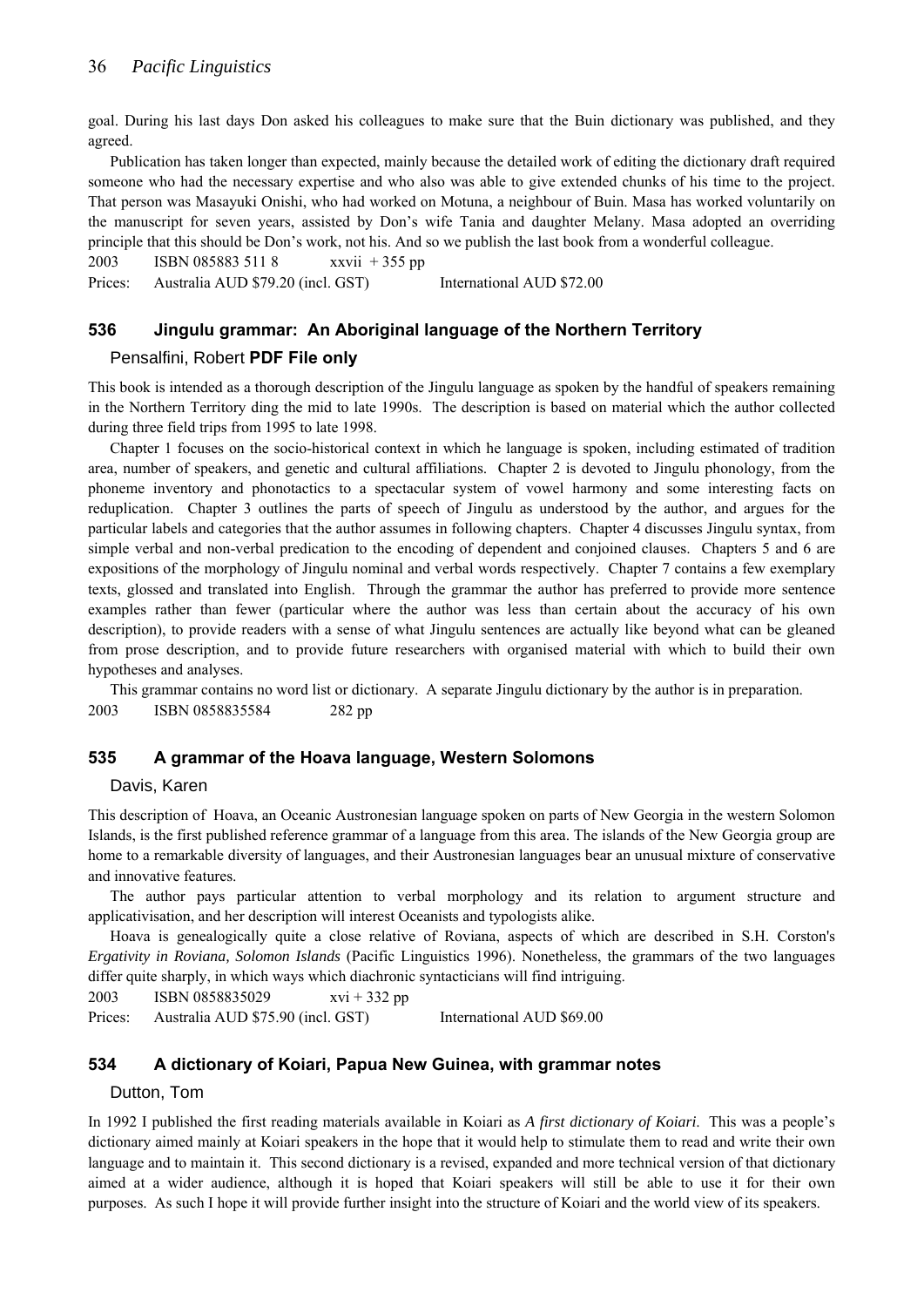2003 ISBN 0858835339 xxvi + 424 pp Prices: Australia AUD \$86.90 (incl. GST) International AUD \$79.00

#### **533 Ùa Pou: Aspects of a Marquesan dialect**

#### Mutu, Margaret with Ben Teìkitutoua

Marquesan is an Eastern Polynesian language whose nearest relations according to present subgrouping theory are Hawaiian and Mangarevan. The literature lists two major dialects referred to as northern and southern although there are dialect differences from island to island and also, to a much lesser degree, from valley to valley on individual islands. While all dialects within the group are mutually intelligible, there are grammatical as well as phonological and lexical differences between the dialects. The data for this study was taken from the Ùa Pou dialect and as such is a partial description of that dialect only. The Ùa Pou dialect of the Marquesan language is spoken on the island of Ùa Pou in Te Henua Ènana (the Marquesas group of islands).

The aim of this study is to provide the following: an overview of the work carried out in the field of Polynesian phonology and syntax in the past 30 years; a description of the phonemes and certain suprasegmental features of the sound system of Ùa Pou; and a detailed description of the internal structure of the Ùa Pou phrase.

2002 ISBN 085883 526 6 xv + 115 pp

Prices: Australia AUD \$49.50 (incl. GST) International AUD \$45.00

#### **532 Dictionary of Kyaka Enga, Papua New Guinea**

#### Draper, Norm and Sheila

Kyaka is a highly distinctive dialect of Enga, the largest language of Papua New Guinea with close to 200,000 speakers. Kyaka is spoken in the Baiyer River valley and Lumusa Plateau areas north-west of Mount Hagen in Western Highlands Province. This dictionary is the first dictionary of Kyaka–Enga and is the most comprehensive yet produced of any dialect of Enga. The Kyaka–English part contains a wealth of ethnographic detail and illustrative examples, recorded during the authors' years of residence among the Kyaka people. There is an English-Kyaka finder list and a number of appendices that treat terminologies for various cultural domains and for flora and fauna.

2002 ISBN 085883 510 X viii + 709 pp

Prices: Australia AUD \$108.90 (incl. GST) International AUD \$99.00

#### **531 The phonetics of Wa: Experimental phonetics, phonology, orthography and sociolinguistics**

#### Watkins, Justin

This is a linguistic phonetic study of the Northern Mon-Khmer language Wa, spoken by about one million people in an area on the border between China's Yúnán Province and Burma's (Myanmar's) Shan State. The aim of this book is to describe the phonetic facts of the sounds of Wa in terms of the simplest segment types without compromising detail, and to illustrate the types of contrasts which distinguish them from one another, so that they may be viewed in a wider, phonetic linguistic, context. It is hoped that sufficient material is presented here to inform a comparison of dialectal variants of Wa and that the instrumental data may be of value in comparing a sound in Wa with similar sounds in other languages.

This study aims to be accessible to all those who are interested by the relevance of phonetics to linguistics. It is hoped that certain sections, in particular the background information and the discussion of topics relating to the historical phonology of Wa may be of interest to a wider readership, namely Mon-Khmerists, those working on other minority languages of South East Asia or elsewhere, or those with a general interest in Wa language, culture or society.

2002 ISBN 085883 486 3 xxvii + 226 pp Prices: Australia AUD \$47.85 (incl. GST) International AUD \$43.50

#### **530 Collected papers on Southeast Asian and Pacific Languages**

#### Bauer, Robert S. (ed.)

The languages investigated in these papers represent the five major language families or subfamilies (depending on one's classification schema) of mainland and insular Southeast Asia, viz., (1) *Tibeto-Burman* with Meiteilon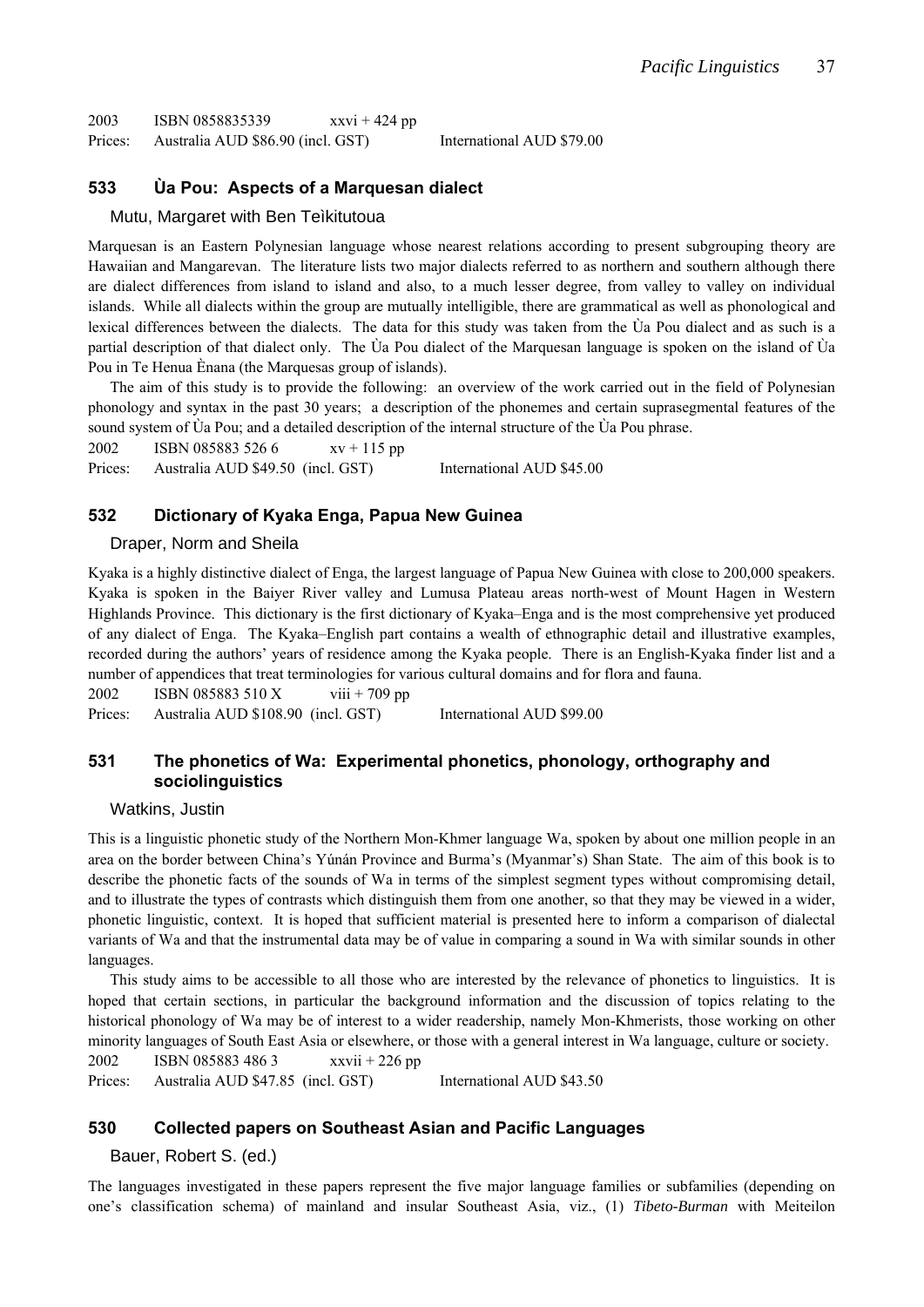(Manipuri); (2) *Mon-Khmer* with Alak, Bru, Chatong, Dak Kang, Kaseng, Katu, Laven, Lavi, Nge', Nyah Kur, Suai, Ta Oi', Tariang, Tariw, Vietnamese, Yaeh; (3) *Tai* with Nung An, Lao, and Hlai; (4) *Austronesian* with Chamorro; and (5) the *Malayo-Polynesian* family itself.

The eleven papers have been classified under five broad linguistic topics:

**I. Linguistic analysis** with A.G. Khan's 'Impact of linguistic borrowing on Meiteilon (Manipuri)'; N.J. Enfield's 'Functions of 'give' and 'take' in Lao complex predicates'; and Sophana Srichampa's 'Vietnamese verbal reduplication'.

**II. Language classification** includes Jerold A. Edmondson's 'Nùng An: origin of a species'; Lawrence A. Reid's 'Morphosyntactic evidence for the position of Chamorro in the Austronesian family'; and Theraphan L.-Thongkum's 'A brief look at the thirteen Mon-Khmer languages of Xekong Province, Southern Laos'.

**III.Discourse analysis** with John and Carolyn Miller's 'The tiger mother's child and the cow mother's child: a preliminary look at a Bru epic'; and Somsonge Burusphat's 'The temporal movement of the *hlai (li)* origin myth'.

**IV. Sociolinguistics** with Suwilai Premsrirat's 'The future of Nyah Kur'.

**V. Historical linguistics** with Graham Thurgood's 'A comment on Gedney's proposal for another series of voiced initials in Proto Tai'; and Stanley Starosta's 'The rise and fall and rise and fall of Proto Malayo-Polynesian'. 2002 ISBN 085883 407 7 x + 203 pp Prices: Australia AUD \$53.90 (incl. GST) International AUD \$49.00

#### **529 Between Worlds: Linguistic papers in memory of David John Prentice**

Adelaar, K. Alexander and Robert Blust (eds)

This is a commemorative volume for the late David John (Jack) Prentice (1942-1995). Jack Prentice was a linguist who published on Timugon Murut (Sabah, Borneo) and on various forms of Malay and Indonesian.

This book contains papers on the grammatical structure of Salako, Murut, Lundayeh (Borneo), Southwest Maluku Malay (East Indonesia) and Inanwatan (West Papua). It also contains papers on the phonological histories of Kayan (Borneo) and Kerinci (Sumatra). Other papers concern loanwords in Ambon Malay and loan-translations in Indonesian. One contribution discusses Sarawak Malay in its ecological context and another discusses a Wehèa Modang epic story (Borneo). Finally, there is also a discussion of possessive versus qualitative attributive constructions in Indonesian.

In many ways, this book is a reflection of the various interests Jack had during his life, and also of the inspiration he gave to his friends and fellow linguists, especially those working on languages in Borneo and on Malay.

2002 ISBN 085883 478 2 xi + 216 pp

Prices: Australia AUD \$54.45 (incl. GST) International AUD \$49.50

#### **528 Tetun Dili: A grammar of an East Timorese language**

#### Williams-van Klinken, Catharina, John Hajek and Rachel Nordlinger

Tetun Dili is an Austronesian language spoken as a first language in Dili, East Timor. It is also spoken as a lingua franca throughout much of this fledgling nation, and is set to become its national language. This grammar describes the basic structure of Tetun Dili, covering phonology and morphology, as well as phrase-, clause- and sentence-level syntax. It is based on a corpus of both spoken and written texts, supplemented by elicitation. While the focus is primarily on the spoken language, comparisons are made with both written and liturgical varieties. In contrast to the more conservative Tetun Terik variety, Tetun Dili shows strong Portuguese influence after centuries of contact, particularly in its lexicon and phonology.

2002 ISBN 0858835096 xiv + 132 pp.

Prices: Australia AUD \$29.70 (incl. GST) International AUD \$27.00

#### **527 A grammar of the Kuku Yalanji language of north Queensland**

Patz, Elisabeth

PDF file only - see OOP Catalogue

Kuku Yalanji, spoken in the area between Mossman and Cooktown in North Queensland, is still a living language. Only about two score of the original 250 distinct Australian Aboriginal languages are still learned by children; Kuku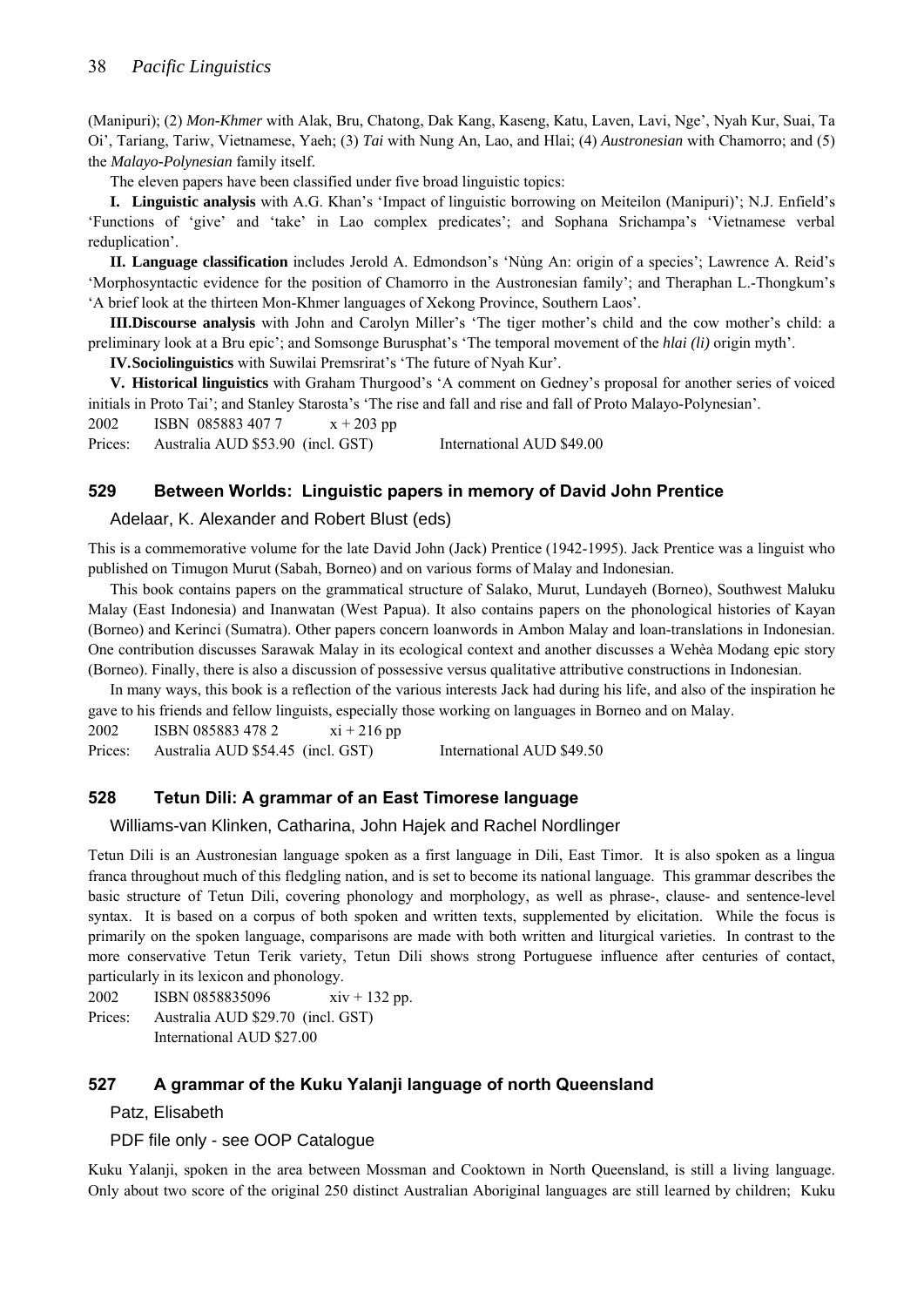Yalanji is one of them, although its use as the main means of communication in the home has diminished during the past twenty years. This publication is intended to provide a record of the grammar of this language and to make Kuku Yalanji publicly accessible.

2002 ISBN 085883 534 7 xx + 250 pp Prices: OUT OF PRINT - see OOP catalogue

#### **526 Pijin: A trilingual cultural dictionary**

Jourdan, Christine (in collaboration with Ellen Maebiru)

Out of Print - PDF file only

2002 ISBN 085883 446 4 xxiv + 403 pp

#### **525 Dharumbal: The language of Rockhampton, Australia**

#### Terrill, Angela

Dharumbal is the language associated with the area around Rockhampton, in eastern Queensland. Structurally, Dharumbal is in many ways typical of what are generally known as Pama-Nyungan languages. It is particularly notable in the extreme conservatism of its morpho-syntax, while at the same time it has the unusual feature in this area of a phonemic distinction between voiced and voiceless stops. This work is based on earlier written and taped materials on Dharumbal, as well as primary fieldwork carried out by the author. It aims to be a comprehensive synthesis of all available information on the Dharumbal language, and as such is intended to be a useful resource for Dharumbal people, linguists, and other people interested in the language of Rockhampton.

2002 ISBN 085883 462 6 ix + 108 pp Prices: Australia AUD \$29.70 (incl. GST) International AUD \$27.00

#### **524 Languages of the Eastern Bird's Head**

#### Reesink, Ger (editor)

This book is the first detailed introduction to languages of the Bird's Head peninsula of Indonesia's Irian Jaya (Papua) province. Detailed data on these languages have only become available in the last decade, and the papers in this volume present some of the results of this new research.

The first article sketches out the relationships between the eastern Bird's Head languages - both with each other and with other languages in the surrounding area. Following the introduction are short descriptions of three languages, Mpur (by Cecilia Odé), Meyah (by Gilles Gravelle), Sougb and Mansim (both by Ger Reesink). Each of these contributions is presented as an independent unit, with illustrative text material.

The article on Mansim is of particular importance. Until Reesink's fieldwork in the region, Mansim was thought to be extinct. While the language has few speakers left, it is not quite extinct: Ger Reesink was fortunate enough to collect some materials from a few of the last remaining speakers. Mansim is closely related to Hatam, a language already described in an earlier Pacific Linguistics volume by Reesink.

2002 ISBN 0858834944  $ix + 340$  pp Prices: Australia AUD \$84.70 (incl. GST) International AUD \$77.00

#### **522 Araki: A disappearing language of Vanuatu**

#### François, Alexandre

Araki, an unwritten Austronesian language belonging to the Oceanic subgroup, is now spoken by less than a dozen people in a small islet of Vanuatu; it is likely to disappear very soon. As the first ever publication about this language, the present study covers all that it has been possible to gather from it.

The core of this book is a grammatical description of Araki: attention has been paid to its phonology and morphology, the inventory of syntactic categories, the internal organisation of noun and verb phrases, the semantics of aspect and mood, complex sentence construction, and many other topics which illustrate the originality of this language. A bilingual lexicon is also provided, as well as a selection of texts.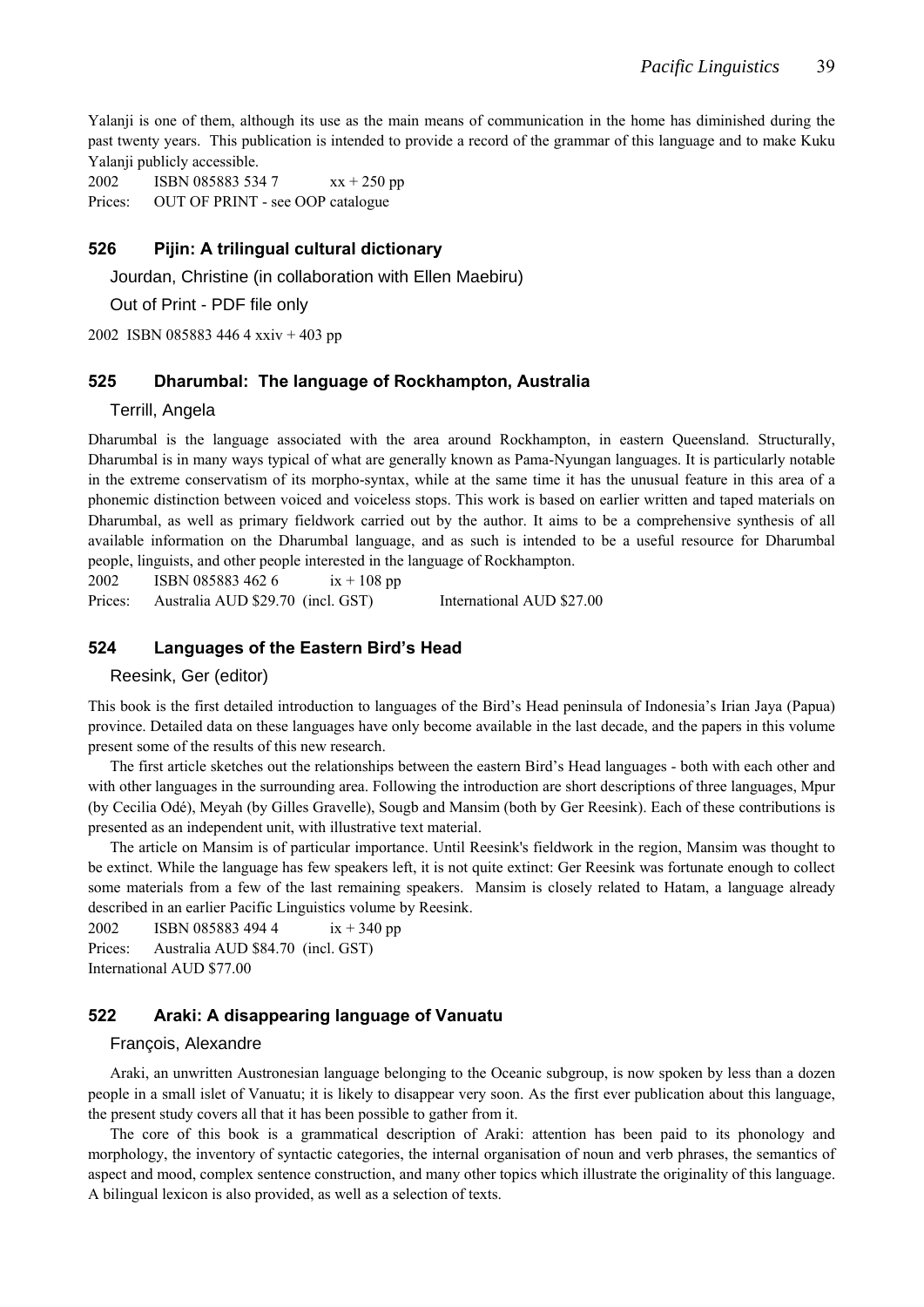2002 ISBN 085883 493 6 xxi + 353 pp Prices: Australia AUD \$69.30 (incl. GST) International AUD \$63.00

#### **521 Taba: Description of a South Halmahera Austronesian language**

#### Bowden, John

Taba is an Austronesian language spoken on the Halmahera region of eastern Indonesia. This book is the only comprehensive modern grammar of any language from the South Halmahera-West New Guinea subgroup that is a sister to the much better documented Oceanic branch. Taba is a mixed split-S and accusative language with a rich variety of phonemic consonant clusters, a complex system of directionals, and many other features of interest to both Austronesianists and general typologists. The analysis of ditransitive clauses is a major innovation: the author contends that ditransitives exhibit a mixed primary object and 'split-P' pattern of argument alignment. The grammar also contains a wealth of information on the sometimes radical changes occurring in contemporary Taba under the impact of Malay.

2001 **ISBN 085883 5177** xxvi + 451 pp. Prices: Australia AUD \$69.85 (incl. GST) International AUD \$63.50

#### **520 Proto Central Pacific ergativity: Its reconstruction and development in the Fijian, Rotuman and Polynesian languages**

#### Kikusawa, Ritsuko

The main objective of this study is to determine the actancy system (ergativity or accusativity) of Proto Central Pacific, and to determine how this system developed in its daughter languages, Fijian and Rotuman, which are accusative, as well as in the Polynesian languages, some of which are ergative. It is shown that an ergative system has to be reconstructed for Proto Central Pacific, based on the presence of two sets of clitic pronouns (Genitive and Nominative) used for the core arguments of transitive constructions. A set of independent pronouns is also reconstructed. These pronominal forms are shown to be reflexes of Proto Malayo-Polynesian reconstructions. The process by which the ergative parent language changed into some of its accusative daughter languages is illustrated.

The following points in this work may be of particular interest: 1) a description of clear cases where the actancy systems change from ergative to accusative; 2) an illustration of how syntactic, phonological, morphological, and/or lexical changes are synthesised; 3) typological descriptions of three Central Pacific languages, namely Rotuman, Fijian, and Tongan, applying Lexicase Dependency Grammar; 5) a modification to the currently accepted subgrouping hypothesis for the Central Pacific group.

2002 ISBN 085883 438 3 xxii + 213 pp. Prices: Australia AUD \$53.90 (incl. GST) International AUD \$49.00

#### **519 Issues in Austronesian Morphology: A festschrift for Byron W. Bender**

#### Bradshaw, Joel and Kenneth Rehg (editors)

This volume contains original contributions by leading scholars in the field of Austronesian linguistics. All the articles focus on issues in morphology, with special attention to the interface of morphology with phonology, syntax, and semantics, from both synchronic and diachronic perspectives. This work will be of interest not only to Austronesianists, but to anyone concerned with the ongoing debates about the role of morphology in linguistic theory. 2001 **ISBN 085883 485 5** vii + 287 pp.

Prices: Australia AUD \$64.90 (incl. GST) International AUD \$59.00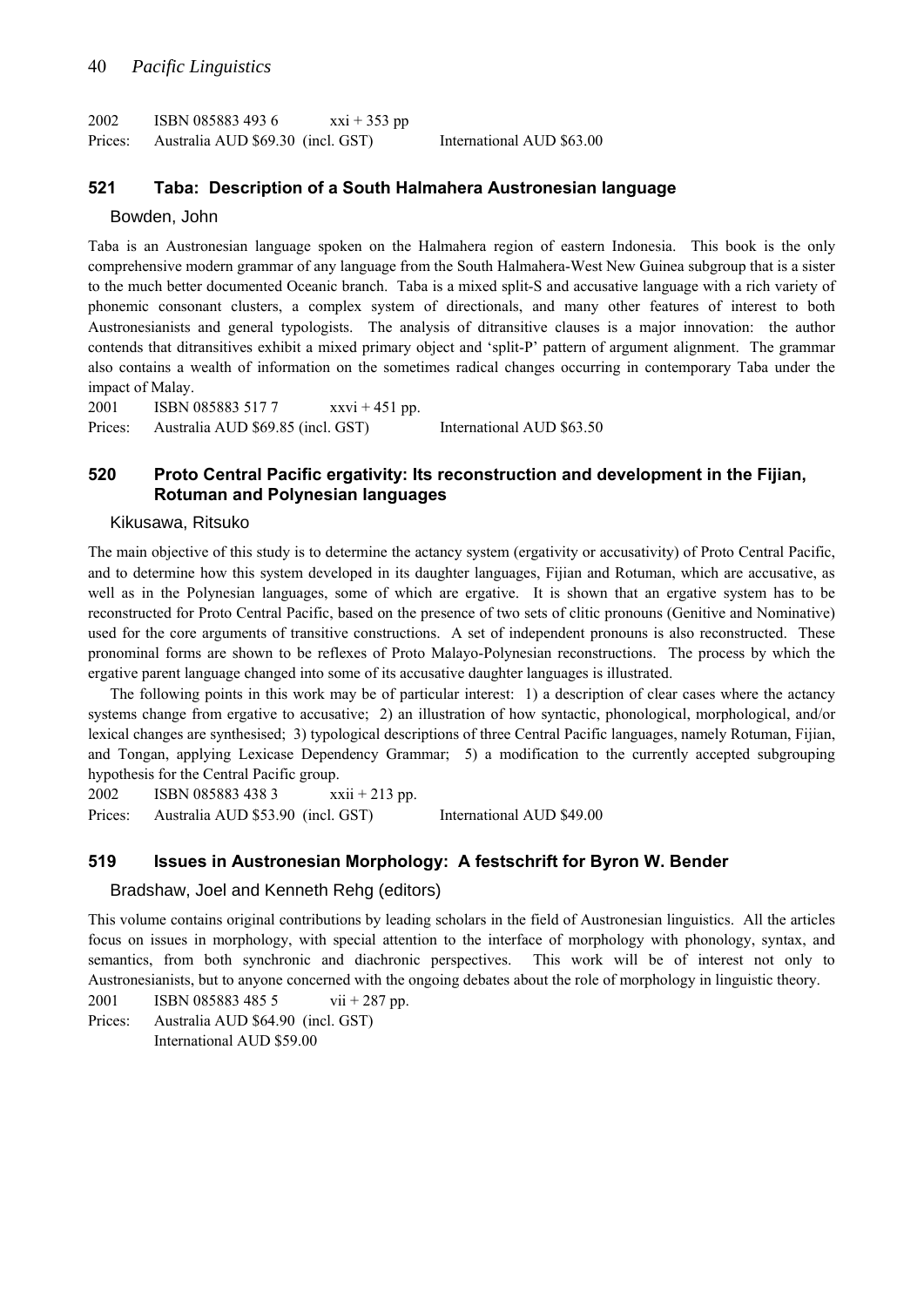#### **518 The history and typology of western Austronesian voice systems**

Wouk, Fay and Malcolm Ross (editors)

#### PDF file only - see OOP Catalogue

The 'focus' systems of western Austronesian languages have long intrigued grammarians, typologists and historical linguistics, and this book significantly expends accessible information on them. It is the outcome of a workshop on focus held at the Eight International Conference on Austronesian linguistics in Taipei in December 1997.

Part I contains three overview contributions: one on some of the typological issues of 'fucus' languages (Nikolaus Himmelmann); on possible histories of western Austronesian voice (Malcolm Ross); and on the history of voice systems and on their study (Robert Blust). Part II, 'Languages of Sulawesi', has descriptive papers by Mark Donohue, Phil Quick and Nikolaus Himmelmann and a historical contribution by David Mead. Part III, on the rest of Indonesia and Malaysia, has descriptive papers on Karo Batak (Clodagh Norwood), Riau Indonesian (David Gil) and Bonggi (Sabah, Michael Boutin), a comparative account of the languages of Lombok and Sumbawa (Fay Wouk) and a descriptive-historical account of Javanese (Gloria Poejosoedarmo). The contributions in Part IV concern the Philippines and Taiwan. They range from Sama languages in the extreme southwest of the region (Jun Akamine and JoAnn Gault), through Hiligayonon and Yogad in the centre and north of the Philippines (Walter Spitz), to Seediq of northern Taiwan (Arthur Holmer). Erik Zobel examines Chamoro and Palauan evidence diachronically and proposes a new Nuclear Malayo-Polynesian subgroup.

2001 **ISBN 085883 477 4** vi + 474 pp.

Prices: PDF file only - see Out of Print catalogue

#### **517 Languages of Vanuatu: A new survey and bibliography**

#### Lynch, John and Terry Crowley

Vanuatu has more languages for its population size than any other country in the world. Many of these are almost completely undescribed, while differing amounts of information have been recorded on (and in) other languages. This volume sets out to survey in the linguistic geography of the entire country in the light of the most recent documentation. It also provides intending and experienced linguistic researchers, as well as the literacy and educational policy practitioners, with an exhaustive up-to-date annotated bibliographical listing for every language.

2001 ISBN 085883 469 3 xiv + 187 pp.

Prices: Australia AUD \$55.00 (incl. GST) International AUD \$50.00

#### **516 A grammar of Limilngan: A language of the Mary River Region, Northern Territory, Australia**

#### Harvey, Mark

This grammar provides a description of Limilngan, a previously undescribed and now extinct language of northern Australia. Australian languages generally show a high degree of structural similarity to one another. Limilngan shows some of the common Australian patterns, but in other areas it diverges significantly from them. It has a standard Australian phonological inventory, bit its phonotactic patterns are unusual. Some heterorganic clusters such as /kb/ are of markedly higher frequency than homorganic clusters such as /nd/. Like a number of Australian languages, Limilngan has many vowel-initial morphemes. However, historically these result from lenition and not from initial dropping as elsewhere in Australia.

Like many northern languages, it has complex systems of both prefixation and suffixation to nominals and verbs. Prefixation provides information about nominal classification (four classes), mood, and pronominal cross-reference (subject and objects). Suffixation provides information about case, tense and aspect. Limilngan differs from most Australian languages in that a considerable amount of its morphology is unproductive, showing complex and irregular allomorphic variation.

Limilngan is like most Australian languages in that it may be described as a free word order language. However, word order is not totally free and strictly ordered phrasal compounding structures are significant (e.g. in the formation of denominal verbs).

2001 ISBN 085883 461 8 xii + 209 pp. Prices: Australia AUD \$49.50 (incl. GST) International AUD \$45.00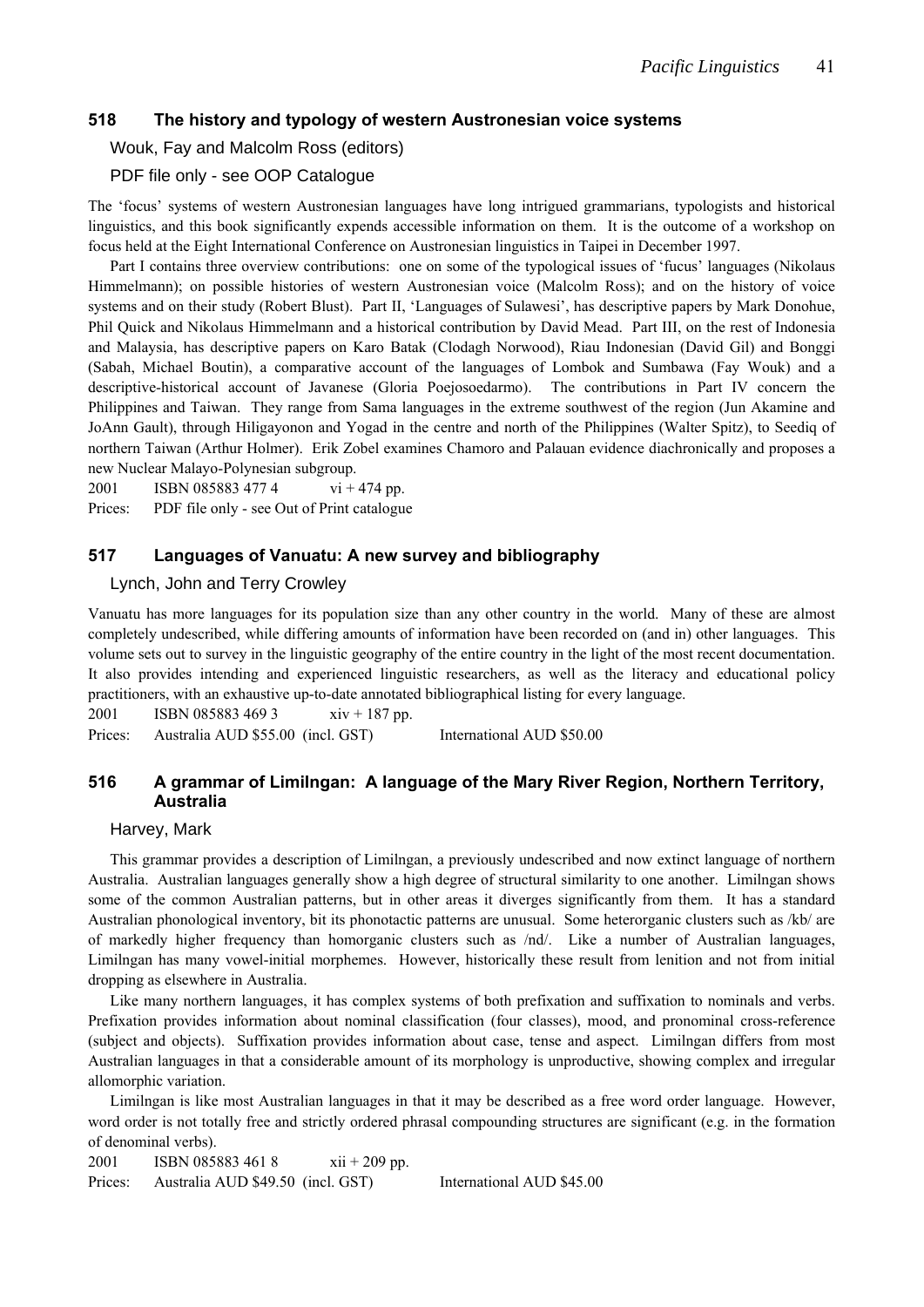#### **511 Sourcebook on Tomini-Tolitoli languages: General information and word lists**

Himmelmann, Nikolaus P. (compiler)

This sourcebook presents an edited version of the fieldnotes gathered during an extensive linguistic survey of the Tomini-Tolitoli languages, a group of eleven languages spoken in northern Central Sulawesi, Indonesia. The introductory sections present general information about the Tomini-Tolitoli languages and about the survey, including detailed maps and a few notes on phonology and morphology. The main part of the book consists of extensive word lists of each language (between 700 and 1,400 entries per language, often including information on dialect variation). The book thus makes available a rich collection pf primary data on which anyone interested in working on Tomini-Tolitoli languages may draw.

2001 ISBN: 085883 516 9 xxii + 436 pp. Prices: Australia AUD \$59.40 (incl. GST) International AUD \$54.00

#### **510 Anejom̃ Dictionary Disonari blong anejom̃ Nitasviitai a nijitas antas anejom̃**

Lynch, John and Philip Tepahae

PDF file only - see OOP Catalogue

Anejom̃ is the language of Aneityum, the southernmost island in Vanutatu. This dictionary, compiled by a professional Oceanic linguist and native speaker of the language, contains almost 5,000 Anejom̃ lexical items, with definitions in both English and Bislama (the national language of Vanuatu). Both English-Anejom̃ and Bislama-Anejom̃ finderlists are provided to make the dictionary accessible both to linguists and to ni-Vanutatu who may not speak or read English. The dictionary uses a newly devised orthography, which more accurately reflects the phonology of the language than the one in current use. It is hoped that the dictionary will prove valuable to linguists, to native speakers, and to children learning to read and write in the language. It complements *A grammar of Anejom*̃, also by John Lynch and published by Pacific Linguistics.

#### **509 The Linguistic History of Southern Vanuatu**

#### Lynch, John

The languages of Erromango, Tanna and Aneityum in Southern Vanutatu form a closed subgroup of Oceanic, and have often been regarded as 'aberrant', especially in terms of their phonological history. In this book Lynch shows that, under a cloak of aberrancy, they are in many ways quite conservative Oceanic languages. Three chapters are devoted to the phonological history of these languages, and there is also a detailed discussion of historical developments in their morphology and syntax. Appendices include lists of lexical reconstructions and of apparent lexical innovations. 2001 ISBN 085883 500 2 xi + 322 pp.

Prices: Australia AUD \$49.50 (incl. GST) International AUD \$45.00

#### **508 An Erromangan (Sye) dictionary**

#### Crowley, Terry

This volume represents the most complete compilation to date of vocabulary in the Erromangan (or Sye) language of southern Vanuatu, along with an English-Erromangan finderlist. The introduction provides relevant background to enable the reader to make maximum use of information contained within dictionary entries, as well as discussing relevant grammatical and sociolinguistic information. The dictionary also includes separate discussions of personal names and names of places in the Erromangan language. This volume is intended as a supplement to An Erromangan (Sye) *grammar* by the same author, as well as *Ura: a disappearing language of Southern Vanuatu*, which is a description of the most closely related language.

2000 ISBN 085883 492 8 xxxi + 250 pp. Prices: Australia AUD \$59.40 (incl. GST) International AUD \$54.00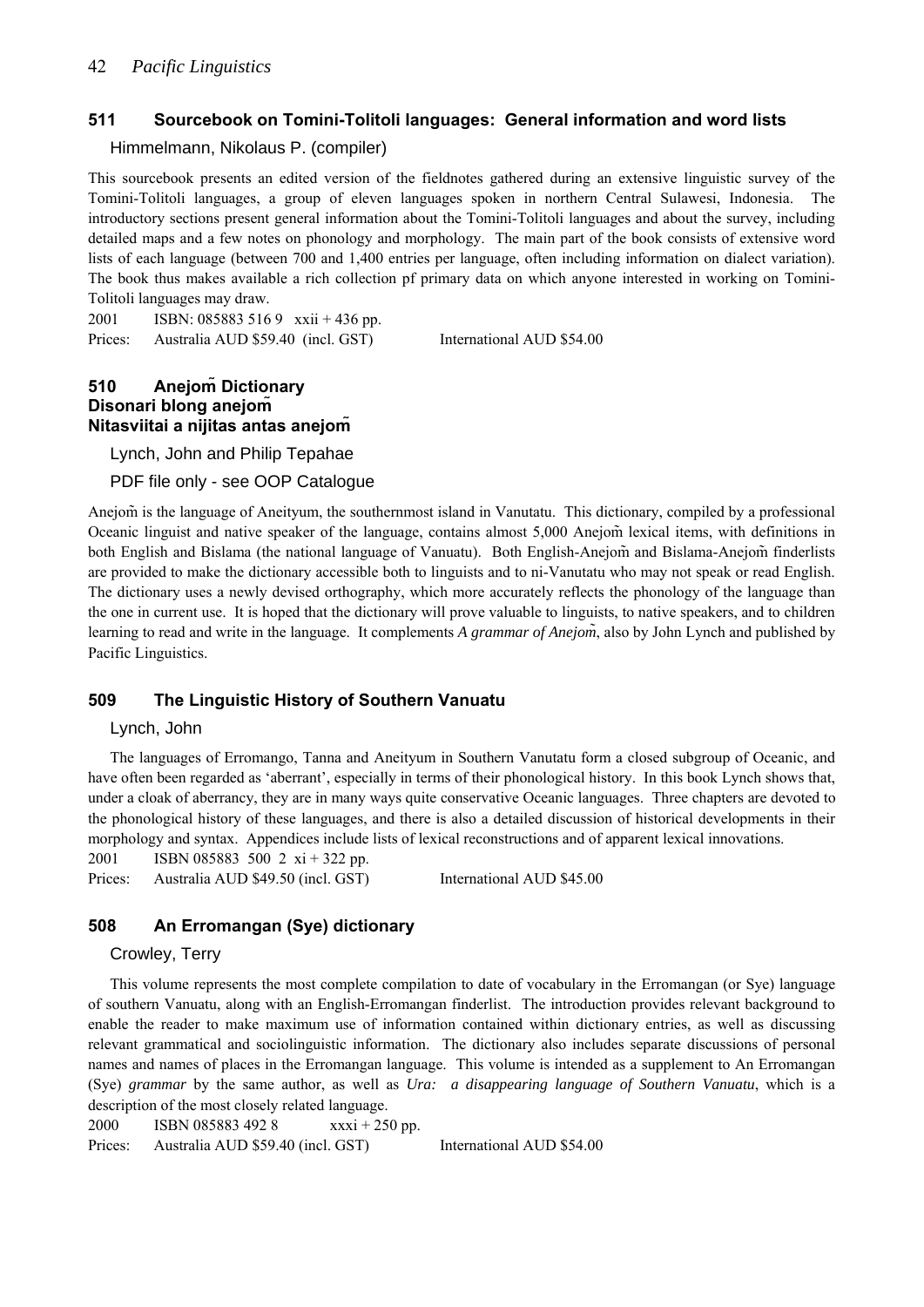#### **507 A grammar of Anejom̃**

#### Lynch, John

Anejom̃ is spoken on the island of Aneityum and is a member of the Southern Vanuatu subgroup of Oceanic. It is unusual among Vanuatu languages in having VOS as its normal phrase order. Its phonology is somewhat different from the phonologies of other members of the subgroup, and it is also in the process of making a number of morphosyntactic changes. This grammar provides a thorough treatment of the phonology and morphology of the language, as well as a solid outline of its syntax, and includes three texts.

2000 ISBN 085883 484 7 xiii + 180 pp

```
Prices: Australia AUD $41.80 (incl. GST) 
           International AUD $38.00
```
#### **506 Constraints on null subjects in Bislamna (Vanuatu): Social and linguistics factors**

#### Meyerhoff, Miriam

How can developments in a contact language inform the inquiry into the structural nature of language? How do they help us better understand the nature of language change and the processes of grammaticisation?

Using data from everyday conversations in Bislama (the national language of Vanuatu), this book focuses on one variable, the alternation between overt pronominal and phonetically null subjects. It shows how an emergent system of subject-verb agreement in Bislama interacts with functional constraints on the interpretability of a subject; this interaction accounts for much of the alternation between the two forms of subject. The rich array of social functions that Bislama serves in the communities studied is examined in some detail, and yet it is shown that as Bislama becomes increasingly elaborate morphosyntactically, this kind of structural innovation takes place largely independently of social factors. By adopting the methods of sociolinguistics grounded in participant observation, and being grounded in theoretical treatments of subject agreement, this volume shows how the study of change in a contact language helps to bridge issues in different subfields of linguistics.

2000 ISBN 085883 522 3 218 pp. Prices: Australia AUD \$41.80 (incl. GST) International AUD \$38.00

#### **503 Spices from the East: Papers in languages of Eastern Indonesia**

#### Grimes, Charles E. Grimes (ed.)

The volume contains original data and modern analyses from a number of poorly documented CMP languages of central and southern Maluku, as well a one WMP language of SE Sulawesi. The introduction by Charles E. Grimes 'New information filling old gaps in eastern Indonesia' addresses the theoretical and descriptive significance of each paper, as well as the general state of the classification of languages in the region. Papers are by David F. Coward and Naomi E. Coward (A phonological sketch of the Selaru language), Mark Donohue (Tukang Besi dialectology), Charles E. Grimes (Defining speech communities on Buru Island: a look at both linguistic and non-linguistic factors), Bryan Hinton (The languages of Wetar: recent survey results and word lists, with notes on Tugun grammar), Jock Hughes (The morphology of Dobel, Aru, with special reference to reduplication), and Craig Marshall (A phonology of Fordata). 2000 ISBN 085883 460 X 245 pp.

Prices: Australia AUD \$69.30 (incl. GST) International AUD \$63.00

### **For most of Series A, B, C and D see Out of Print Catalogue**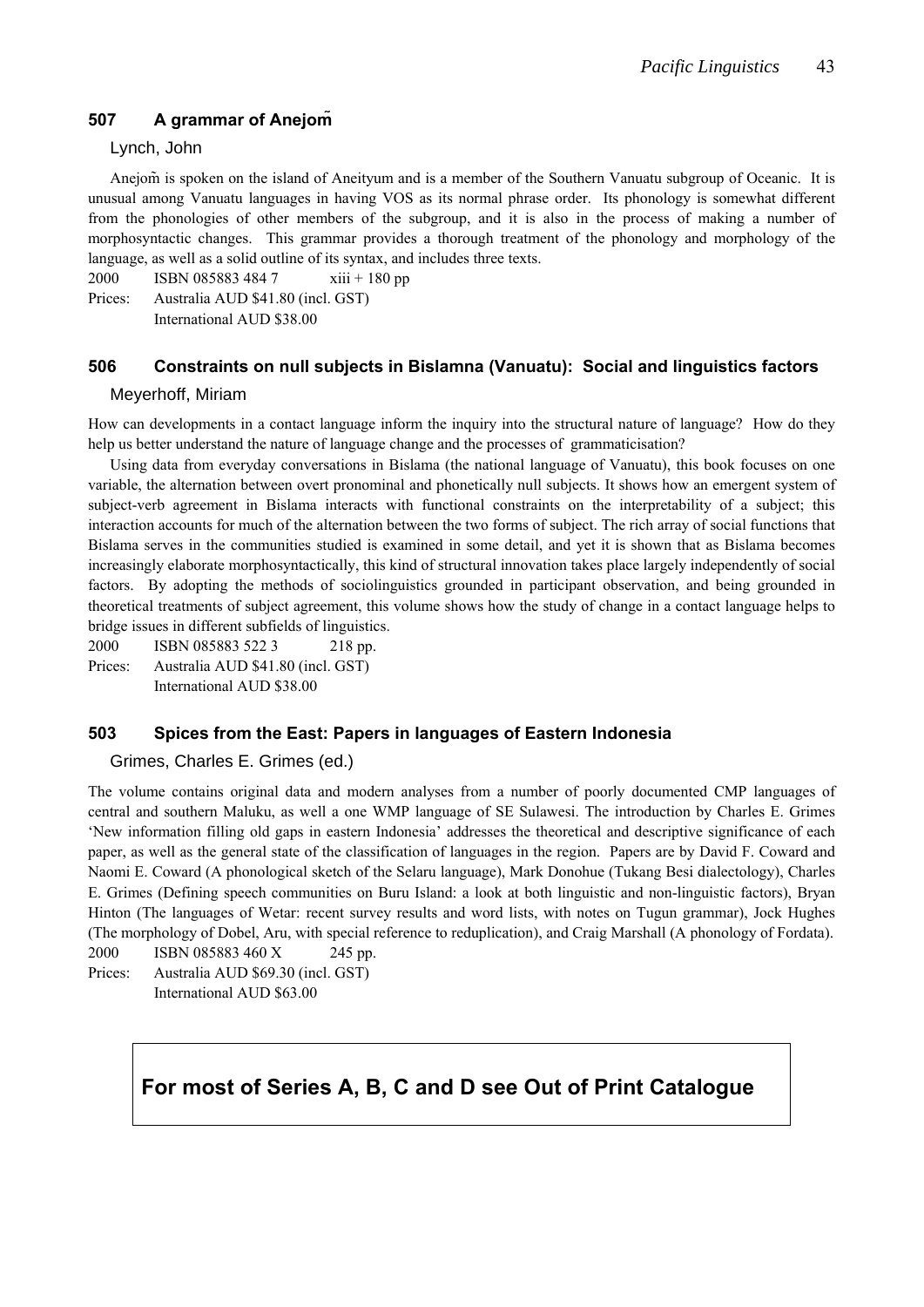# **PL Language books and DVD sets**

#### **D-67 A New Course in Tok Pisin (New Guinea Pidgin)**

Dutton, Tom in collaboration with Dicks Thomas

Tok Pisin is one of the two major lingua franca of Papua New Guinea. Throughout Papua New Guinea, speakers of Tok Pisin can now be encountered increasingly in areas which have otherwise been the exclusive realm of Hiri Motu, the other major lingua franca of the area. The language has been gaining tremendously in importance and prestige during the last few years. It always has been, and continues to be, the major means of intercommunication amongst Papuans and New Guineans who have no other language in common. It has been used for a long time throughout Papua New Guinea for administrative purposes, but it's importance has been greatly enhanced through its becoming the language of discussion in the majority of local government councils and the Parliament. It seems that Tok Pisin is heading towards becoming the unofficial national language of Papua New Guinea, a role which it is already fulfilling in some ways.

Tok Pisin is a pidgin language whose vocabulary is derived from, but by no means identical with, English to the extent of 70-80 percent, with 15-20 percent based on indigenous languages, but mainly Tolai of northern New Britain, and five per cent on other languages, predominantly German. Its structure is in many ways un-English and is patterned on that of the Austronesian languages of the South-Western Pacific. Book and audio DVD are a set.

1985, 2012 ISBN: 9780858836563 399 pp plus DVD Prices: Australia AUD \$110.00 (incl. GST) International AUD \$100.00

#### **D-72 Bislama: An Introduction to the National Language of Vanuatu**

#### Tryon, Darrell

The book is an introductory course for beginning students of Bislama, the national language of Vanuatu. It consists of fifteen units, covering the main aspects of Bislama phonology, grammar and lexicon. The fifteen units are accompanied by a CD set, so providing approximately thirty minutes of recorded material per unit. The teaching units are followed by a two-way wordlist and subject index. Book and DVD are a set. Sound files start with Chapter 2.

1987 ISBN 0858833611 xiv + 261pp plus DVD

Prices: Australia AUD \$99.00 (incl. GST) International AUD \$90.00